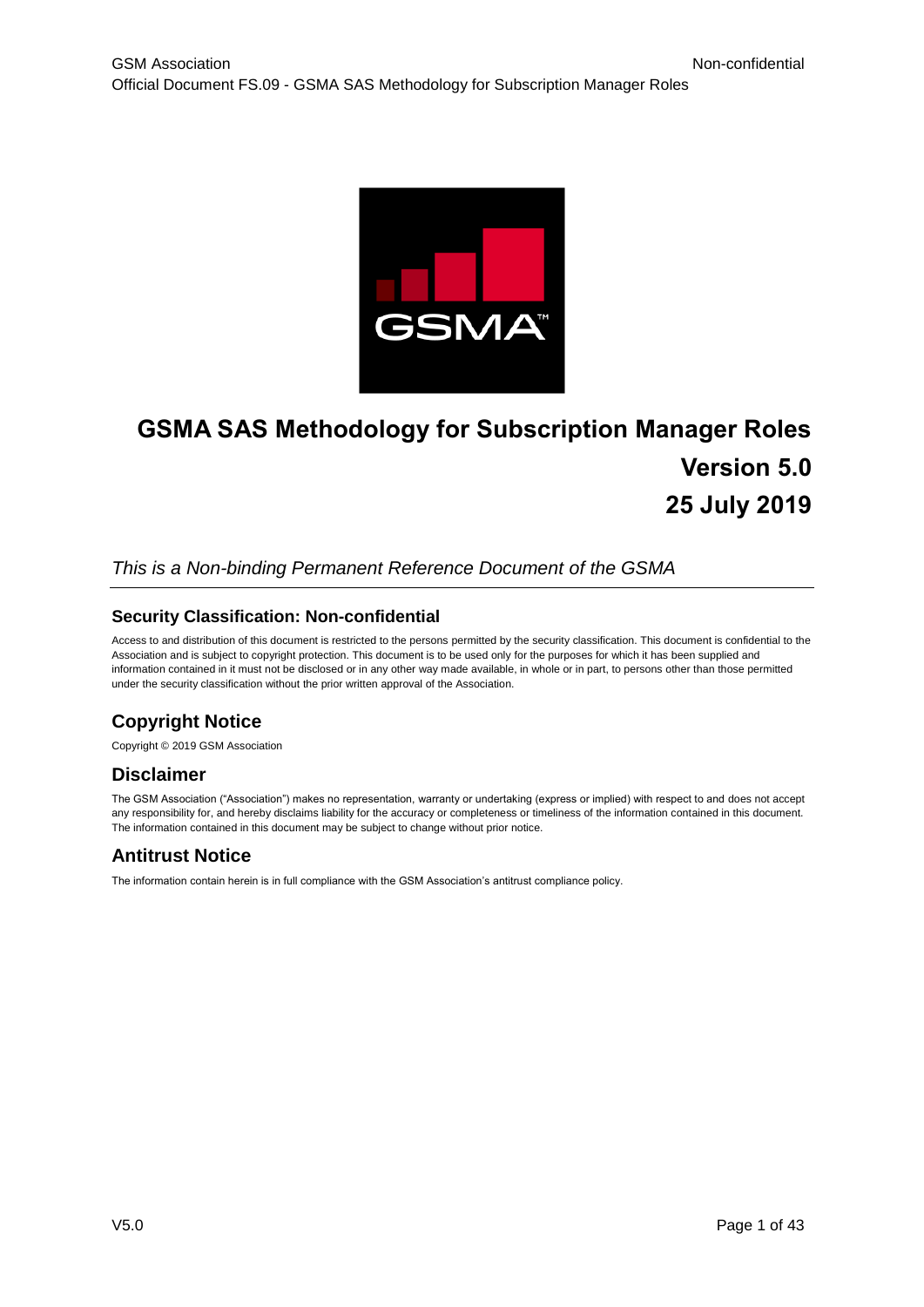## **Table of Contents**

| 1            |                                         | Introduction                                        | 4              |  |  |
|--------------|-----------------------------------------|-----------------------------------------------------|----------------|--|--|
|              | 1.1                                     | Overview                                            | 4              |  |  |
|              | 1.2                                     | Scope                                               | 4              |  |  |
|              | 1.3                                     | <b>Definitions</b>                                  | 4              |  |  |
|              | 1.4                                     | Abbreviations                                       | 5              |  |  |
|              | 1.5                                     | References                                          | 5              |  |  |
| $\mathbf{2}$ |                                         | <b>Audit Process</b>                                | 6              |  |  |
|              | 2.1                                     | <b>Audit Setup</b>                                  | 6              |  |  |
|              | 2.1.1                                   | <b>Audit Request</b>                                | 6              |  |  |
|              | 2.1.2                                   | <b>Confirmation of Audit Date</b>                   | $\overline{7}$ |  |  |
|              | 2.1.3                                   | Contract                                            | $\overline{7}$ |  |  |
|              | 2.2                                     | <b>Audit Preparation (Off-Site)</b>                 | $\overline{7}$ |  |  |
|              | 2.2.1                                   | Audit Agenda                                        | 7              |  |  |
|              | 2.2.2                                   | Audit pre-requisites                                | $\overline{7}$ |  |  |
|              | 2.3                                     | Audit Process (On-Site)                             | $\overline{7}$ |  |  |
|              | 2.3.1                                   | Presentation and Documentation for the Audit Team   | $\overline{7}$ |  |  |
|              | 2.3.2                                   | <b>Audit Performance</b>                            | 8              |  |  |
|              | 2.3.3                                   | <b>Audit Report</b>                                 | 8              |  |  |
|              | 2.3.4                                   | <b>Presentation of Results</b>                      | 8              |  |  |
|              | 2.4                                     | <b>Following the Audit</b>                          | 8              |  |  |
|              | 2.5                                     | Appeals                                             | 8              |  |  |
|              | 2.6                                     | Notification and Publication of Certification       | 9              |  |  |
|              | 2.7                                     | Language                                            | 9              |  |  |
| 3            |                                         | <b>Provisional certification</b>                    | 10             |  |  |
|              | 3.1                                     | Provisional certification process                   | 10             |  |  |
|              | 3.2                                     | Provisional certification period                    | 10             |  |  |
|              | 3.3                                     | Duration of provisional certification               | 11             |  |  |
|              | 3.4                                     | <b>Duration of Provisional Certification Audits</b> | 11             |  |  |
| 4            | <b>Certification Renewal</b>            |                                                     |                |  |  |
|              | 4.1                                     | <b>Certification Renewal Process</b>                | 11             |  |  |
|              | 4.2                                     | <b>Certification Period</b>                         | 12             |  |  |
|              | 4.3                                     | <b>Duration of Certification</b>                    | 13             |  |  |
| 5            |                                         | <b>SAS-SM Participants</b>                          | 13             |  |  |
|              | 5.1                                     | Auditee                                             | 14             |  |  |
|              | 5.2                                     | Audit team                                          | 14             |  |  |
|              | 5.2.1                                   | <b>Observing Auditor</b>                            | 14             |  |  |
|              | 5.3                                     | SAS subgroup                                        | 15             |  |  |
|              | 5.4                                     | <b>Audit Management</b>                             | 16             |  |  |
|              | 5.5                                     | <b>Participant Relationships</b>                    | 16             |  |  |
| 6            |                                         | <b>Audit Report Scoring and Assessment</b>          | 16             |  |  |
|              | 6.1                                     | <b>Audit Result</b>                                 | 17             |  |  |
| 7            | <b>Maintaining SAS Compliance</b><br>18 |                                                     |                |  |  |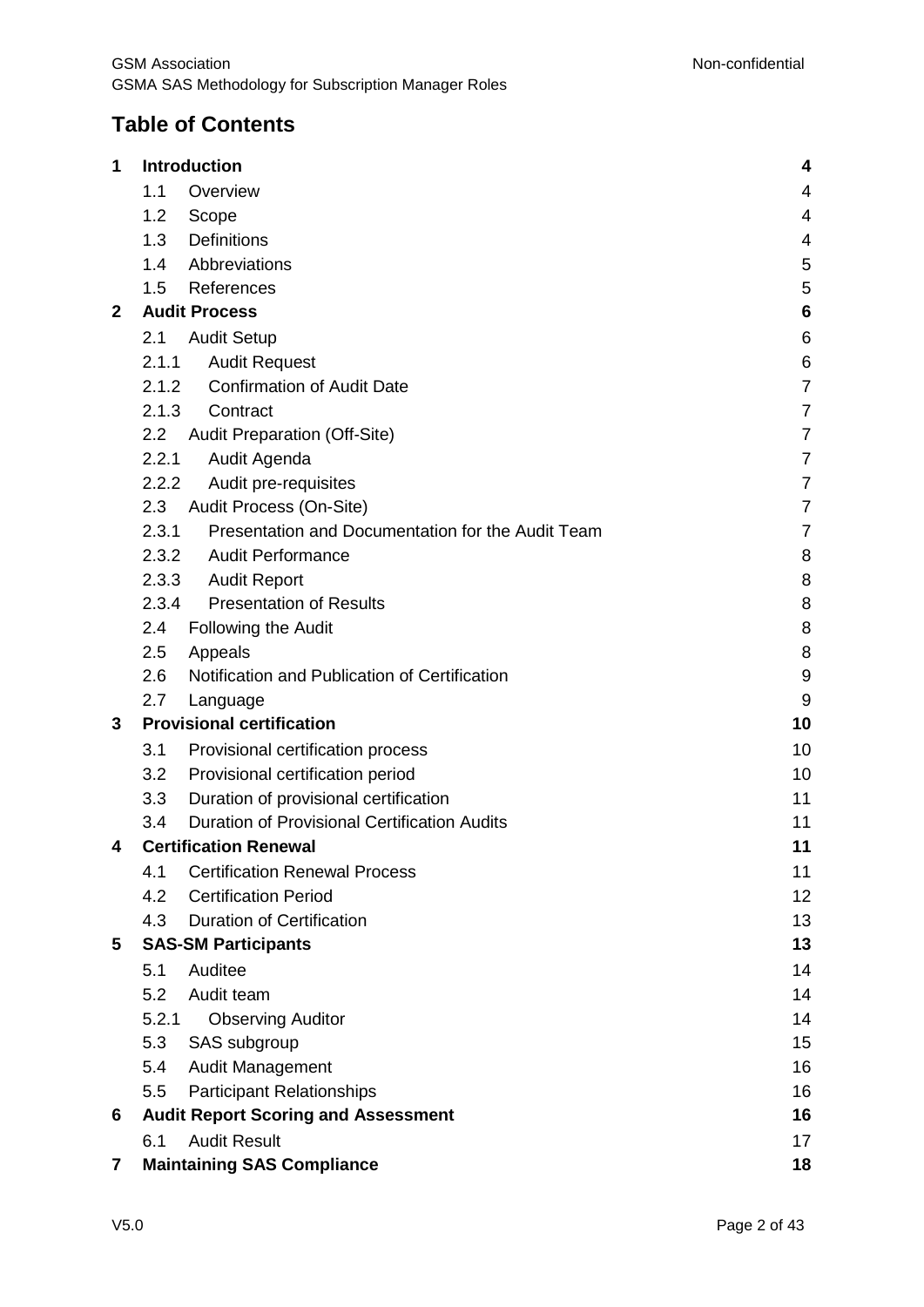|   | 7.1            | Examples of notifiable events                                    | 18 |
|---|----------------|------------------------------------------------------------------|----|
|   | 7.1.1          | What should be notified                                          | 18 |
|   | 7.1.2          | What would not normally require notification:                    | 19 |
| 8 | <b>Costs</b>   |                                                                  | 19 |
|   | 8.1            | First Dry Audit or Renewal Audit                                 | 19 |
|   | 8.2            | Audit of sites with limited scope                                | 19 |
|   | 8.3            | Audit of Central / Corporate Functions                           | 20 |
|   | 8.4            | <b>Repeat Audit</b>                                              | 20 |
|   | 8.5            | Off-Site Review of Improvements                                  | 20 |
|   | 8.6            | <b>Scope Extension Audits</b>                                    | 21 |
|   | 8.7            | <b>Cancellation Policy</b>                                       | 21 |
|   | 8.8            | Appeals                                                          | 21 |
| 9 |                | <b>Final Report</b>                                              | 22 |
|   |                | 10 Auditing and Certification of Supporting Sites                | 22 |
|   |                | 10.1 Definition                                                  | 22 |
|   |                | 10.2 Auditing and Certification Approach                         | 22 |
|   |                | 10.3 Data Centres hosting SM solutions                           | 22 |
|   |                | 10.4 SM Backup Sites                                             | 23 |
|   |                | 10.5 Centralised or Outsourced IT Services                       | 24 |
|   |                | 10.6 SM Remote Administrative Access Sites                       | 25 |
|   |                | 10.7 Cloud Service Providers (CSP)                               | 26 |
|   |                | 10.8 Audit Reports                                               | 27 |
|   |                | 10.9 SAS Certificates                                            | 27 |
|   | <b>Annex A</b> | <b>Final Audit Report Structure</b>                              | 28 |
|   | A.1            | First Page:                                                      | 28 |
|   | A.2            | <b>Subsequent Pages:</b>                                         | 28 |
|   | <b>Annex B</b> | <b>Standard Audit Agenda</b>                                     | 31 |
|   |                | <b>Annex C</b> Standard Document List                            | 34 |
|   | C.1            | <b>Document List</b>                                             | 34 |
|   | <b>Annex D</b> | <b>Subscription Management Processing Audit</b>                  | 35 |
|   | D.1            | Before the Audit                                                 | 36 |
|   | D.1.1          | Preparation                                                      | 36 |
|   | D.1.2          | <b>Certificate Enrolment</b>                                     | 36 |
|   | D.1.3          | Further Preparation for Audit (SM-SR)                            | 36 |
|   | D.1.4          | During the Audit (SM-SR)                                         | 37 |
|   | D.1.5          | Further Preparation for Audit (SM-DP)                            | 38 |
|   | D.1.6          | During the Audit (SM-DP)                                         | 39 |
|   | D.1.7          | Further Preparation for Audit (SM-DP+)                           | 39 |
|   | D.1.8          | During the Audit (SM-DP+)                                        | 40 |
|   | D.1.9          | During the Audit (SM-DS)                                         | 41 |
|   | D.2            | After the Audit                                                  | 41 |
|   | <b>Annex E</b> | Scope of Audit & Certification when using Cloud Service Provider | 42 |
|   | E.1            | <b>Document History</b>                                          | 43 |
|   | E.2            | Other Information                                                | 43 |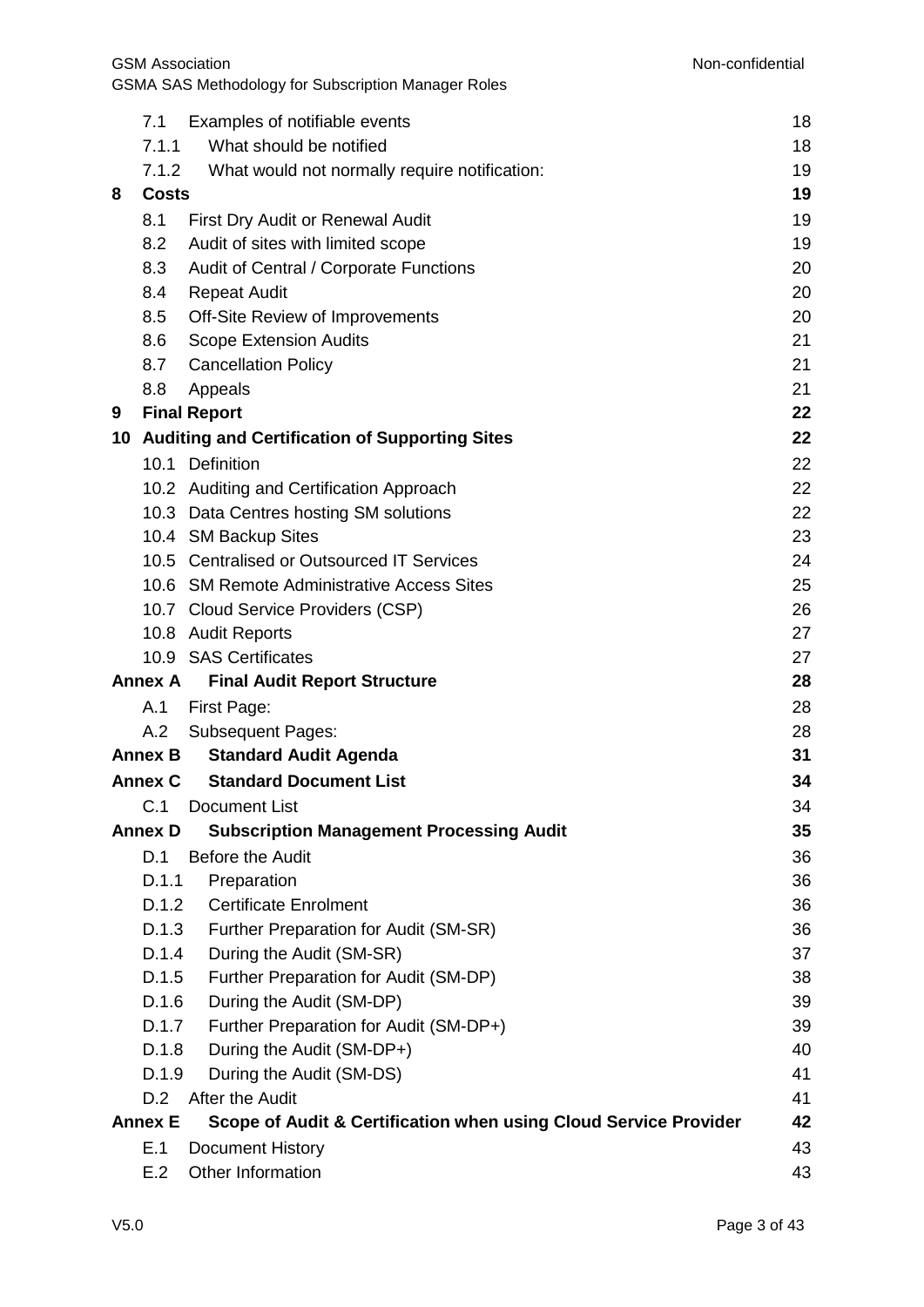## <span id="page-3-0"></span>**1 Introduction**

#### <span id="page-3-1"></span>**1.1 Overview**

The GSMA Security Accreditation Scheme for Subscription Management Roles (SAS-SM) is a scheme through which Subscription Manager – Secure Routing (SM-SR), Subscription Manager – Data Preparation (SM-DP), Subscription Manager – Data Preparation+ (SM-DP+) and Subscription Manager – Discovery Server (SM-DS) solution providers subject their operational sites to a comprehensive security audit. The purpose of the audit is to ensure that these entities have implemented adequate security measures to protect the interests of mobile network operators (MNO).

Audits are conducted by specialist auditing companies over a number of days, typically in a single site visit. The auditors will check compliance against a the GSMA SAS Standard for Subscription Manager Roles [\[1\]](#page-4-2) and its supporting documents [\(\[2\],](#page-5-3) [\[3\]\)](#page-5-4) by various methods such as document review, interviews and tests in specific areas.

Subscription Management entities that are found to be compliant with the requirements in the SAS-SM Standard are certified by the GSMA. This document describes the SAS-SM methodology and processes.

## <span id="page-3-2"></span>**1.2 Scope**

This scope of this document covers:

- SAS-SM participating stakeholders and their roles
- Processes for arrangement and conduct of SAS-SM audit
- Audit scoring and report structure
- Certification and provisional certification processes
- SAS-SM costs

## <span id="page-3-3"></span>**1.3 Definitions**

| <b>Term</b>      | <b>Description</b>                                                                                                                                                                                                                                                                                                                                                                             |  |
|------------------|------------------------------------------------------------------------------------------------------------------------------------------------------------------------------------------------------------------------------------------------------------------------------------------------------------------------------------------------------------------------------------------------|--|
| Audit management | A GSMA team which:                                                                                                                                                                                                                                                                                                                                                                             |  |
|                  | <b>Administers SAS-UP</b>                                                                                                                                                                                                                                                                                                                                                                      |  |
|                  | Appoints the auditor companies                                                                                                                                                                                                                                                                                                                                                                 |  |
|                  | Monitors and assures the quality and consistency of the audit<br>٠<br>process and audit team                                                                                                                                                                                                                                                                                                   |  |
|                  | Issues certificates to those sites that the audit team assesses<br>$\bullet$<br>as compliant with the requirements.                                                                                                                                                                                                                                                                            |  |
| Appeals Board    | Two auditors, one each from different GSMA selected auditing<br>companies who consider and rule on appealed audit results<br>Auditors for the SAS-UP appeals board will be drawn from the SAS-<br>SM audit companies and vice versa.separate from the auditing<br>companies that performed the audit that may be the subject of an<br>appeal, who consider and rule on appealed audit results. |  |
| Audit team       | Two auditors, one each from different GSMA-selected auditing<br>companies, jointly carrying out the audit on behalf of the GSMA.                                                                                                                                                                                                                                                               |  |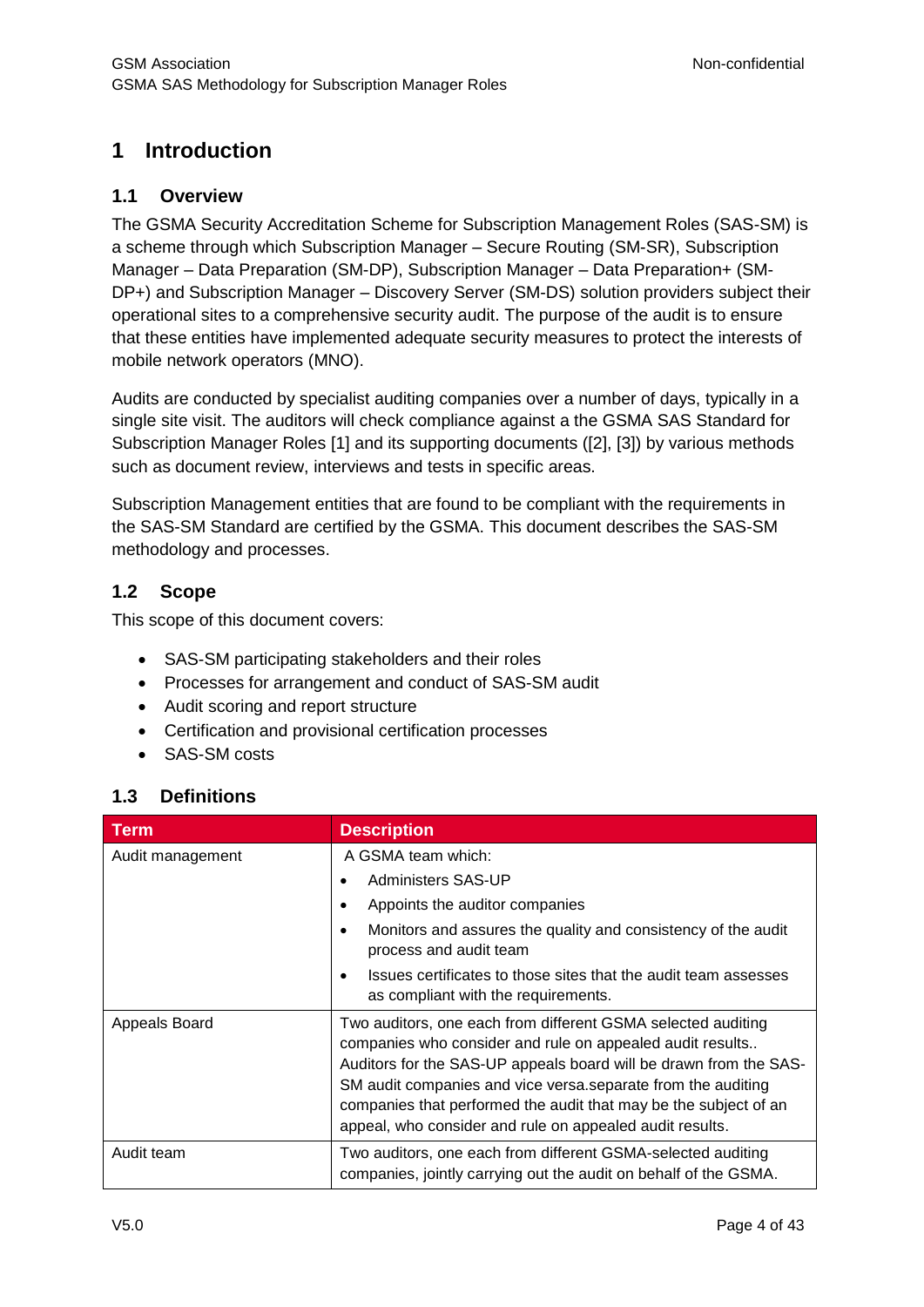GSM Association **Non-confidential** GSMA SAS Methodology for Subscription Manager Roles

| Term                    | <b>Description</b>                                                                                                                                                                                                                                                                       |
|-------------------------|------------------------------------------------------------------------------------------------------------------------------------------------------------------------------------------------------------------------------------------------------------------------------------------|
| Auditee                 | The site that is the subject of the audit.                                                                                                                                                                                                                                               |
| <b>Auditing Company</b> | Company appointed by the GSMA that provides Auditors.                                                                                                                                                                                                                                    |
| Auditor                 | A person qualified to perform audits                                                                                                                                                                                                                                                     |
| eUICC                   | A UICC which is not easily accessible or replaceable, is not<br>intended to be removed or replaced in a device, and enables the<br>secure changing of profiles.<br>Note: The term originates from "embedded UICC".                                                                       |
| SAS subgroup            | A group of GSMA members and staff (including the audit<br>management) that, together with the SAS auditors, is responsible<br>for maintenance and development of the SAS Standards,<br>Methodologies, Consolidated Security Requirements and<br><b>Consolidated Security Guidelines;</b> |

See section [4](#page-10-2) for more detailed explanations of each role.

#### <span id="page-4-0"></span>**1.4 Abbreviations**

| <b>Term</b> | <b>Description</b>                                                                  |
|-------------|-------------------------------------------------------------------------------------|
| <b>CSG</b>  | <b>Consolidated Security Guidelines</b>                                             |
| <b>CSR</b>  | <b>Consolidated Security Requirements</b>                                           |
| eUICC       | <b>Embedded UICC</b>                                                                |
| <b>EUM</b>  | <b>Embedded UICC Manufacturer</b>                                                   |
| FS.nn       | Prefix identifier for official documents belonging to GSMA Fraud and Security Group |
| <b>GSMA</b> | <b>GSM Association</b>                                                              |
| <b>MNO</b>  | Mobile Network Operator                                                             |
| <b>PKI</b>  | Public Key Infrastructure                                                           |
| <b>PRD</b>  | Permanent Reference Document                                                        |
| <b>RSP</b>  | Remote SIM Provisioning                                                             |
| SAS-SM      | Security Accreditation Scheme for Subscription Management Roles                     |
| SAS-UP      | Security Accreditation Scheme for UICC Production                                   |
| SGP.nn      | Prefix identifier for official documents belonging to GSMA SIM Group                |
| SM-DP       | Subscription Manager - Data Preparation                                             |
| SM-DP+      | Subscription Manager - Data Preparation (Enhanced compared to the SM-DP)            |
| SM-DS       | Subscription Manager - Discovery Service                                            |
| SM-SR       | Subscription Manager - Secure Routing                                               |
| <b>SP</b>   | <b>Sensitive Process</b>                                                            |
| <b>UICC</b> | Universal Integrated Circuit Card (e.g. a SIM card)                                 |

## <span id="page-4-1"></span>**1.5 References**

<span id="page-4-2"></span>

| <b>Ref</b> | Doc l<br><b>Number</b> | <b>Title</b>                                            |
|------------|------------------------|---------------------------------------------------------|
| [1]        | PRD FS.08              | <b>GSMA SAS Standard for Subscription Manager Roles</b> |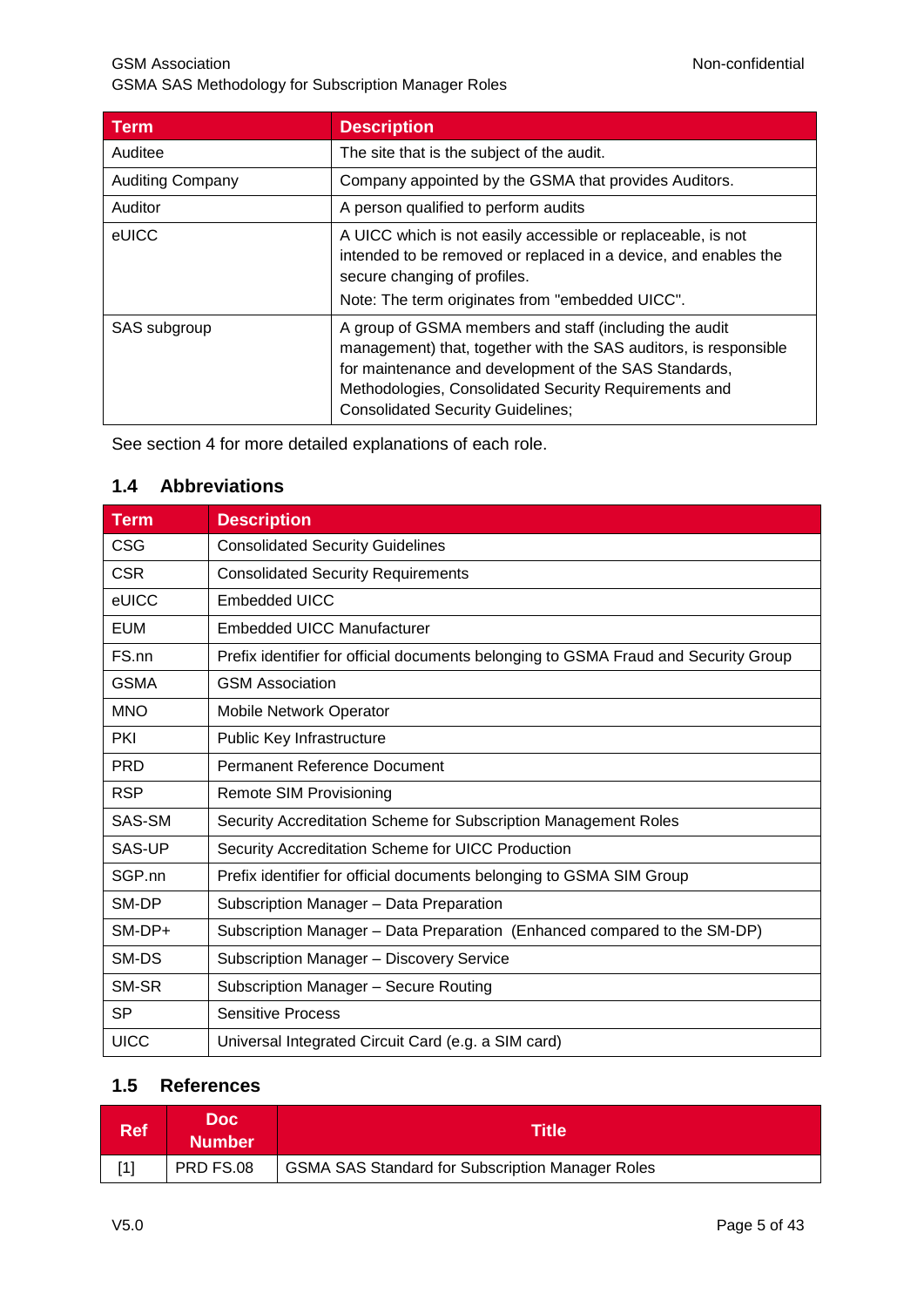<span id="page-5-3"></span>

| <b>Ref</b> | Doc:<br><b>Number</b> | Title                                                                                              |
|------------|-----------------------|----------------------------------------------------------------------------------------------------|
| $[2]$      | PRD FS.17             | GSMA SAS Consolidated Security Requirements, latest version available at<br>www.gsma.com/sas       |
| $[3]$      | PRD FS.18             | GSMA SAS Consolidated Security Guidelines, available to participating sites<br>from $sas@gsma.com$ |
| [4]        | N/A                   | GSMA SAS-SM Standard Agreement (available from sas@gsma.com)                                       |

## <span id="page-5-5"></span><span id="page-5-4"></span><span id="page-5-0"></span>**2 Audit Process**

The audit process is described below.

#### <span id="page-5-1"></span>**2.1 Audit Setup**

#### <span id="page-5-2"></span>**2.1.1 Audit Request**

If a SM-SR, SM-DP, SM-DP+ or SM-DS provider (auditee) wants to be audited it must make a request to the audit management (GSMA) by completing and submitting an SAS application form. The auditee shall specify on the application form the scope of activities being performed for which certification is being requested.

NOTE: It is possible for an auditee to be audited for a subset of subscription management activities (e.g. data centre operations and management in the case of a cloud service provider). The scope of certification should be agreed with the audit management and audit team in advance (see [Annex](#page-41-0) E for details). The agreed scope will be specified in the audit report and on the SAS-SM certificate. See sections [8.2](#page-18-3) and [8.3](#page-19-0) for associated cost considerations.

The auditee shall also specify the location of the site to be audited (or multiple site locations if processes are distributed across multiple sites). On receipt of the request the audit management will log the details.

First SAS-SM audits of SM-SR, SM-DP, SM-DP+ and SM-DS services are always dry audits leading to provisional certification – see section [3](#page-9-0) for details.

Audit applications should be submitted to GSMA several months in advance to increase the likelihood of the SAS audit teams being available to conduct an audit on or near the dates requested by the auditee. As a guide:

|                                                    | 3 months before<br>requested audit dates, |                                                   | 4 weeks of requested<br>dates |
|----------------------------------------------------|-------------------------------------------|---------------------------------------------------|-------------------------------|
| <b>If SAS audit</b><br>application is<br>submitted | 2 months before<br>requested audit dates  | then GSMA will try<br>to schedule audit<br>within | 6 weeks of requested<br>dates |
|                                                    | 1 month before<br>requested audit dates   |                                                   | 8 weeks of requested<br>dates |

|  |  |  | <b>Table 1 - Audit Scheduling Guidance</b> |  |
|--|--|--|--------------------------------------------|--|
|--|--|--|--------------------------------------------|--|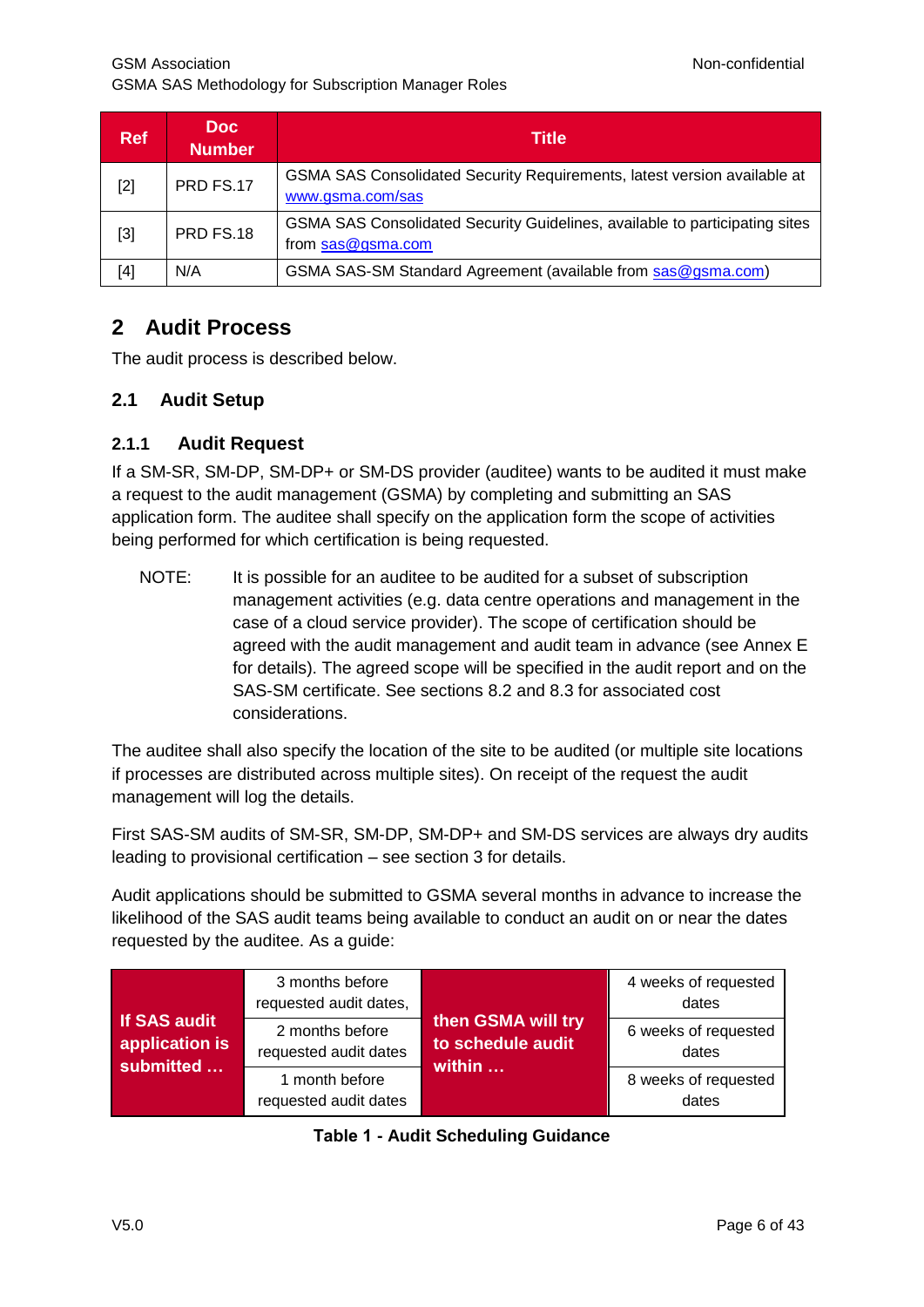It is the responsibility of the auditee to ensure that certification is in place to satisfy the requirements of any specific contract, customer or bid.

#### <span id="page-6-0"></span>**2.1.2 Confirmation of Audit Date**

After logging the details of the audit request, the information is sent to the audit team*.* The audit team will contact the auditee to agree audit dates.

#### <span id="page-6-1"></span>**2.1.3 Contract**

The auditee enters into a standard agreement [\[4\]](#page-5-5) with GSMA and pays GSMA in advance for the audit.

#### <span id="page-6-2"></span>**2.2 Audit Preparation (Off-Site)**

After audit dates have been agreed the audit team and auditee will liaise to agree arrangements for the audit.

#### <span id="page-6-3"></span>**2.2.1 Audit Agenda**

A provisional agenda will normally be agreed one week before the audit team travel to the site to be audited. The agenda should include guidance for auditees on information that should be prepared for each element of the audit. A sample agenda is included in [Annex](#page-30-0) B.

Changes to the agenda may need to be made during the audit itself as agreed between the audit team and auditee.

#### <span id="page-6-4"></span>**2.2.2 Audit pre-requisites**

To assist in the auditing of processes and systems the audit team will make arrangements with the auditee to prepare a eUICC and mobile network operator (MNO) data to be used during the audit. The following options may be considered:

- 1. Use an existing eUICC and MNO data
- 2. Contract with a temporary eUICC and MNO data
- 3. Use a test tool (permitted for first dry audit and any associated re-audit(s) only) to simulate, eUICC, EUM and MNO

The auditee is expected to prepare their systems to enable subscription management functionality within the scope of the audit.

The audit team will liaise with the auditee to ensure that pre-requisites are in place.

A more detailed guide to this process for auditees is included in [Annex](#page-34-0) D.

#### <span id="page-6-5"></span>**2.3 Audit Process (On-Site)**

#### <span id="page-6-6"></span>**2.3.1 Presentation and Documentation for the Audit Team**

On the first day of the audit the auditee presents to the audit team the information and documentation specified in the audit agenda. A list of the required documentation is included in [Annex](#page-33-0) C. Documentation must be available to the audit team in English.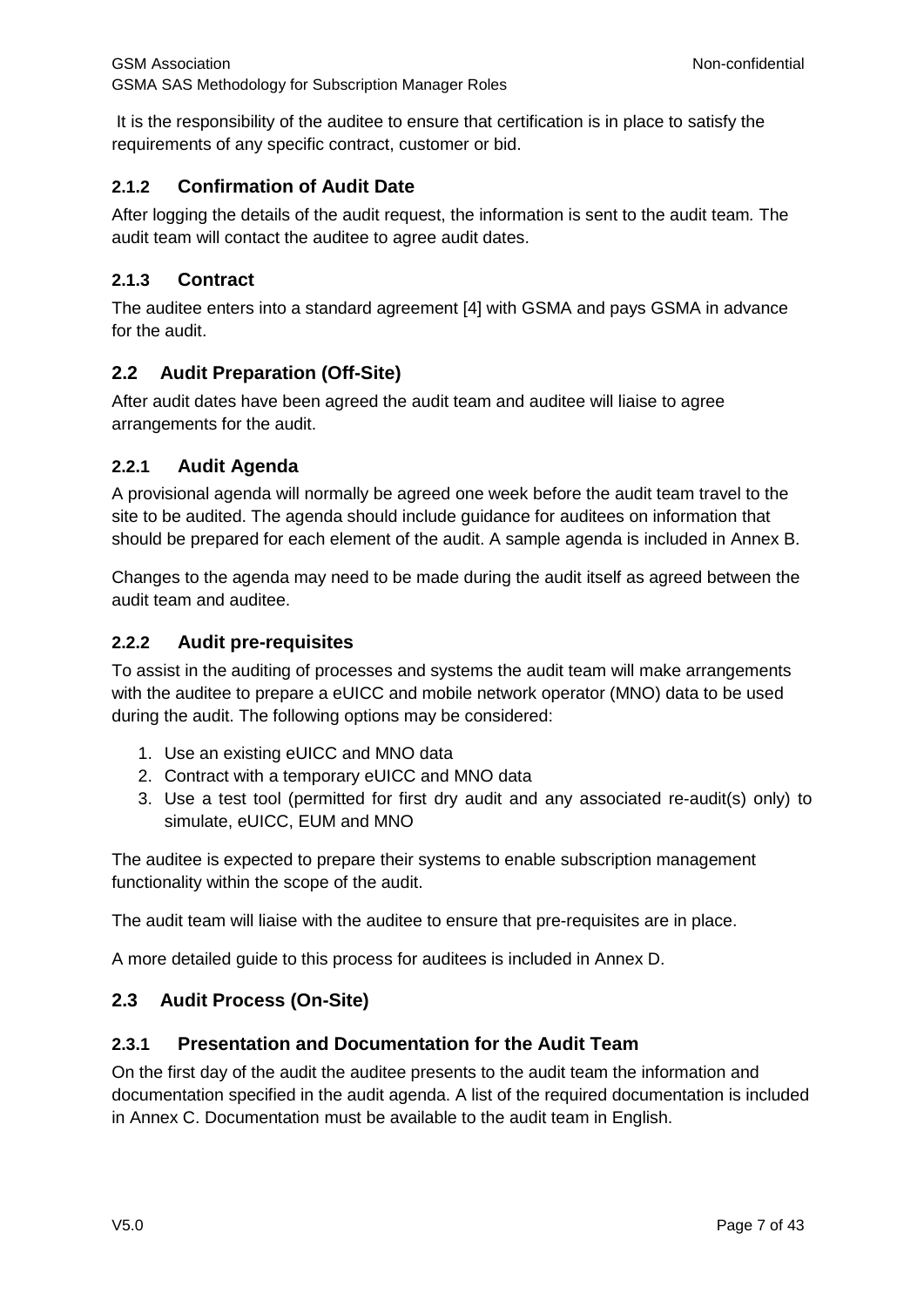Having reviewed the documentation the audit team identifies the individuals to be interviewed during the audit. It is the responsibility of the auditee to ensure the availability of these individuals.

#### <span id="page-7-0"></span>**2.3.2 Audit Performance**

The audit team assesses performance according to the agreed agenda, by various methods such as:

- Document review.
- Interviewing the key individuals
- Testing in the key areas based on a review of sample evidence of compliance.

#### <span id="page-7-1"></span>**2.3.3 Audit Report**

The audit team summarises the results in a report which is structured as follows:

- Audit summary and overall assessment
- Actions required
- Auditors' comments
- Scope of certification
- Detailed results

Detailed results are given in an annex in the audit report.

The audit report is completed during the audit.

The audit report is restricted to the auditors, auditee and the audit management*,* save for the auditee*'s* right to release a copy to its customers. In case of an appeal (see below), the audit report will also be provided to the Appeals Board.

#### <span id="page-7-2"></span>**2.3.4 Presentation of Results**

The final half day of the audit is used to finalise the audit report. The audit team will present the audit results to the auditee focussing on the key points identified in the audit report. It is not deemed necessary to have a slide presentation.

The audit results include the audit team's decision on certification of the site, which is passed to the audit management.

#### <span id="page-7-3"></span>**2.4 Following the Audit**

The audit management checks the report to confirm that the audit has been carried out in accordance with this Methodology document and that the report meets GSMA quality requirements.

In the event of a successful audit the audit management issues a certificate to the auditee within fifteen (15) business days of completion of the audit.

#### <span id="page-7-4"></span>**2.5 Appeals**

In the event that the certification decision and/or duration of certification are disputed, the auditee may lodge a submission with the audit management within twenty (20) business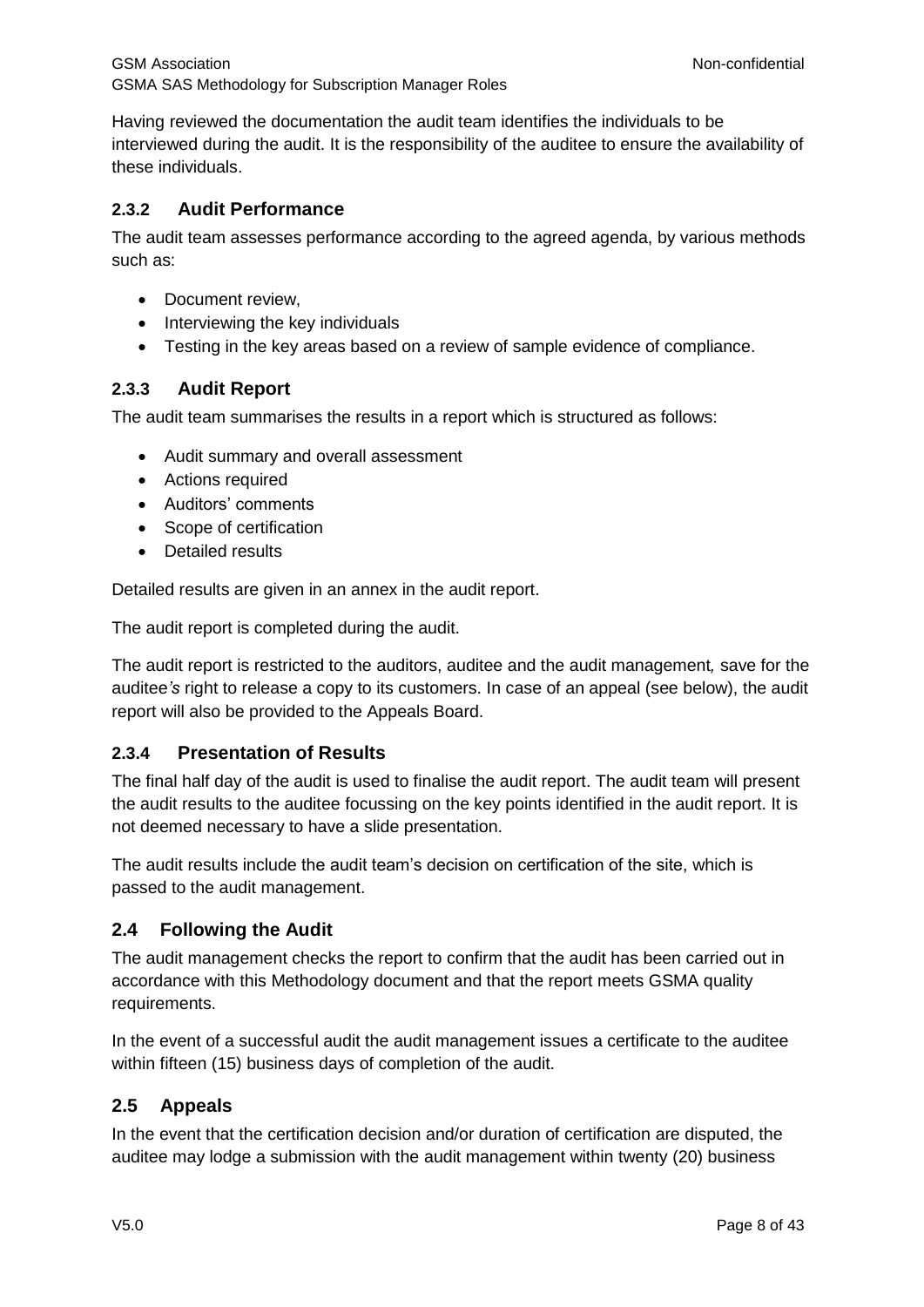days of completion of the audit. The audit management will refer the appeal to the Appeals Board.

The Appeals Board is comprised of two auditors, one each from different GSMA selected auditing companies and separate from the auditing companies that performed the audit that is the subject of the appeal. For SAS-SM, the Appeals Board is comprised of representatives of the SAS-UP auditing companies, and vice versa. The individual auditors from each auditing company that serve on the Appeals Board may be assigned by those auditing companies from a pool of suitably experienced auditors pre-approved by GSMA, and may change per appeal.

The Appeals Board will consider and rule on appealed audit results. The process to be followed by the Appeals Board will include:

- Review of the audit report, focussing on the appealed assessment(s)
- Discussion with the audit team and the auditee

The Appeals Board should not need to visit the auditee site.

The auditee may request the members of the Appeals Board to sign an NDA prior to receiving a copy of the audit report and other information about the site.

The Appeals Board will seek to rule on appeals within twenty (20) business days of lodgement of the appeal, subject to the availability of the audit team and the auditee and the prompt provision of any information requested from either party.

The auditee and the audit team agree to accept the decision of the Appeals Board as final.

See section [7](#page-17-0) for a description of costs associated with the appeals process.

#### <span id="page-8-0"></span>**2.6 Notification and Publication of Certification**

The GSMA will list certified and provisionally certified production sites on the [SAS website,](http://www.gsma.com/sas) with an explanation of provisional certification.

It is anticipated that interested parties may ask the GSMA to explicitly confirm certification/ provisional certification status of sites and the GSMA is willing to support and respond to such requests.

#### <span id="page-8-1"></span>**2.7 Language**

The language used in the course of the audit for all SAS documentation and presentations is English.

The documents described in [Annex](#page-33-0) C, or their equivalents, should be available to the auditors in English.

Other documents may be in a language other than English but translation facilities should be available during the conduct of the audit.

Where it is difficult to conduct audit discussions with key personnel in English, auditees should arrange for one or more translators to be available to the audit team.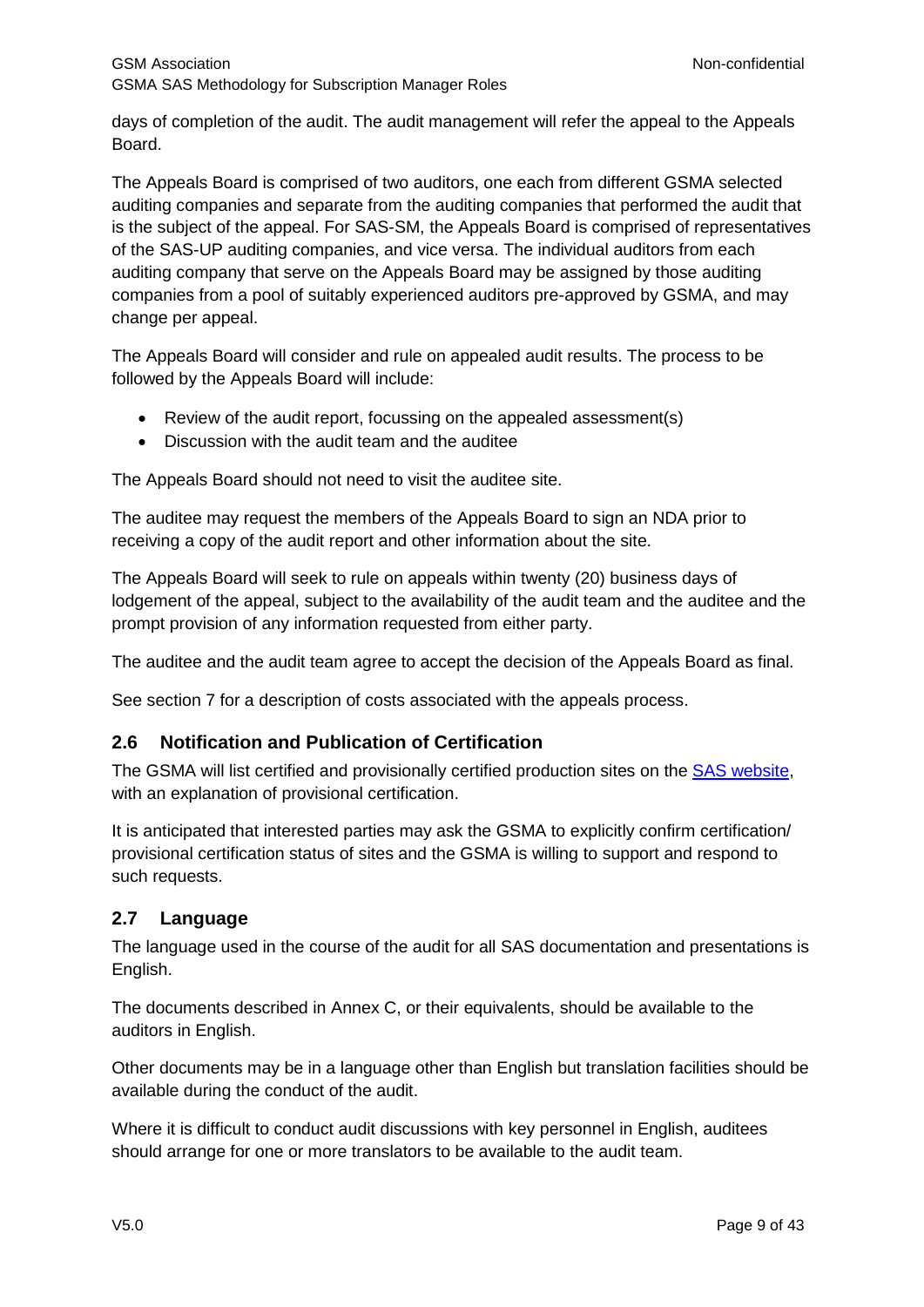## <span id="page-9-0"></span>**3 Provisional certification**

Auditee sites seeking SAS-SM certification for this first time for a SM service must undergo a two-stage certification process for that SM service. This is required in order to satisfy the remote SIM provisioning (RSP) compliance process and gain eligibility to receive GSMA public key infrastructure (PKI) certificates. This certification process will initially lead to provisional certification, and later lead to full certification.

#### <span id="page-9-1"></span>**3.1 Provisional certification process**

The provisional certification process requires two audits to be conducted at the site.

The first, referred to as a 'dry audit', takes place before live subscription management services using GSMA PKI certificates and live customer data commence at the site. For a 'dry audit' to take place, the site must have a complete set of operational systems, processes and controls in place in all areas of the SAS-SM standard. The site should be in a position to begin subscription management services for a customer immediately when a GSMA PKI certificate and a customer order is received. See [Annex](#page-34-0) D for more details.

If the site demonstrates compliance with the Standard [\[1\]](#page-4-2) provisional certification is granted that remains valid for a period of nine months. A non-compliant result at a 'dry audit' requires the auditee to remedy identified non-compliances within three months. Successful provisional certification will be valid from the date of the repeat 'dry audit'.

A follow up 'wet audit' is required to upgrade the provisional certification to full certification. This audit can only be undertaken if the site has been in continuous live production using GSMA PKI certificates for a minimum period of four to six weeks and it must be undertaken within nine months of the successful 'dry audit'.

Successful completion of a 'wet audit' leads to full certification. The period of full certification runs from the date of the successful 'dry audit'. Provisional certification will be withdrawn if:

- The 'wet audit' is not conducted within nine months of the successful 'dry audit'
- The 'wet audit' result is non-compliant, and a successful repeat audit is not completed within three months
- Live auditee services for a continuous period of four to six weeks cannot be demonstrated within nine months of the successful 'dry audit'
- The auditee chooses to withdraw from the certification process

## <span id="page-9-2"></span>**3.2 Provisional certification period**

The nine month provisional certification period begins when the site is first certified..

NOTE: The provisional certification period extends from the date of the successful 'dry audit' regardless of whether it is a first or repeat 'dry audit'. This differs from the normal certification process, which backdates certification to the first audit. An exception is made in the case of provisional certification because the three month period to make any improvements necessary after a first 'dry audit' would reduce the window of opportunity within the nine month provisional certification period to ramp-up subscription management services.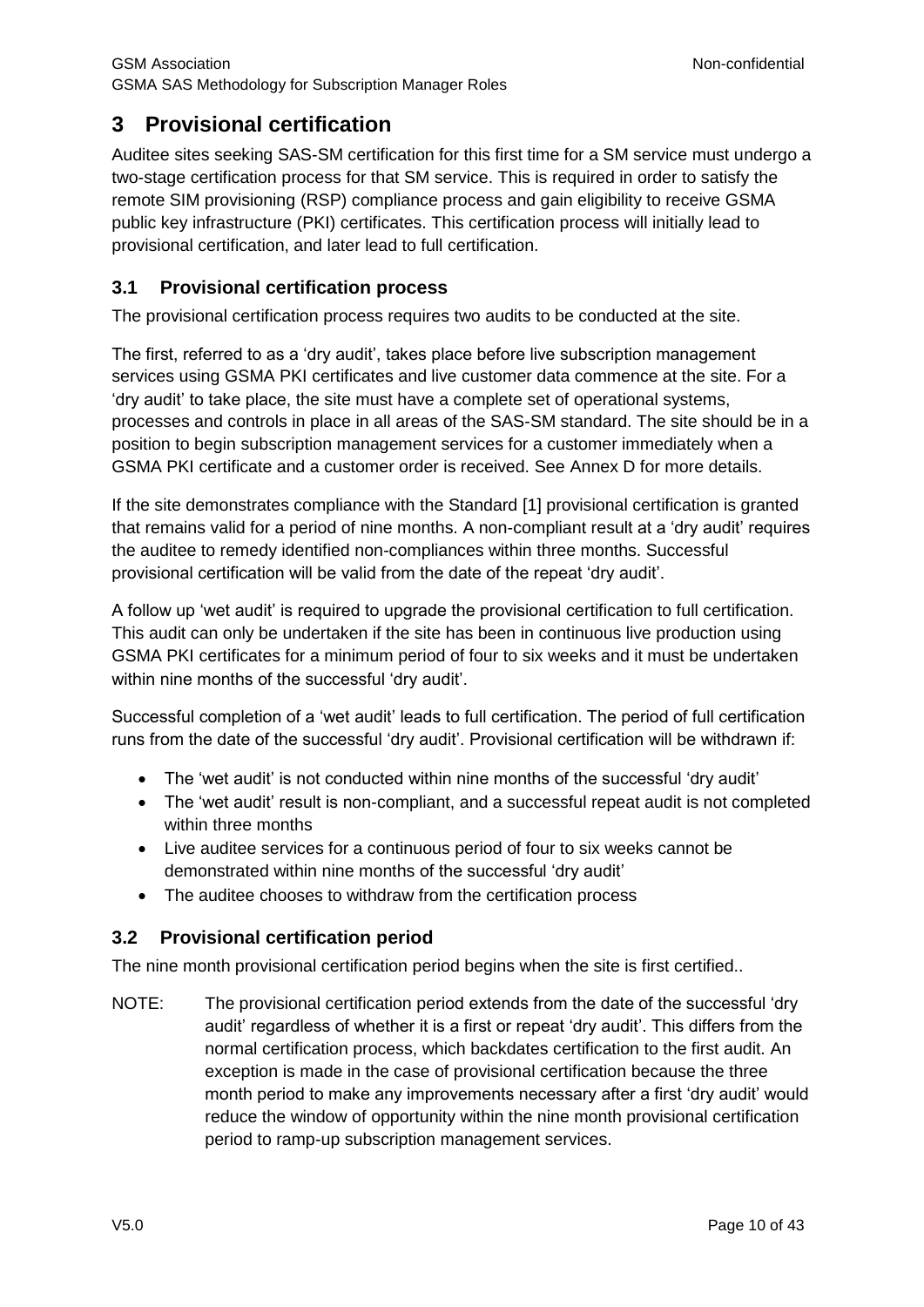The provisional certification period ends at the date specified on the site's SAS-SM provisional certificate or when the site is fully certified following the successful completion of a 'wet audit'.

#### <span id="page-10-0"></span>**3.3 Duration of provisional certification**

The duration of provisional certification is fixed at nine months. It is the responsibility of the auditee to ensure the 'wet audit' necessary to achieve full certification is undertaken within the nine month period of provisional certification.

If a provisionally-certified site receives a non-compliant result at a 'wet audit', its provisional certification will not be withdrawn immediately and it will retain its provisional certification status until the end of the nine month provisional certification period.

Full certification will normally run for one year, in accordance with the provisions set out in section [4.3,](#page-12-0) and this will be back dated to the date on which the first 'wet audit' was concluded. If the wet audit extends the scope of existing full certification for a site, and there is significant overlap in controls between the existing and new scope elements, the audit team may extend the full certification expiry date for the new scope element to match the expiry date of the existing certification (if later).

## <span id="page-10-1"></span>**3.4 Duration of Provisional Certification Audits**

The first 'dry audit' is conducted over the same period as a full audit and all controls will be audited. Auditee processes will also be examined but in the absence of live processes, the audit team will sample test controls. The duration of a repeat 'dry audit' will depend on the areas to be repeat audited to be agreed with the auditee in accordance with section 8.4 below.

The 'wet audit' is normally conducted over a two day period to review the controls in operation. If the wet audit is conducted together with a renewal audit for other fully certified scope elements, some time savings on the total audit duration may be possible.

## <span id="page-10-2"></span>**4 Certification Renewal**

The certification renewal process is applicable to sites holding full SAS-SM certification as is described below.

#### <span id="page-10-3"></span>**4.1 Certification Renewal Process**

The full certification renewal process begins with the conduct of a renewal audit at a site.

The certification renewal process ends when:

A new certificate is issued based on the decision of the audit team.

or

• The site withdraws from the certification renewal process by either:

Indicating that it does not intend to continue with the certification renewal process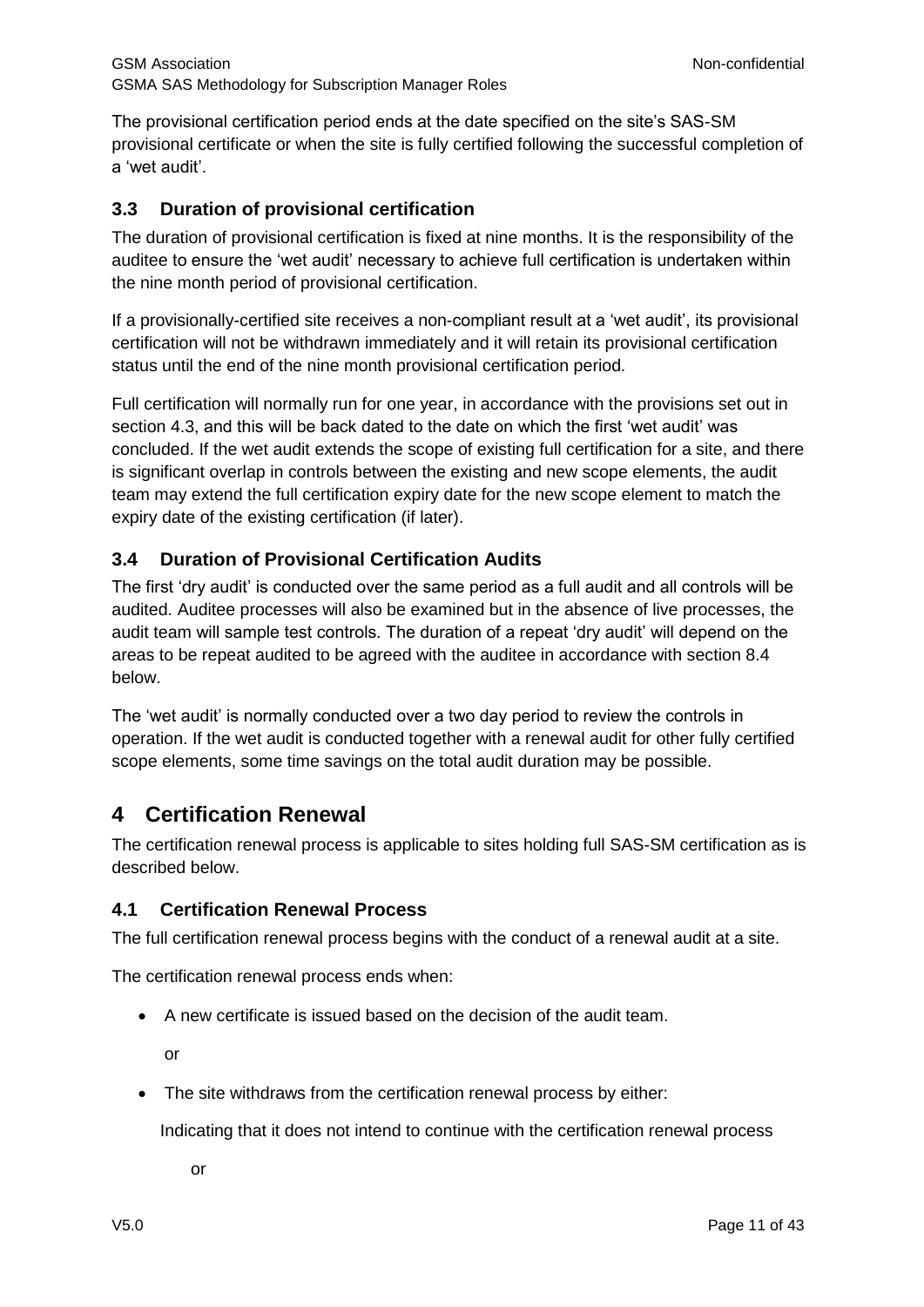Not complying with the audit team's requirements for continuing with the certification renewal process following a non-compliant audit result. (Typically, the audit team requires the site to arrange a repeat audit or to provide evidence of improvement).

The certification renewal process can begin up to 3 months before the expiry of the current certificate.

#### <span id="page-11-0"></span>**4.2 Certification Period**

The certification period begins when a certificate is issued based on the decision of the audit team.

The certification period ends at the date specified on the site's SAS Certificate of compliance.

The certification period will be determined by the audit team based on the following criteria:

• If the certification renewal process begins up to 3 months before the expiry of the existing certificate

and

the certification is awarded before the expiry of the existing certificate

then

the certification Period will begin at the expiry of the existing certificate

In all other cases the certification period will begin at the time that the certificate is issued.



#### **Figure 1 - Certification Renewal**

Under the terms of their contract with the GSMA, all sites must be aware of their obligations relating to notification of significant changes at certified sites within the certification period. See section [7](#page-17-0) for more details.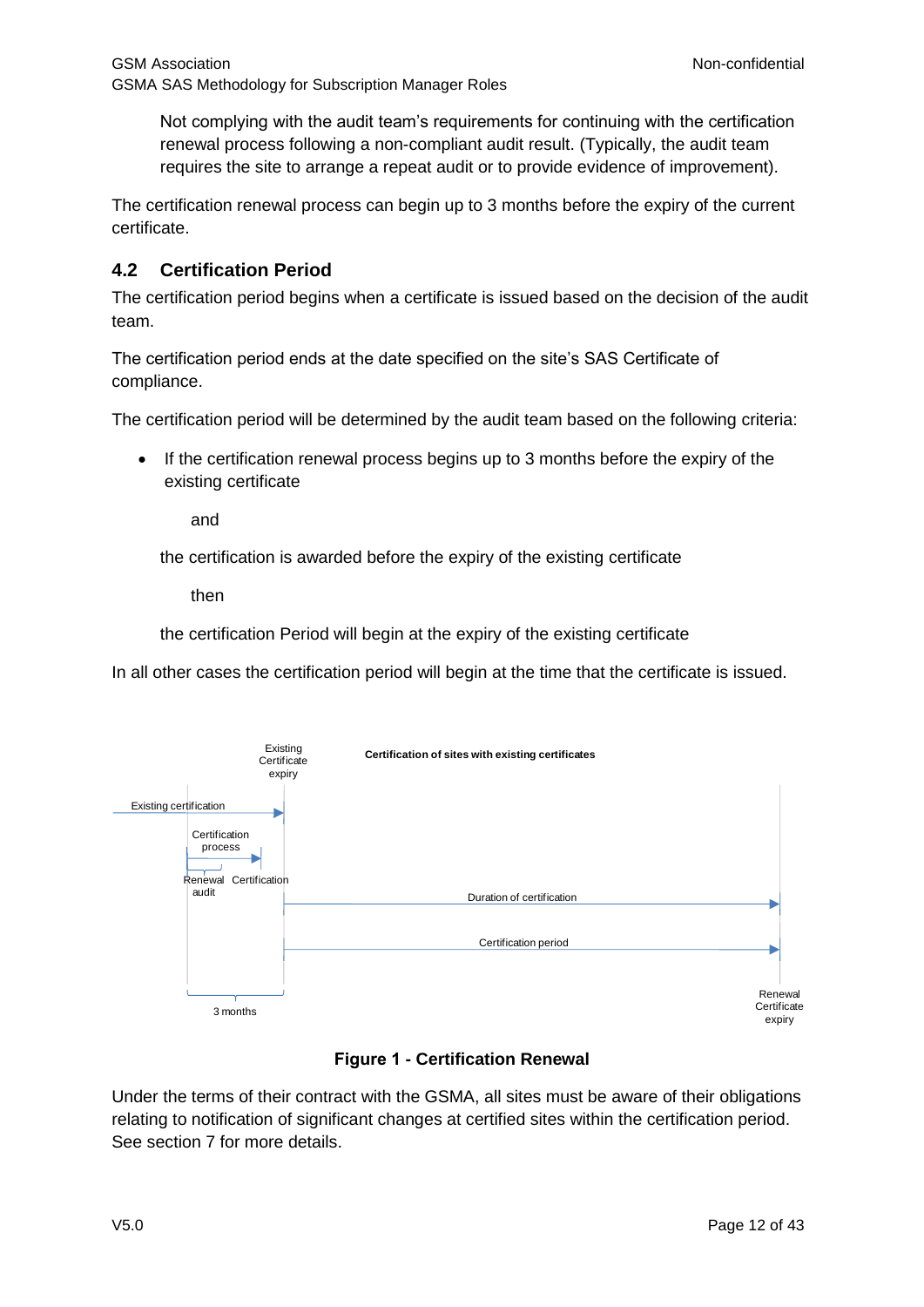## <span id="page-12-0"></span>**4.3 Duration of Certification**

The duration of certification is determined by the audit team.

The standard duration of certification for sites gaining full certification for the first time is one year.

The standard duration of certification of sites renewing full certification is two years. This duration will be applied in most cases.

The audit team may, at its discretion, decide that certification should be for a shorter duration, for reasons including:

- Significant planned changes at the site related to security-critical processes or facilities
- Significant reliance on recently introduced processes or systems where there is little or no history of successful operation of similar or equivalent controls
- Repeated failure to maintain security controls at an appropriate level for the full certification period (as evidenced by significant failure to meet the standard [\[1\]](#page-4-2) at a renewal audit).

The audit team may also, at its discretion, decide that certification should be for two years for sites that perform exceptionally well at their dry and wet audits.

The audit management will review decisions made on exceptional circumstances as part of its control of scheme quality and consistency.

Sites gaining full certification for the first time following one or more repeat wet audits shall, in all cases, be granted certification for a minimum of seven months from the month during which a certificate is issued. This allowance reduces the likelihood that the next renewal audit at the site resulting in 2-year certification is influenced by the most recent wet re-audit rather than being an assessment of steady-state controls in operation at the site.

The SAS-SM Methodology does not normally allow the GSMA to extend a site's period of certification. Sites with an existing certificate that are planning or making major changes in advance of a renewal audit, which could affect the ability to demonstrate the necessary period of evidence, are encouraged to contact the GSMA as early as possible. On an exceptional basis, the GSMA may allow a short extension to the existing certificate to accommodate the change process, ensuring that there is sufficient evidence of controls/operations available in their final form prior to the renewal audit. In such cases, the subsequent certificate would be issued to the original renewal date; no advantage will be gained, beyond the site's ability to schedule the SAS renewal audit effectively around the site changes.

## <span id="page-12-1"></span>**5 SAS-SM Participants**

The following section describes the roles of the participants during the standard audit process. The role of the Appeals Board is not considered here (see section [2.5](#page-7-4) for details instead).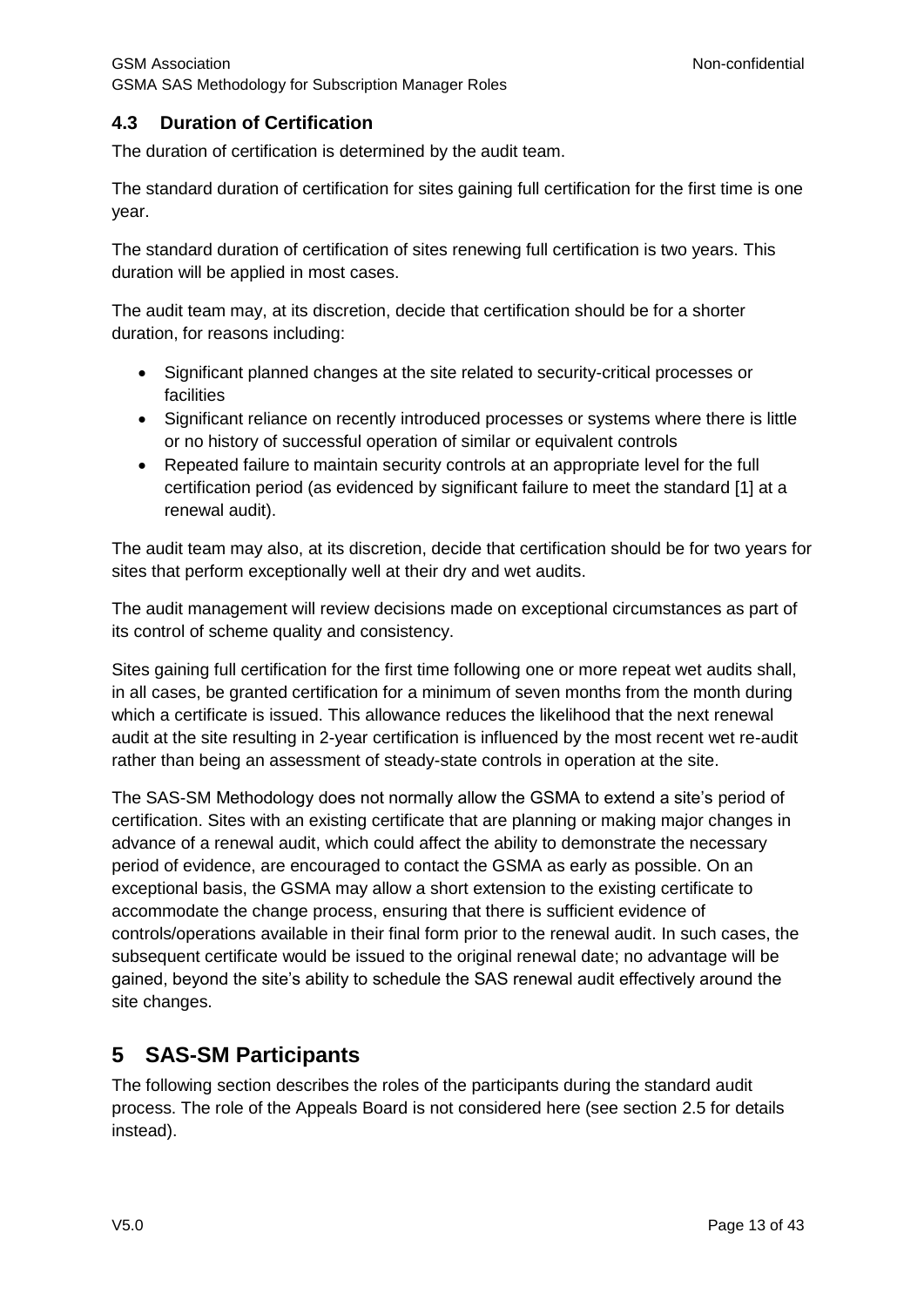## <span id="page-13-0"></span>**5.1 Auditee**

The auditee is the site that is the subject of the audit. The auditee is responsible for supplying all necessary information at the beginning of the audit. The auditee must ensure that all key individuals are present when required. At the beginning of the audit the auditee makes a short presentation describing how it believes that it is compliant with the Standard [\[1\]](#page-4-2) and the relevant documentation is made available to the audit team.

The auditee is responsible to disclose to the audit team all areas of the site where assets related to sensitive processes may be created, stored or processed. The auditee may be required by the audit team to demonstrate that other areas of the site are not being used to create, store or process relevant assets, and should honour any reasonable request to validate this.

#### <span id="page-13-1"></span>**5.2 Audit team**

The audit team consists of two independent auditors, one from each of the auditing companies selected by GSMA following a competitive tender for the supply of SAS auditing services and in accordance with selection criteria defined by the GSMA. The audit team conducts the audit by reviewing documentation, conducting interviews with key individuals and carrying out tests in specific areas. After the audit is conducted, the audit team writes a report (see [2.3.3\)](#page-7-1).

The independence of the audit team is of paramount importance to the integrity of SAS-SM. It is recognised that the chosen audit companies are professional in the conduct of their business. Where the audit companies previously supplied consultancy services to an auditee, the audit management should be informed of this fact prior to commencement of the audit, and the auditors performing the audit should be different individuals to those who have provided the consultancy services.

## <span id="page-13-2"></span>**5.2.1 Observing Auditor**

On some audits, an additional observing SAS auditor may accompany the audit team, in order to:

- Support the development of a common understanding of audit schemes between the audit companies
- Ensure consistency in standards and the audit process
- Facilitate sharing of best practice in the audit approach

Audit observation will be carried out at no additional cost to the auditee, and subject to the following guidelines:

- A maximum of one observer will be present on any one audit, except by the prior agreement with the auditee. Auditees will be under no obligation to agree to any requests for participation of more than one observer.
- The observer will comply with all requirements of the auditee:
	- Prior to the audit (e.g. signing NDAs, providing personal information for visitor authorisation).
	- On-site (e.g. behaviour and supervision).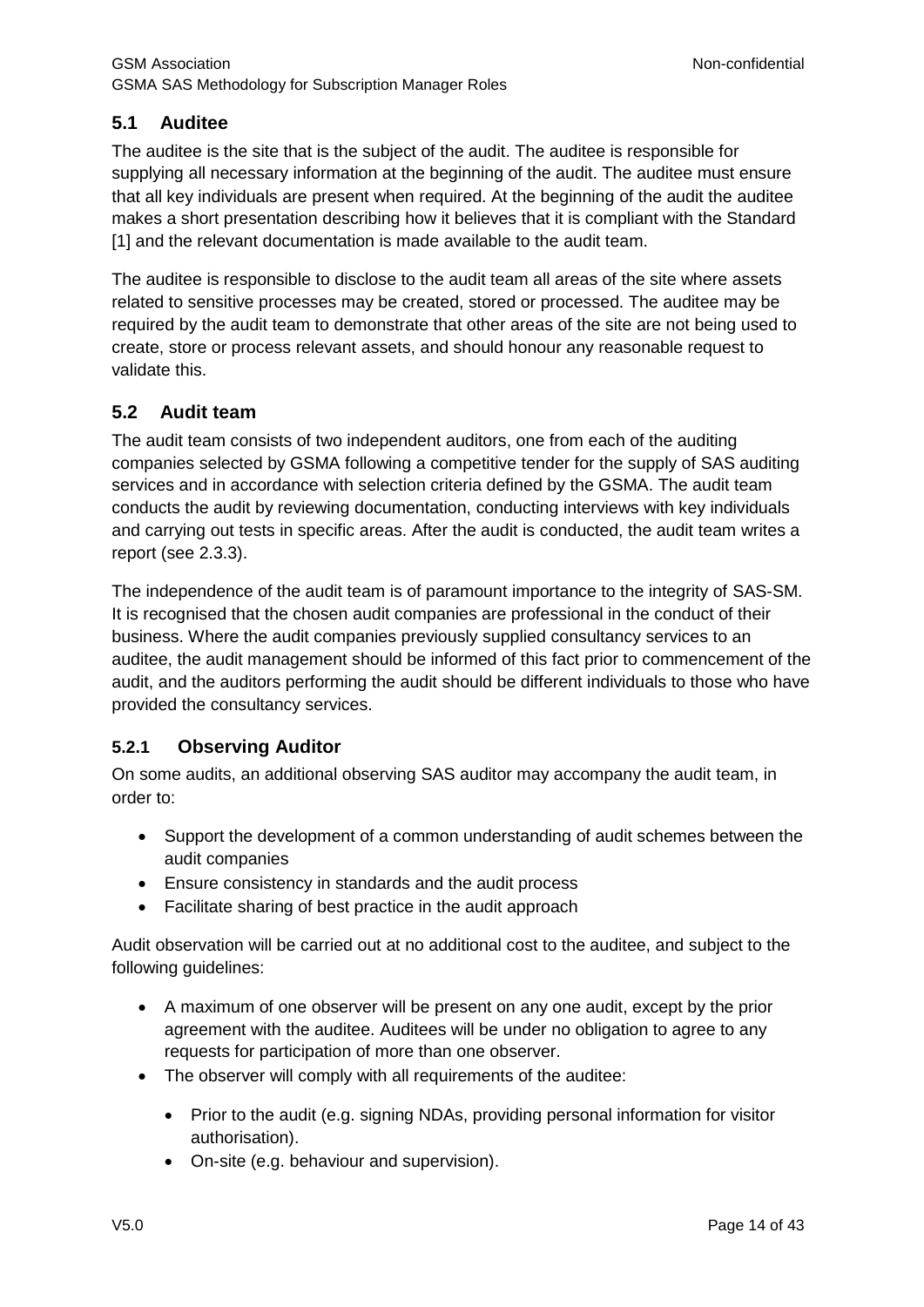GSMA SAS Methodology for Subscription Manager Roles

- The role of the observer is observe. The observation process should not interfere with the conduct of the audit. Specifically, the observing auditor:
	- Should not normally engage directly with the auditee during the audit process to ask audit questions.
	- Should only engage in discussion with the auditee about the observer's own SAS scheme when such discussion will not interfere with the audit process.
	- Should not present or participate in any discussions during the closing meeting.
	- Should not contribute to the preparation of the audit report.

To maximise the benefits of the observation process the observer and audit team are expected to discuss elements of the audit process and approach. Such discussions:

- Should only take place outside of the audit process, and not in the presence of the auditee.
- Should include an opportunity for the observer to read the audit report.
- May include a post-audit discussion, either on- or off-site to discuss any questions or observations. The post-audit discussion may be extended to include other auditors if appropriate.

Members of the audit management may also seek to attend and observe audits from time to time. They guidelines above will also apply to them.

## <span id="page-14-0"></span>**5.3 SAS subgroup**

The SAS subgroup is a committee comprised of GSMA staff (including the audit management) and members, and representatives of the auditing companies. It is responsible for maintenance of the following SAS-SM documentation:

- The Standard [\[1\]](#page-4-2) which contains the security objectives for SAS-SM.
- The Consolidated Security Requirements (CSR) [\[2\]](#page-5-3) which provide requirements for all sensitive processes (SPs) within the scope of the different SAS schemes. Many of the requirements are common across all schemes, however some requirements are specific to individual SPs, including subscription management. The requirements that apply to subscription management are indicated in that document. These are the requirements that the auditee must satisfy in order to be certified.
- The Consolidated Security Guidelines [\[3\]](#page-5-4) to guide interpretation and operational application of the CSR, and
- The Methodology (this document)

Updates will normally arise from an annual review meeting of the SAS subgroup. Where acute issues are identified ad hoc meetings may be convened to discuss updates to the SAS-SM documentation.

The SAS subgroup also contributes to the development of auditing company selection criteria when GSMA is procuring SAS auditing services from time to time. Operator members of the SAS subgroup that do not offer any products or services within the scope of SAS will be invited by GSMA to participate in the review of tender responses and the selection of auditing companies.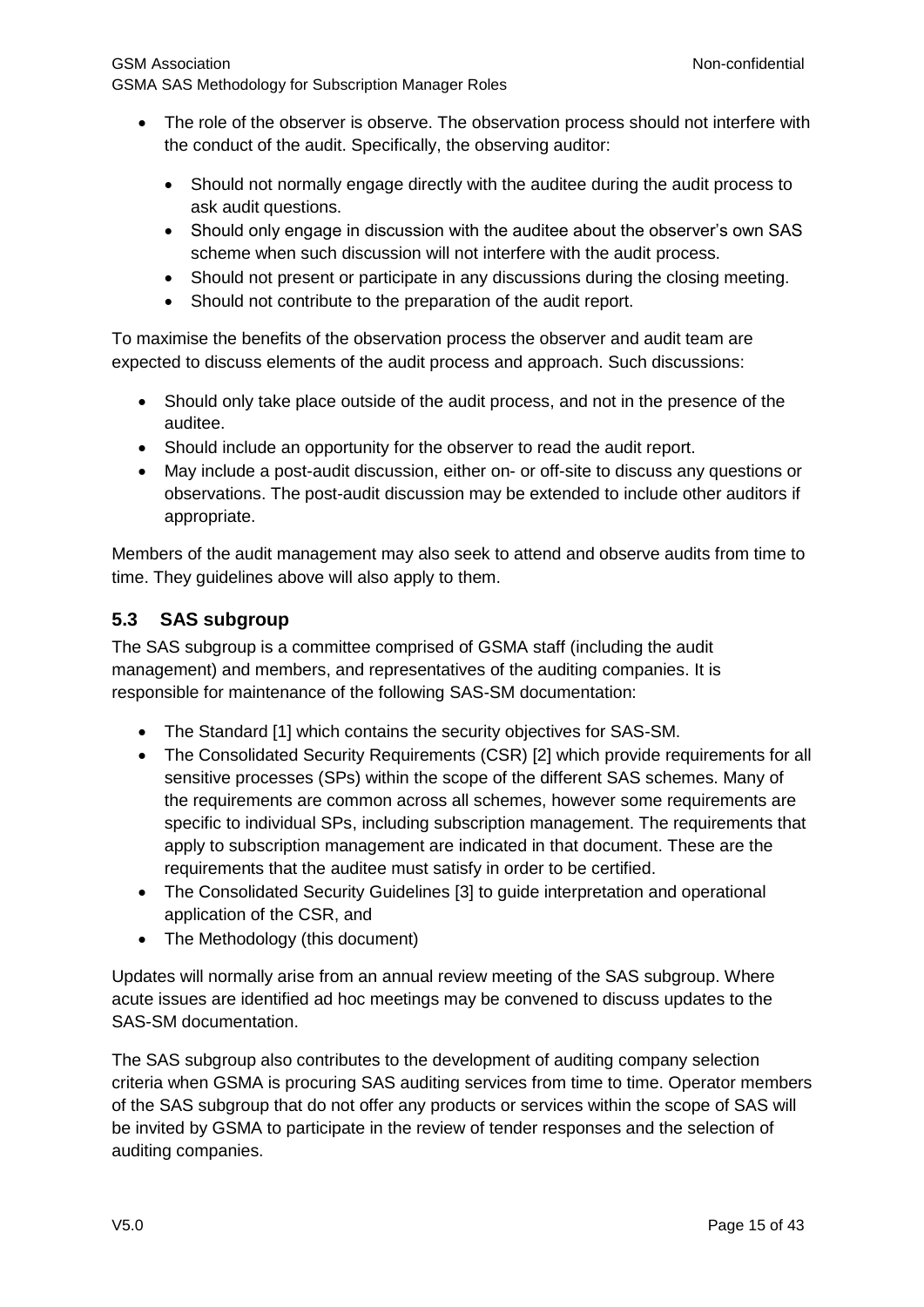## <span id="page-15-0"></span>**5.4 Audit Management**

The Audit Management comprises a team of GSMA staff members responsible for administering the scheme, including:

- Selecting suitably qualified auditing companies to carry out the audits, in conjunction with the SAS subgroup as indicated in section [5.3,](#page-14-0) and ensuring that they provide a high-quality service.
- Ensuring that audits are conducted in accordance with the SAS-SM Methodology and that audit reports meet GSMA quality requirements.
- Managing audit lifecycle tasks, pre and post audit, for example maintenance of the audit log and list of certified and provisionally certified sites
- Contract and financial management between the GSMA and auditees and the GSMA and auditing companies
- Distribution of SAS-SM documentation (this document, the Standard [\[1\],](#page-4-2) the Consolidated Security Requirements [\[2\],](#page-5-3) and the Consolidated Security Guideline[s\[3\]\)](#page-5-4) to auditees and auditors.
- Handling general queries about the scheme via [sas@gsma.com.](mailto:sas@gsma.com)

## <span id="page-15-1"></span>**5.5 Participant Relationships**

The relationships between SAS-SM participants are indicated in [Figure 2.](#page-15-3)



**Figure 2 - SAS-SM Participant Relationships**

## <span id="page-15-3"></span><span id="page-15-2"></span>**6 Audit Report Scoring and Assessment**

The audit report (see section [2.3.3\)](#page-7-1) contains detailed audit results. An indexed matrix of requirements is used as a means to structure and standardise recording of compliance. Possible assessments are described in [Table 2.](#page-16-1)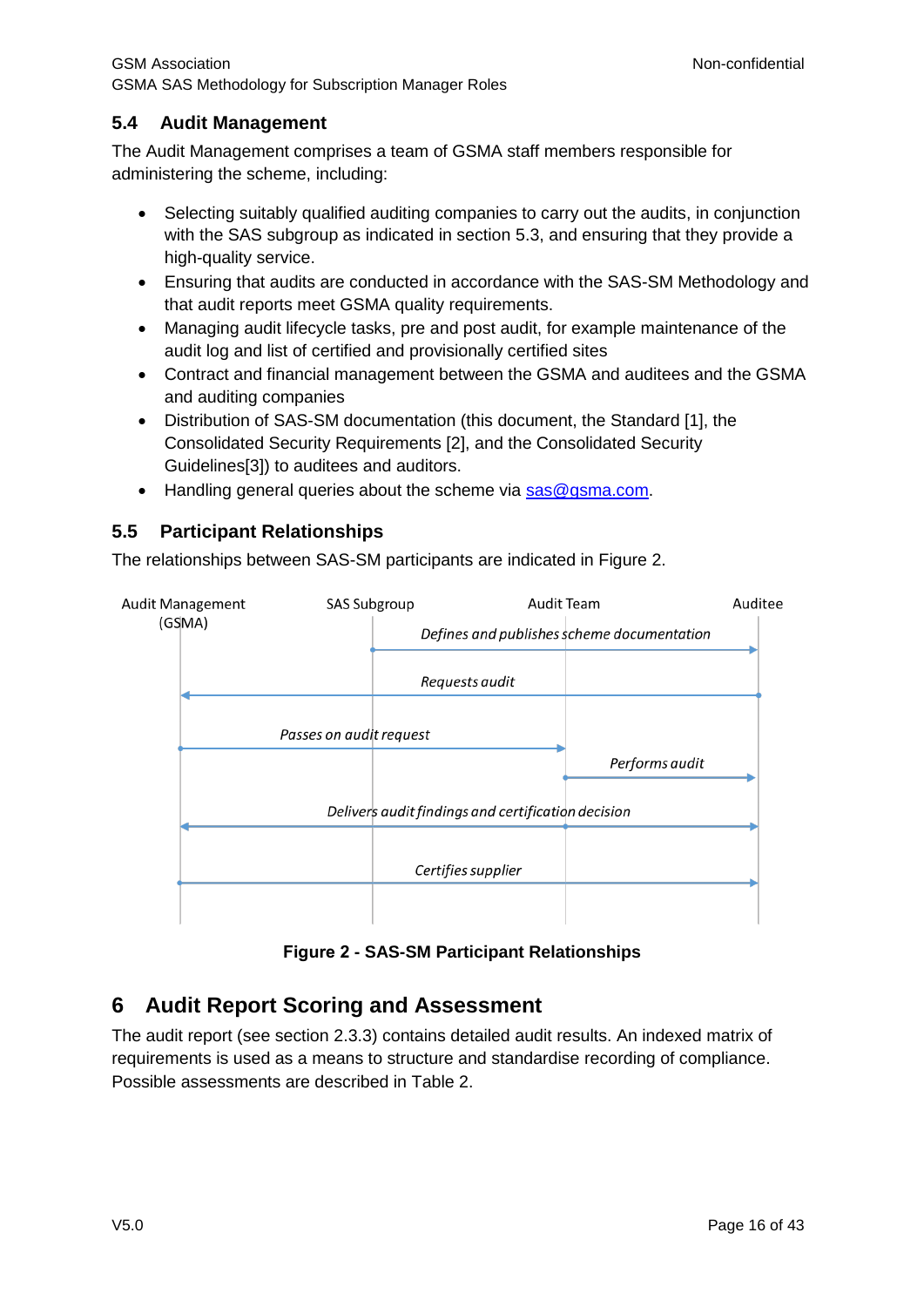| <b>Compliant (C)</b>         | Indicates that the auditors' assessment of the site has found that a satisfactory<br>level of compliance with the standard has been demonstrated during the audit.<br>To assist auditees in assessing their audit performance, and to plan<br>improvements, the auditors may, at their discretion, indicate the level of<br>compliance as follows:      |                                                                                                                                                                                                                                                                                                                                                                                             |
|------------------------------|---------------------------------------------------------------------------------------------------------------------------------------------------------------------------------------------------------------------------------------------------------------------------------------------------------------------------------------------------------|---------------------------------------------------------------------------------------------------------------------------------------------------------------------------------------------------------------------------------------------------------------------------------------------------------------------------------------------------------------------------------------------|
|                              | In the auditors' assessment the auditee has<br><b>Compliant (C):</b><br>met the standard to an acceptable level.<br>Comments for further improvement may be<br>offered by auditors.                                                                                                                                                                     |                                                                                                                                                                                                                                                                                                                                                                                             |
|                              | <b>Substantially compliant</b><br>$(C-)$ :                                                                                                                                                                                                                                                                                                              | In the auditors' assessment the auditee has<br>just met the standard, but additional<br>improvement is thought appropriate to bring<br>the auditee to a level at which compliance can<br>easily be maintained. An assessment of C-<br>will be qualified with comments indicating the<br>improvements required. Future audits will<br>expect to see improvement in areas marked<br>as $C$ -. |
| <b>Non-compliant</b><br>(NC) | In the auditors' assessment the auditee has not achieved an acceptable level<br>of compliance with the standard due to one or more issues identified. The<br>issues identified require remedial action to be taken to ensure that an<br>acceptable level of compliance is achieved. Remedial action is compulsory to<br>ensure continued certification. |                                                                                                                                                                                                                                                                                                                                                                                             |

<span id="page-16-1"></span>**Table 2 - Assessments Possible Under SAS-SM**

Non-compliances and required actions will be summarised at the front of the audit report, and described further in the detailed findings.

Comments will normally be provided, marked as (**+**) and (**-**) in the *Auditor* remarks to indicate positive and negative implications of the comments. Comments with no symbol represent general comments. The number of (**+**) or (**-**) comments bears no relation to the section or sub-section score.

## <span id="page-16-0"></span>**6.1 Audit Result**

The audit result will be determined based on the level of compliance achieved in all sections of the audit report.

In the event that no sections of the audit report are assessed as non-compliant by the auditors then the audit result will specify that certification will be awarded by GSMA without further improvement.

In the event that one or more sections of the audit report are assessed as non-compliant then the auditee will be required to submit to further assessment in those areas. The assessment may be carried out:

- On-site during a repeat audit
- Off-site through presentation of evidence

The re-assessment method will be determined by the number and nature of issues identified and will be indicated in the audit summary.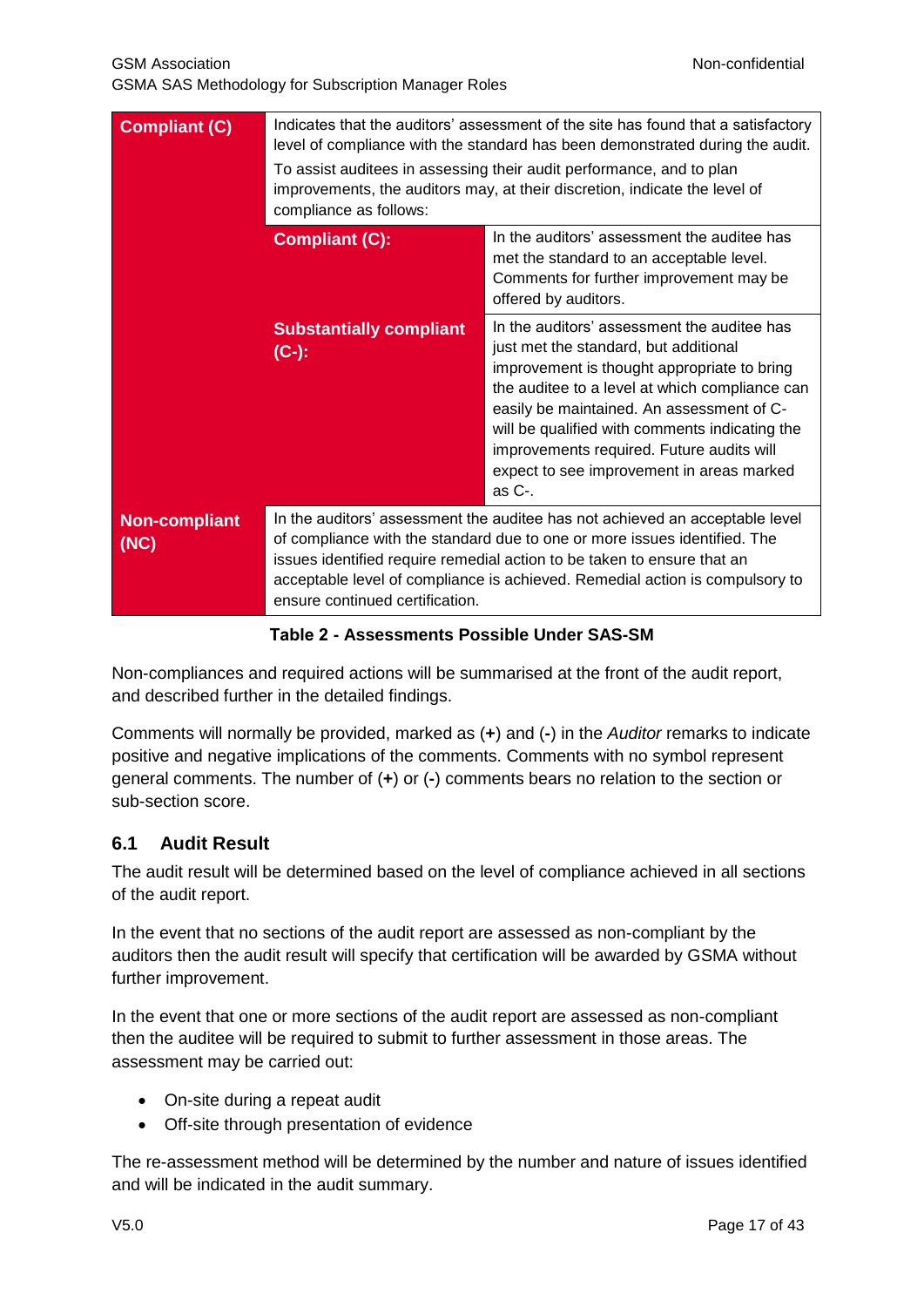Certification will not be awarded where one or more areas of non-compliance are identified.

Once the auditee has submitted to successful re-assessment of the issues identified an updated audit report will be issued specifying that certification will be awarded.

## <span id="page-17-0"></span>**7 Maintaining SAS Compliance**

SAS certification is awarded based on an assessment by the audit team that the site met the requirements of the SAS Standard during the audit, and that it demonstrated an ability and intent to sustain compliance during the certification period. Continued site compliance with the SAS Standard during the certification period, including the implementation of SAScompliant controls following any changes to the certified environment, is the responsibility of the site.

Certified sites are required, under their agreement with the GSMA, to notify the GSMA of any major change planned or proposed within the audited domain at the auditee's site, and to host within three months any audits deemed necessary by the GSMA to verify the continued compliance of the site with the SAS Standard as a result of such change. Major changes to the auditee's site that require notification include but shall not be limited to significant production, process or relevant policy changes, and sale of the auditee's site.

#### <span id="page-17-1"></span>**7.1 Examples of notifiable events**

The following examples are provided to help auditees understand what level of change should be notifiable. The list is provided to help guide auditees only. Auditees are always encouraged to contact the GSMA in the event of any uncertainty about whether an event is notifiable.

#### <span id="page-17-2"></span>**7.1.1 What should be notified**

- Revisions to policy or procedure that change controls audited within the scope of the SAS audit, e.g.:
	- Removal of a procedure or control of sensitive assets
	- Removal of a security screening step for new employees.
	- Reduction in the frequency of a risk assessment process, security awareness training programme or IT vulnerability scan.
- Changes to the responsibility for physical security management, such as site security manager.
- Changes to the responsibility for logical security management, such as key manager, IT security manager.
- Changes to the physical environment where sensitive processes are located or housed, e.g.:
	- Relocation of sensitive processes to new premises or alternative locations within the existing certified site.
	- Enlargement or other physical change to a room or workshop containing a sensitive process
	- Changes to the physical construction of areas of the site where sensitive processes are carried out.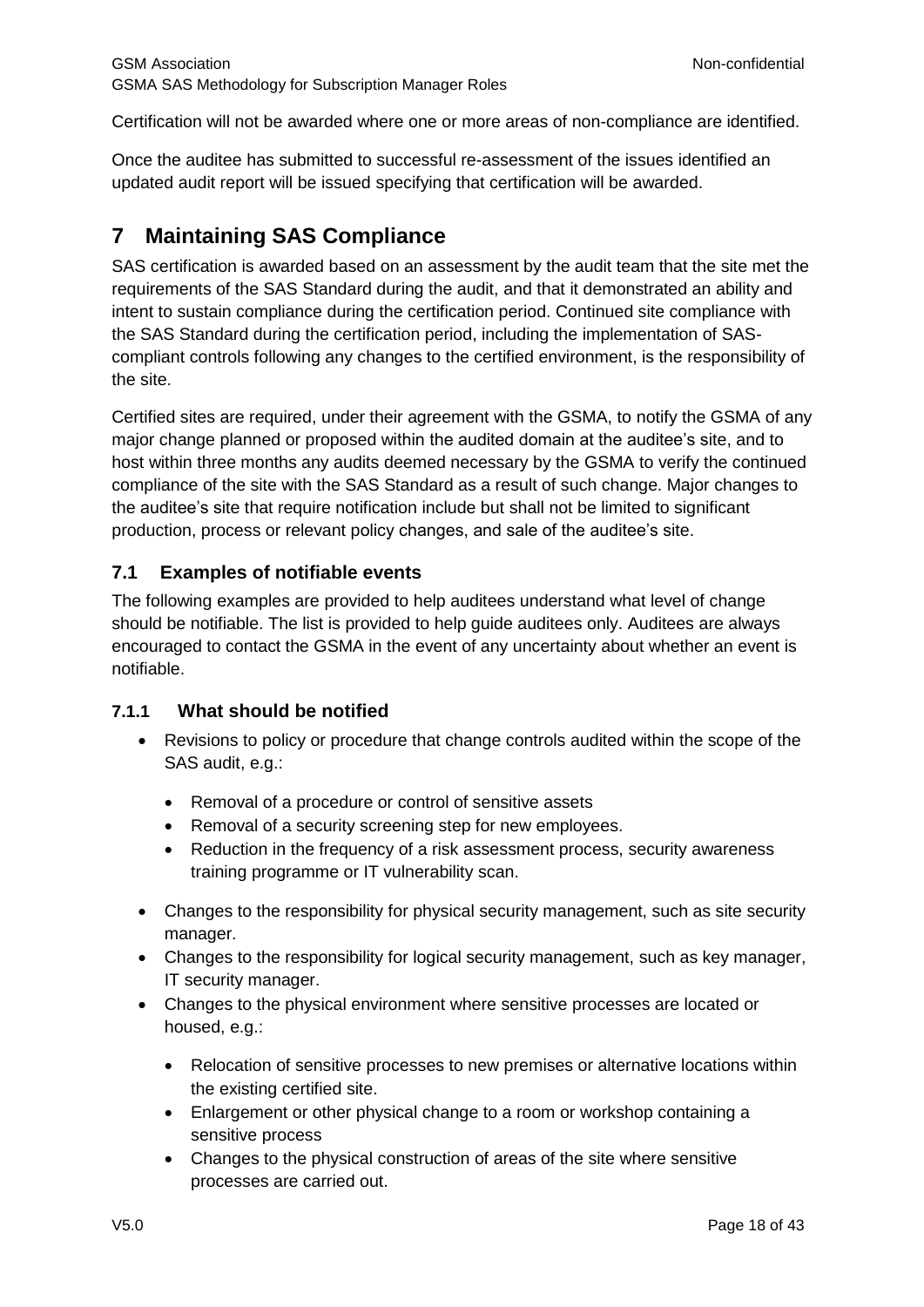Changes to the architecture of the networks used for sensitive processes, or to the security level of networks where sensitive processes take place.

#### <span id="page-18-0"></span>**7.1.2 What would not normally require notification:**

- Replacement or implementation like-for-like of a data processing, production or infrastructure supporting system, e.g.:
	- Replacing a firewall with a new device implementing an identical policy
	- Implementing a new instance of an existing platform with a configuration that applies the same policies.
- Changes to layout of existing certified areas where CCTV visibility and other controls are maintained at an equivalent standard, e.g. changing the positions of:
	- Systems in a server room

## <span id="page-18-1"></span>**8 Costs**

The audit fees for an audit are determined by the audit duration, which depends on the audit type (e.g. first dry audit, wet audit, renewal audit, repeat audit or scope extension audit). Costs may also depend on the logistics involved in carrying out the audit, that is, if more than one site is included in each visit the presentations, document reviews and audit performances may take longer than normal. Costs guidance will be sent by the audit management to the auditee in advance of the audit.

## <span id="page-18-2"></span>**8.1 First Dry Audit or Renewal Audit**

The audit duration will depend on the logistics involved but will normally take eight person days for an SM-SR, SM-DP, SM-DP+ or SM-DS audit, and nine person-days for a combined SM-SR and SM-DP audit. Detailed costs will be quoted in the GSMA SAS standard agreement [\[4\]](#page-5-5) which is sent to the auditee in advance of each audit.

Variable costs such as accommodation and travel will be incurred by the auditors with a view to minimising costs while maintaining reasonable standards (see the agreement [\[4\]](#page-5-5) for more information. The auditors or the auditee may book and pay for travel and accommodation as agreed between the parties on a case by case basis. Where audits are conducted at long haul destinations during consecutive weeks every effort will be made to minimise costs by conducting several audits during one trip and allocating the travel and accommodation costs proportionately between multiple auditees where applicable.

## <span id="page-18-3"></span>**8.2 Audit of sites with limited scope**

First audits for sites with a very limited scope of certification (e.g. sites only providing data centre operations and management) may be conducted over a period different to the standard audit duration. Auditees should notify the audit management of the reduced scope at the time of application for first audit. A proposed audit duration will be agreed in advance of the first audit. The proposed duration for subsequent renewal audits will be documented by the auditors in the audit report.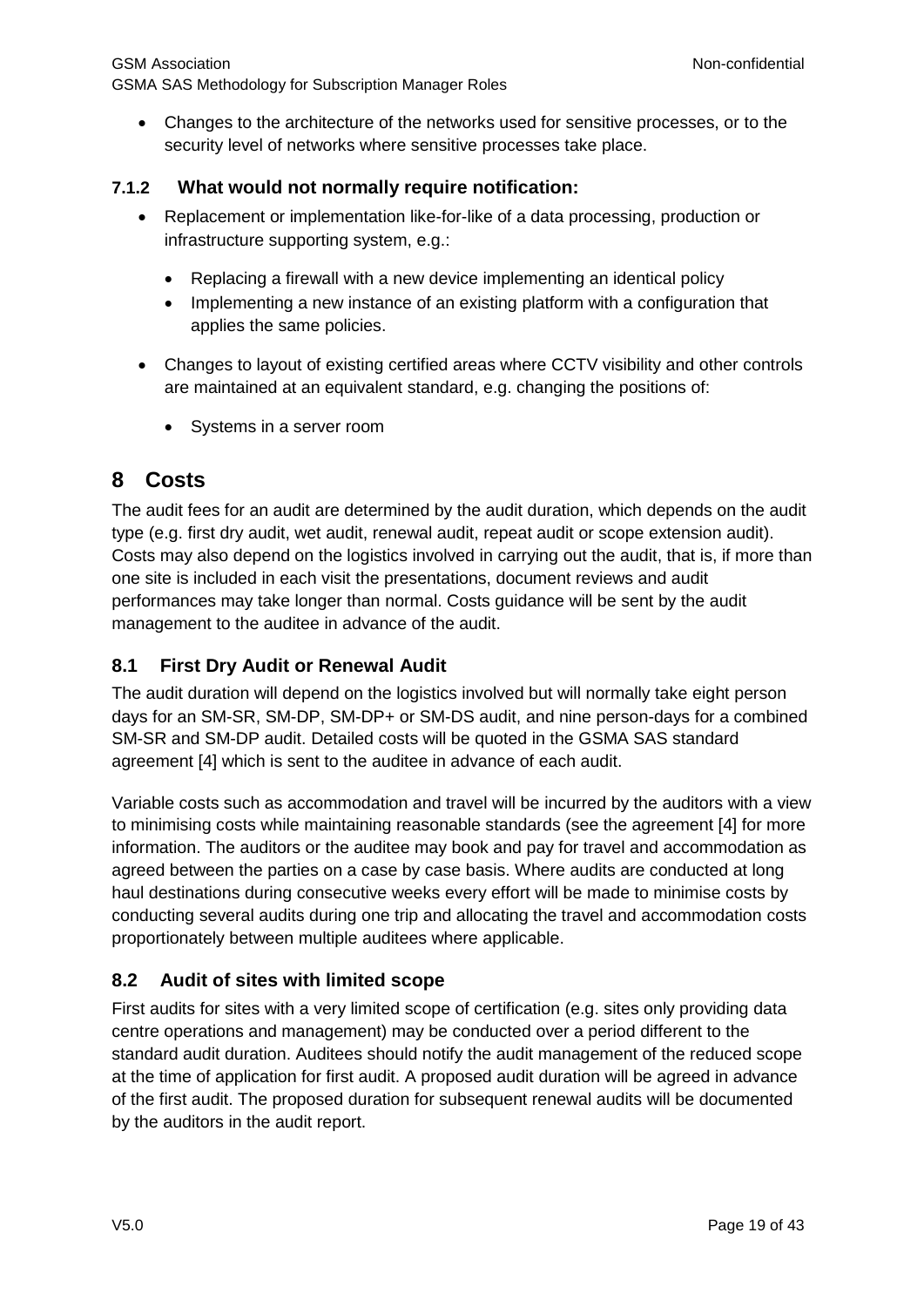## <span id="page-19-0"></span>**8.3 Audit of Central / Corporate Functions**

Subscription management entities may be group companies that have a number of sites. In some cases some functions, knowledge or expertise may be centralised, with common solutions deployed at multiple sites.

Auditees may request that common solutions are audited in detail, centrally. In such a case, successful audits will result in approval of such solutions for deployment across multiple SAS-SM certified sites within the corporate group. Audits will be undertaken by the audit team to a scope agreed in advance between the auditee, audit management and audit team. Approval will be granted via an audit report prepared by the audit team, issued to the audit management, and notified in writing to the auditee.

Subsequent audits at sites dependent on centralised functions deployed elsewhere will ensure that the centrally-approved solutions are deployed appropriately, but will not consider the detail of the solutions themselves.

Certification of all sites deploying such solutions will become dependent on renewal of approval of centralised solutions. Renewal will be required every two years.

Audits of centralised functions will be agreed on a case-by-case basis with auditees. The duration of audits at individual sites may be reduced where appropriate.

#### <span id="page-19-1"></span>**8.4 Repeat Audit**

The costs for a repeat audit will depend on the required duration of the repeat audit, which in turn depends on the number of areas assessed as non-compliant during the preceding audit. The repeat audit duration is agreed between the audit team and the auditee at the end of the preceding audit and the fixed cost is the daily rate quoted in the contract between GSMA and the auditee, multiplied by the number of auditor days required to conduct the repeat audit.

Repeat audits must be conducted within three months of the original non-compliant audit and the auditee must certify that no significant changes have taken place to affect the site security during the time period between the original and the repeat audits.

#### <span id="page-19-2"></span>**8.5 Off-Site Review of Improvements**

Where the auditors' recommendation at audit is non-compliant with an off-site reassessment method, it is likely that additional time will be required to review evidence of changes provided by auditees. Such time may be chargeable to auditees in addition to the cost of the audit itself.

Where an off-site reassessment method is recommended by the auditors, the audit report will include an estimate of the time required to review the evidence and update the audit report. This estimate will be used as the basis for charging.

The estimate will be based on the following structure:

#### **Total units = Administration + Minor items + Major items**

where: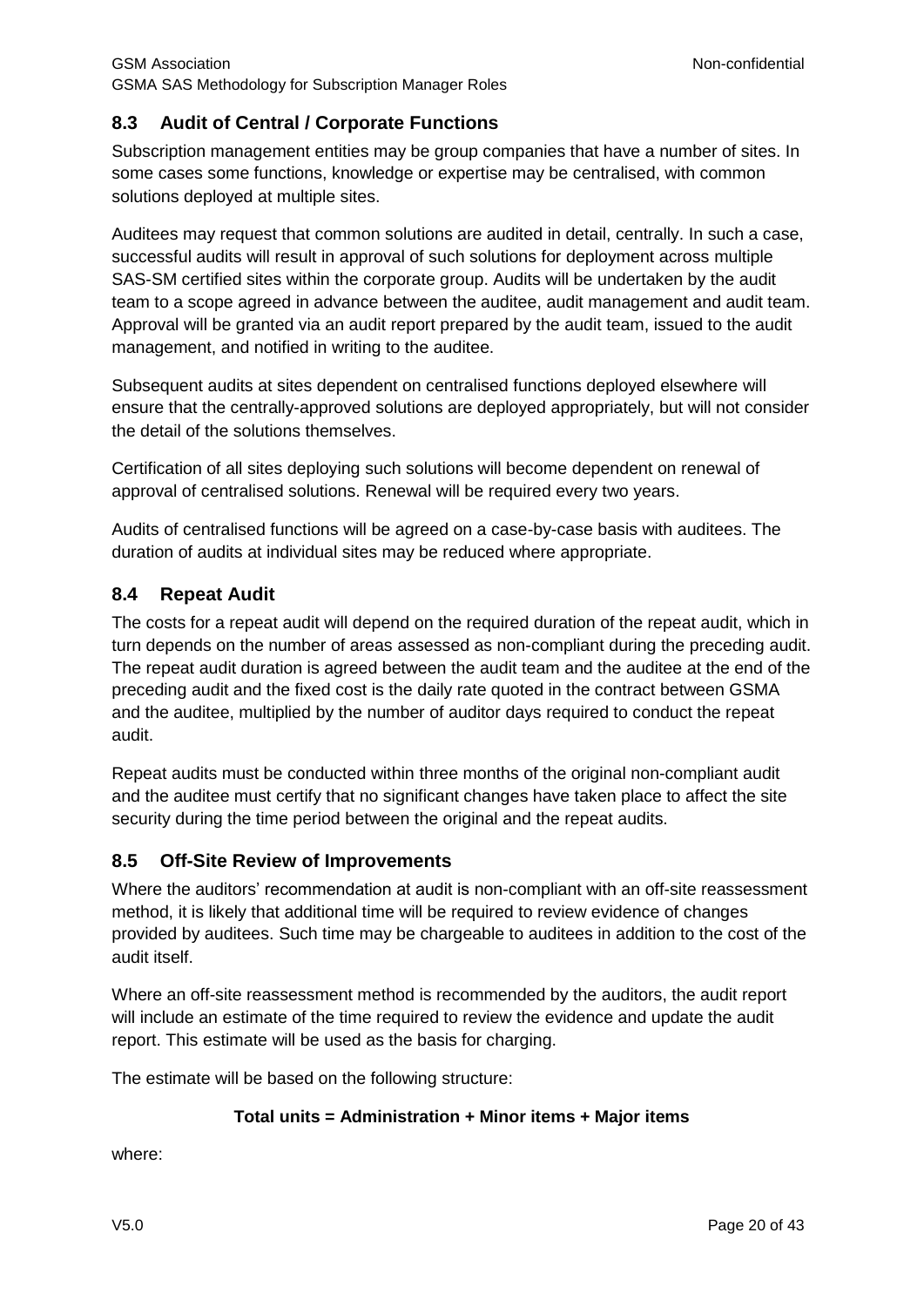| <b>Administration</b> | 1 unit           | Applies to all off-site reassessment. Covers updates to<br>report, general communication with auditee and GSMA                                    |
|-----------------------|------------------|---------------------------------------------------------------------------------------------------------------------------------------------------|
| <b>Minor items</b>    | 1 unit per item  | Applies to each audit report sub-section assessed as NC<br>where the scope of improvement is limited to:<br>Minor changes to individual documents |
|                       |                  | Changes to individual controls, where changes can be<br>illustrated by simple photographs, plans or updated<br>documents                          |
| <b>Major items</b>    | 4 units per item | Applies to each audit report sub-section assessed as NC<br>where the scope of improvement is:                                                     |
|                       |                  | • Significant changes to processes (new or existing) with<br>multiple documents or elements to be reviewed                                        |
|                       |                  | Changes to individual controls, where changes require<br>detailed review or analysis of multiple documents,<br>photographs, plans or video        |
|                       |                  | Changes to multiple linked controls                                                                                                               |

#### **Table 3 - Estimating Auditor Time for Off-Site Review of Improvements**

For each audit, charging will be based on the total applicable units:

- $\bullet$  0-3 units (one or two minor issues, plus admin) no charge,
- 4-6 units (three or more minor items or one major item) half-day charge per auditor,
- $\bullet$  >6 units full day charge per auditor.

#### <span id="page-20-0"></span>**8.6 Scope Extension Audits**

If a site is already certified for one or more SM services and wishes to extend certification to include other SM services, it needs to hold dry and wet audits for the additional SM services for which SAS-SM certification is being sought. The duration of scope extension dry and wet audits will normally be reduced compared to the audits that have previously taken place at the site to gain initial SAS-SM certification. The duration will be agreed on a case-by-case basis with auditees.

## <span id="page-20-1"></span>**8.7 Cancellation Policy**

An audit cancellation fee shall be payable by the auditee to each (of the two) auditors for each scheduled audit day where less than fourteen (14) business days notice of cancellation, from the date that an audit is due to commence, is given by the auditee*.*

The auditee shall also be liable for certain unavoidable and non-recoverable expenses (e.g. visa application fees) incurred by the auditors where less than 60 days notice of cancellation, from the date than an audit is due to commence, is given by the auditee, or where GSMA cancels the audit as a result of non-compliance by the auditee with the terms of the SAS-SM standard agreement. Such expenses shall be evidenced by receipts. More details are contained in the SAS-SM standard agreement [\[4\].](#page-5-5)

#### <span id="page-20-2"></span>**8.8 Appeals**

Charges for each appeal will be based on the same principles as for estimating charges for off-site review of improvements, as specified in section [8.5.](#page-19-2)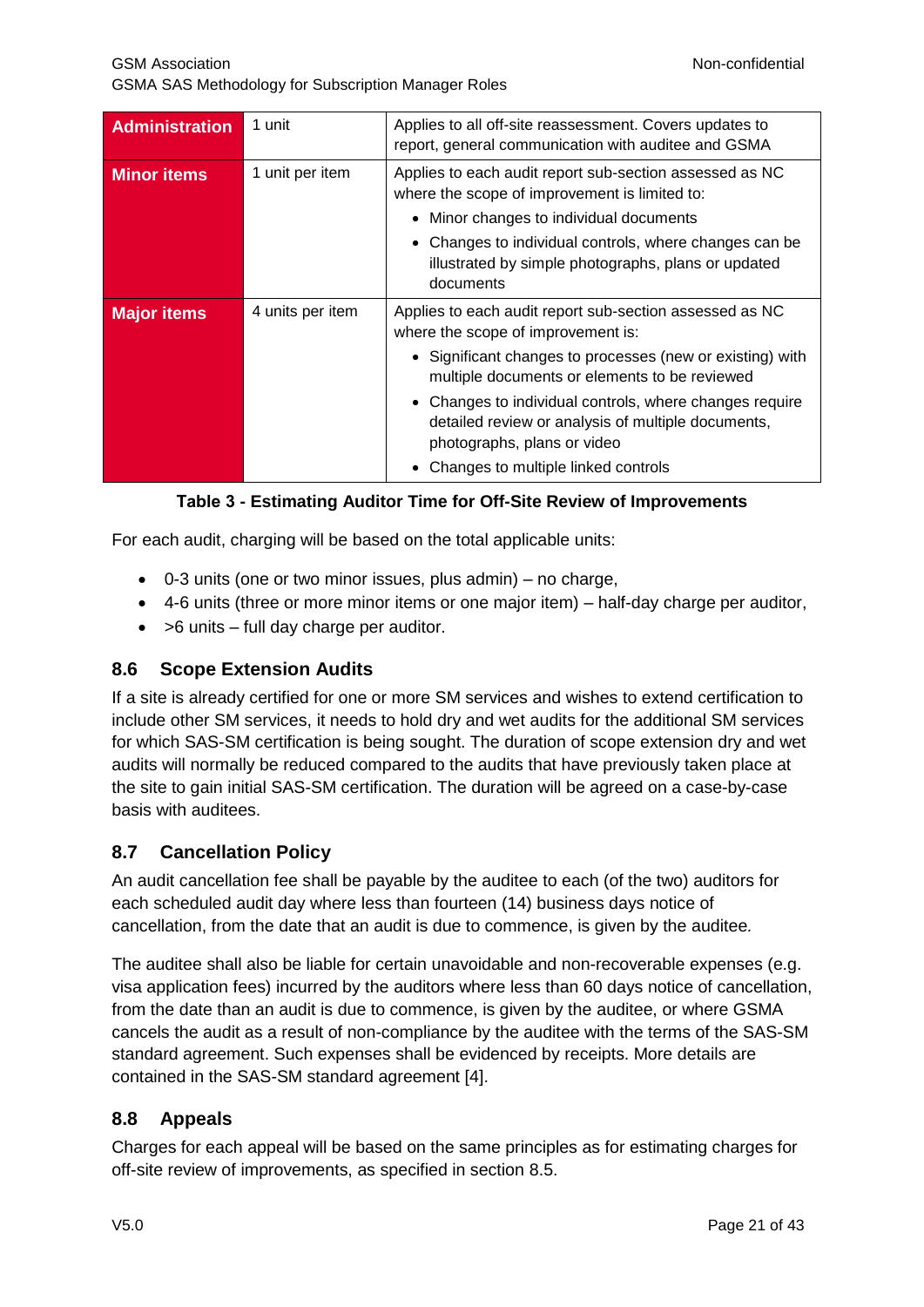If an appeal results in a change to the certification decision for an auditee site, then no fee shall be payable by the auditee and the Appeals Board cost will be borne by GSMA. If an appeal results in no change to the certification decision for an auditee site, then the costs of the appeal shall be payable by the auditee.

## <span id="page-21-0"></span>**9 Final Report**

In the course of each audit, the auditors will make observations which will be recorded in the audit report. Various details will also be recorded in the course of the audit that will result in the production of a final audit report, the content of which is described in [Annex](#page-27-0) A.

## <span id="page-21-1"></span>**10 Auditing and Certification of Supporting Sites**

SAS provides auditing and certification on a site-by-site basis. However, sites that participate in the scheme may use additional physical sites owned and operated by themselves or by third party subcontractors to provide some supporting infrastructure or services within the scope of certification. This document proposes how such additional supporting sites should be formally handled within the scheme.

## <span id="page-21-2"></span>**10.1 Definition**

A supporting site is one that meets all of the following criteria:

- Provides supporting infrastructure and/or services within the scope of SAS certification to the primary site seeking certification.
- Does not wish to hold its own SAS certification, or is not eligible to do so.
	- To be eligible for SAS-SM certification, a site must operate, or be planning to operate, live and primary (not just backup) production or services that fulfil at least one of the primary SAS- SM scope elements.
		- Exceptional applications for SAS certification by sites that do not meet these criteria will be considered by GSMA on a case-by-case basis.

In most cases the supporting site is primarily accountable (via internal or contractual agreements) to the primary site rather than to GSMA for its compliance with the SAS requirements. However, a supporting site must still be subject to the terms of SAS participation, and therefore must be named on an SAS agreement signed by the primary site or the primary site's parent company.

A secondary site is a supporting site that is included as part of the same audit process and audit report as the primary site.

## <span id="page-21-3"></span>**10.2 Auditing and Certification Approach**

The auditing and certification process to be followed is slightly different depending on the type of supporting site, as follows:

## <span id="page-21-4"></span>**10.3 Data Centres hosting SM solutions**

Data centres hosting SM solutions typically provide the SM service provider with a secure room or cage within the data centre, electrical power, air conditioning, connectivity and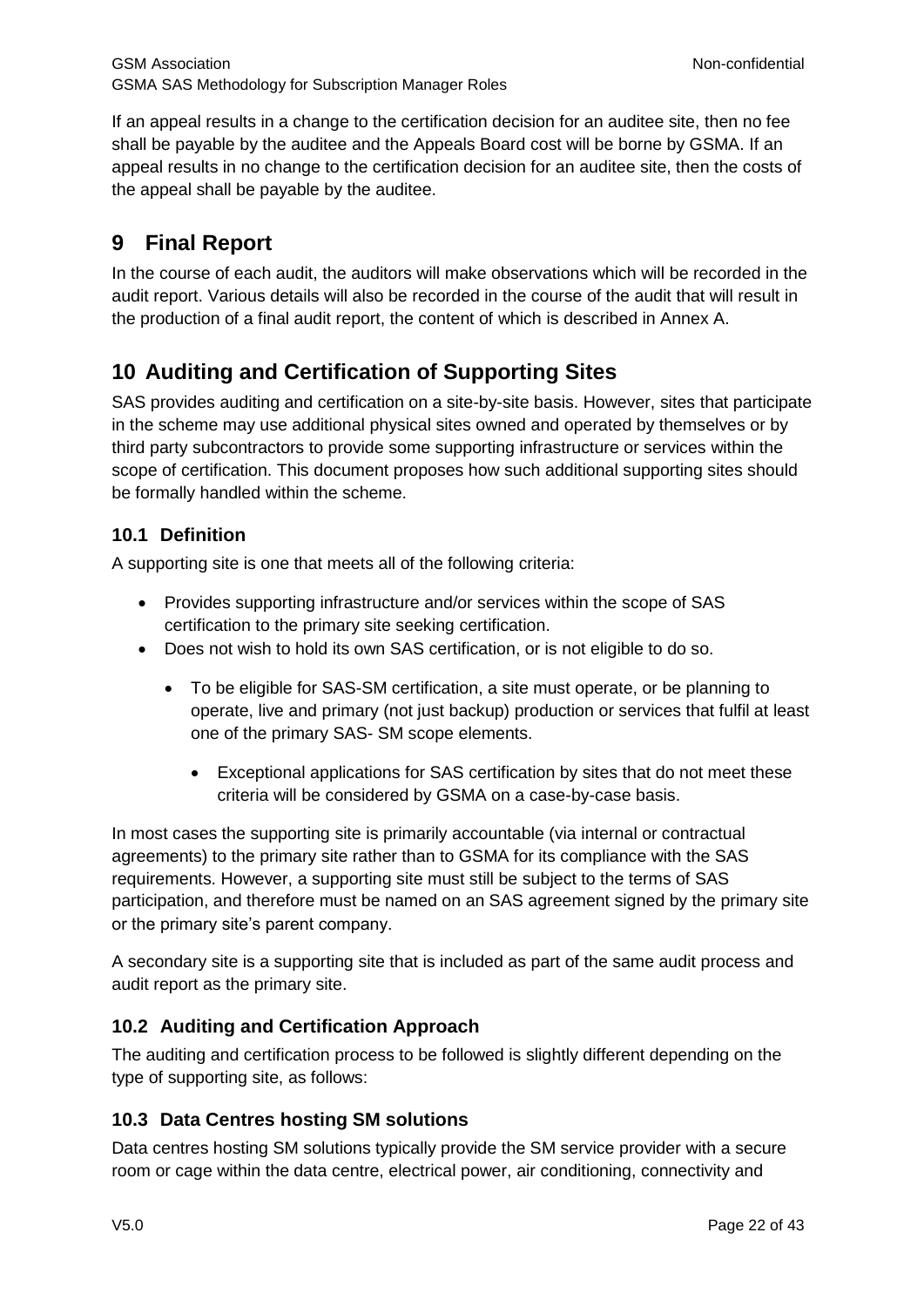building security controls. The focus of the SAS-SM audit is the room or cage within which the SM platform is contained, which is under the control of the SM service provider. The data centre provider is responsible as a subcontractor to the SM service provider for the services that it provides within SAS-SM scope.

The primary site and the supporting site in this case are the same. On the SAS-SM certificate, this will be represented by specifying the auditee name, with a site location as the data centre name and address. In practice, part of the SAS-SM audit (documentation review, meetings, interviews) will be performed outside of the SM server room/cage. This may be in a different room, building, city or even a different country, depending on the corporate office facilities provided by the SM service provider and the locations of key personnel. If there are no sensitive processes within SAS-SM scope occurring at these corporate offices, the location(s) of these offices will usually not be specified on the SAS-SM certificate. If sensitive processes are occurring at these locations, these will be specified as described (e.g. the location of remote administrative access would be specified as per section [10.6\)](#page-24-0)

| <b>Item</b>                                   | <b>Description</b>                                                                                                                                                                                                                                                                                                                                                                                                                                                                                                                                                                                                                                                                                                                                           |
|-----------------------------------------------|--------------------------------------------------------------------------------------------------------------------------------------------------------------------------------------------------------------------------------------------------------------------------------------------------------------------------------------------------------------------------------------------------------------------------------------------------------------------------------------------------------------------------------------------------------------------------------------------------------------------------------------------------------------------------------------------------------------------------------------------------------------|
| Application form                              | SAS-SM applicants should indicate on the SAS application form if an<br>external data centre is being used.                                                                                                                                                                                                                                                                                                                                                                                                                                                                                                                                                                                                                                                   |
| Audit scheduling and<br>duration              | Although their focus is to provide supporting services, SM data centres<br>(DCs) are considered as primary sites, given that they host SM servers<br>and assets and are used for activities such as key ceremonies.<br>The SAS-SM audit duration is not affected solely by the use of a DC.<br>However, in practice, if part of the SAS-SM audit (e.g. documentation<br>review, meetings, interviews) is performed outside of the DC, the<br>distance between the DC and other site(s) may affect the overall audit<br>duration. If the necessary transfer time between the DC and other<br>site(s) is significant and is expected to extend the overall audit duration,<br>this should be highlighting by the auditee when the audit is being<br>scheduled. |
| SAS agreement and<br>invoicing                | SM data centres do not sign an SAS-SM participation agreement<br>directly with GSMA. Their involvement in the scheme is indirect and<br>through the SM service provider. However, the name and address of the<br>DC should be specified in the agreement.<br>The SM service provider is invoiced for the audit.                                                                                                                                                                                                                                                                                                                                                                                                                                              |
| Audit report                                  | A single audit report should be prepared covering the in-scope activities<br>performed by the auditee and/or relevant to the SM DC.                                                                                                                                                                                                                                                                                                                                                                                                                                                                                                                                                                                                                          |
| <b>SAS Certificate and</b><br>website listing | The SAS certificate will contain specifying the auditee name, with a site<br>location as the data centre name and address. A single certification<br>expiry date applies and will be specified on the certificate.                                                                                                                                                                                                                                                                                                                                                                                                                                                                                                                                           |

## <span id="page-22-0"></span>**10.4 SM Backup Sites**

| <b>Item</b>                      | <b>Description</b>                                                                                                                                                                 |
|----------------------------------|------------------------------------------------------------------------------------------------------------------------------------------------------------------------------------|
| Application form                 | If use of a backup site is part of the business continuity plan for the<br>primary site, then SAS-SM applicants should provide backup site details<br>on the SAS application form. |
| Audit scheduling and<br>duration | SM backup site audits may be conducted back-to-back or with some<br>period between them, depending on auditee preference.                                                          |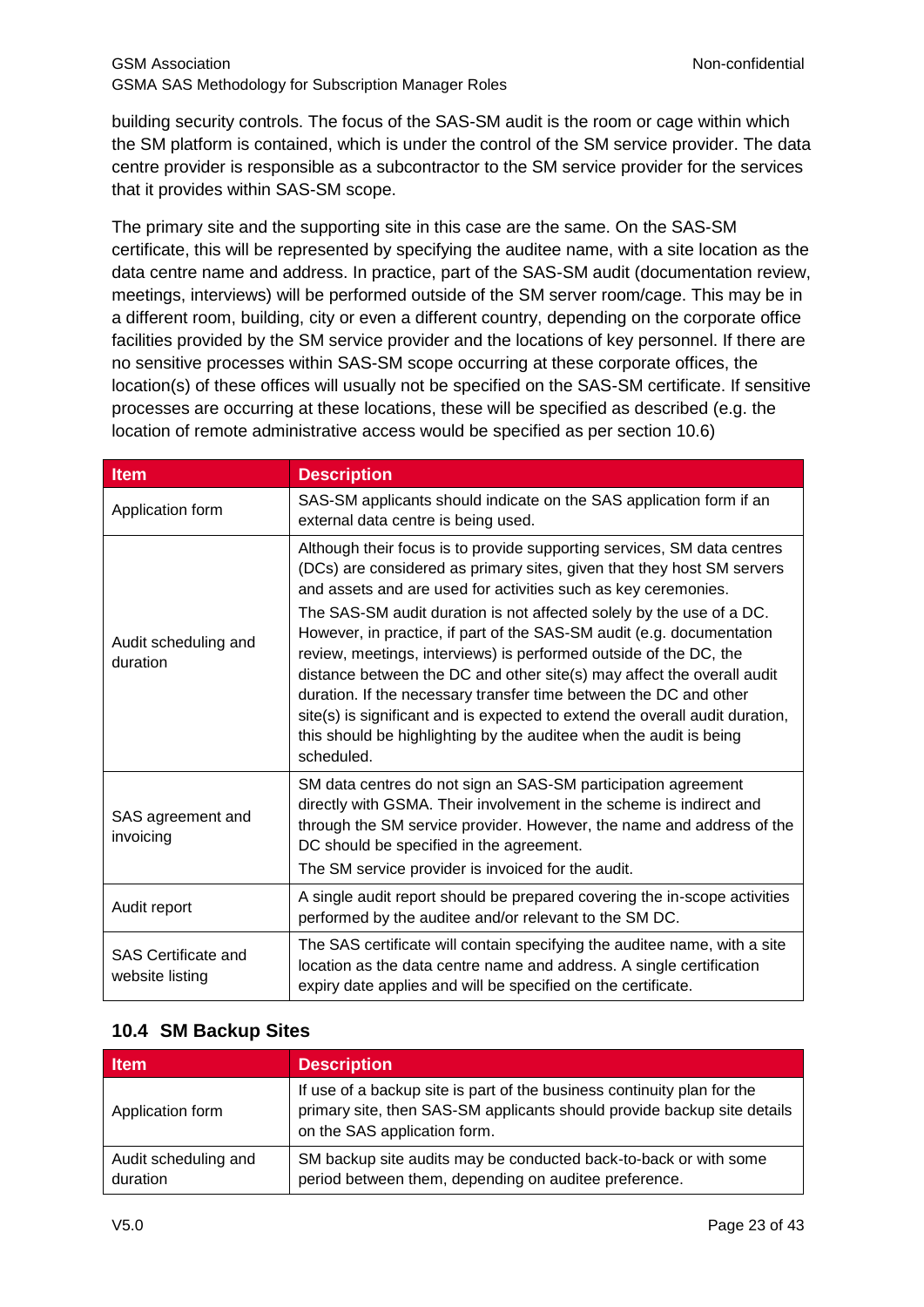| <b>Item</b>                                   | <b>Description</b>                                                                                                                                                                                                                                                                                                                                                                                                                                                                                                                                                                                                                                                         |  |  |
|-----------------------------------------------|----------------------------------------------------------------------------------------------------------------------------------------------------------------------------------------------------------------------------------------------------------------------------------------------------------------------------------------------------------------------------------------------------------------------------------------------------------------------------------------------------------------------------------------------------------------------------------------------------------------------------------------------------------------------------|--|--|
|                                               | • Back-to-back audits of primary and backup sites provides the<br>fastest means to certification of the primary site, as there is no<br>delay waiting for the backup site audit and outcome. It is likely to<br>also result in lower overall auditor travel expenses, and means that<br>the certification periods for both sites remain aligned.                                                                                                                                                                                                                                                                                                                           |  |  |
|                                               | • Independent scheduling (primary site first) allows the participant to<br>improve controls at the backup site based on any non-compliances<br>found during the audit of the primary site, improving the chance of<br>a compliant result at the first audit of the backup site and therefore<br>avoiding the need for a re-audit.                                                                                                                                                                                                                                                                                                                                          |  |  |
|                                               | The standard audit duration for SM backup sites is 3 days, given the<br>overlap in controls in many areas. For back-to-back audits, transfer time<br>between primary and backup sites will need to be considered when<br>scheduling the audits and will determine whether the standard 1 day<br>chargeable travel time applies to the audit of the backup site.                                                                                                                                                                                                                                                                                                            |  |  |
| SAS agreement and<br>invoicing                | The backup site (whether owned by primary site applicant or a third<br>party subcontractor) must be subject to the terms of the SAS<br>participation agreement. The backup site should be specified in the<br>primary site's agreement. If the backup site audit request is received<br>after the primary site's agreement has already been executed, then<br>another instance of the agreement specifying the backup site will need<br>to be signed.<br>The primary site applicant is invoiced for the audit.                                                                                                                                                             |  |  |
| Audit report                                  | Controls and observations common to the primary and backup sites<br>made at a single point in time (i.e. back-to-back or closely scheduled<br>audits) can be documented once only, but need to be highlighted as<br>being common. The audit team can decide whether to report their<br>findings in a single document (but clearly distinguishing which site their<br>observations refer to) or in two documents (with references in relevant<br>sections to the observations and assessments on common controls<br>described in the other report). If there is a significant time interval<br>between primary and backup site audits, separate reports are<br>recommended. |  |  |
| <b>SAS Certificate and</b><br>website listing | The backup site name and address are mentioned on the SAS<br>certificate of the primary site(s) to which they provide support.                                                                                                                                                                                                                                                                                                                                                                                                                                                                                                                                             |  |  |
| Provisional certification                     | It may occur that the primary site holds full certification while the backup<br>site holds provisional certification. This will be highlighted on the SAS<br>certificate.<br>If the certification of a backup site lapses, GSMA may withdraw the SAS<br>certification of the associated primary site(s).                                                                                                                                                                                                                                                                                                                                                                   |  |  |

## <span id="page-23-0"></span>**10.5 Centralised or Outsourced IT Services**

| <b>Item</b>      | <b>Description</b>                                                                                            |  |  |
|------------------|---------------------------------------------------------------------------------------------------------------|--|--|
| Examples         | Centralised IT administration, network operations centre, server farm,<br>firewall management                 |  |  |
| Application form | The application form provides space to provide supporting site details<br>and to outline the site activities. |  |  |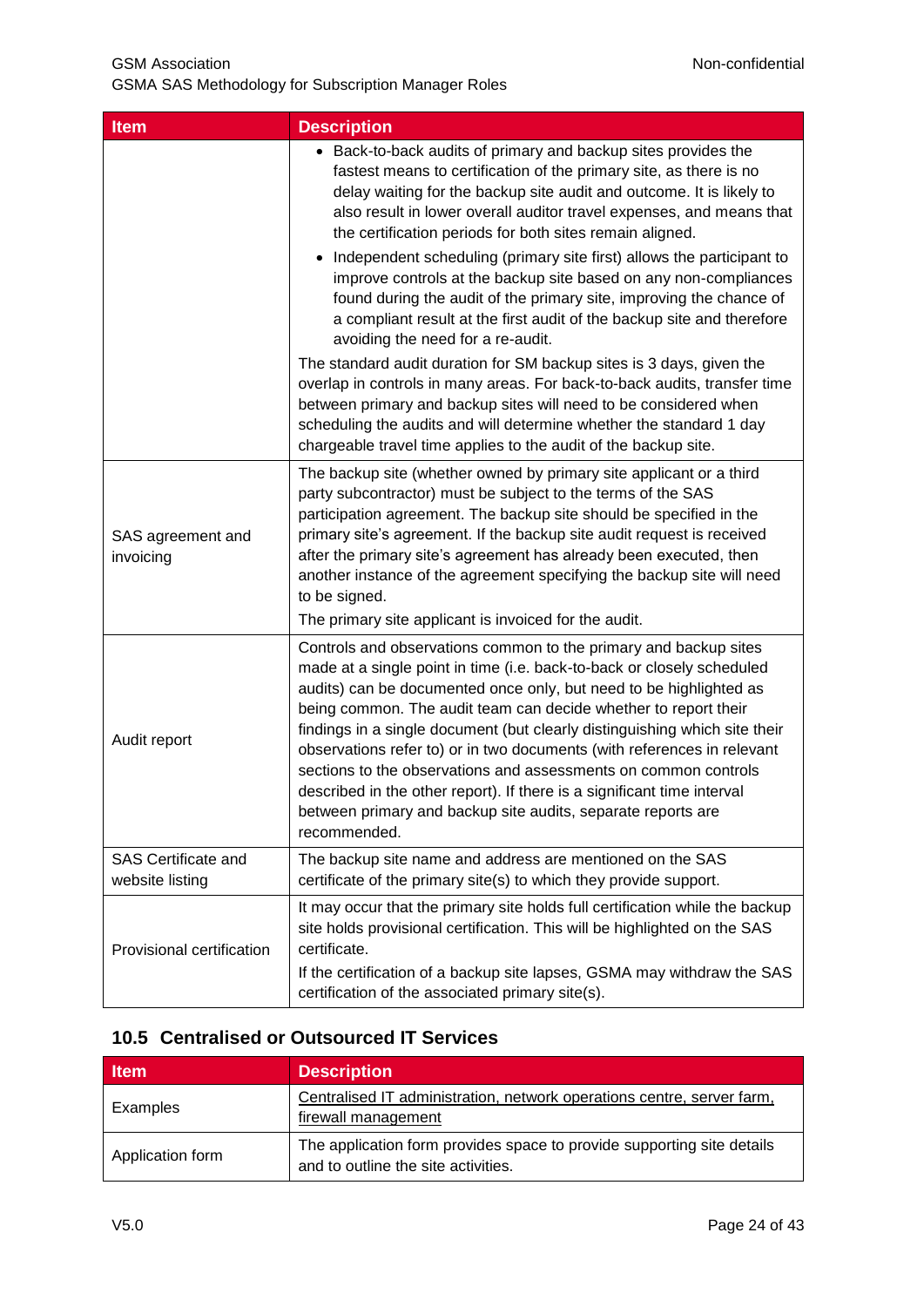GSMA SAS Methodology for Subscription Manager Roles

| <b>Item</b>                                   | <b>Description</b>                                                                                                                                                                                                                                                                                                                                                                                                                                                                                                                               |  |
|-----------------------------------------------|--------------------------------------------------------------------------------------------------------------------------------------------------------------------------------------------------------------------------------------------------------------------------------------------------------------------------------------------------------------------------------------------------------------------------------------------------------------------------------------------------------------------------------------------------|--|
| Audit scheduling and<br>duration              | Supporting sites providing centralised or outsourced IT services may<br>host initial audits scheduled back-to-back or closely scheduled with<br>primary site audits. Audits of additional primary sites that depend on the<br>supporting site's certification are scheduled independently.<br>The audit duration depends on the supporting site activities, and should<br>be agreed on a case by case basis with the audit team. For back-to-<br>back audits, transfer time between sites should also be agreed.                                 |  |
| SAS agreement and<br>invoicing                | The supporting site (whether owned by the primary site applicant or a<br>third party subcontractor) must be subject to the terms of the SAS<br>participation agreement. The site should be specified in the primary<br>site's agreement. If the supporting site audit request is received after the<br>primary site's agreement has already been executed, then another<br>instance of the agreement specifying the supporting site will need to be<br>signed.<br>The primary site applicant or its parent company is invoiced for the<br>audit. |  |
| Audit report                                  | Only the sections of the audit report relevant to the activities performed<br>by the site need to be completed by the audit team.                                                                                                                                                                                                                                                                                                                                                                                                                |  |
| <b>SAS Certificate and</b><br>website listing | The supporting site name and address are mentioned on the SAS<br>certificate of the primary site(s) to which they provide support.                                                                                                                                                                                                                                                                                                                                                                                                               |  |

#### <span id="page-24-0"></span>**10.6 SM Remote Administrative Access Sites**

This applies to sites that have routine remote administrative access to SM applications and systems, i.e. access to unencrypted sensitive data assets and functions within audit scope.

Remote customer access to an SM application that does not enable administrative access to or control of any sensitive assets or infrastructure does not require SAS-SM certification of the remote access site.

| <b>Item</b>                    | <b>Description</b>                                                                                                                                                                                                                                                                                                                                                                                                                                                                                                        |  |  |
|--------------------------------|---------------------------------------------------------------------------------------------------------------------------------------------------------------------------------------------------------------------------------------------------------------------------------------------------------------------------------------------------------------------------------------------------------------------------------------------------------------------------------------------------------------------------|--|--|
| Application form               | The application form provides space to provide supporting site details<br>and to outline the site activities.                                                                                                                                                                                                                                                                                                                                                                                                             |  |  |
| Audit scheduling and           | Flexible scheduling (scheduled independently of primary site audit or<br>conducted back-to-back).                                                                                                                                                                                                                                                                                                                                                                                                                         |  |  |
| duration                       | The audit duration depends on the supporting site activities, and should<br>be agreed on a case by case basis with the audit team. For back-to-<br>back audits, transfer time between sites should also be agreed.                                                                                                                                                                                                                                                                                                        |  |  |
| SAS agreement and<br>invoicing | The supporting site (whether owned by primary site applicant or a third<br>party subcontractor) must be subject to the terms of the SAS<br>participation agreement. The site should be specified in the primary<br>site's agreement. If the remote access site audit request is received<br>after the primary site's agreement has already been executed, then<br>another instance of the agreement specifying the remote access site will<br>need to be signed.<br>The primary site applicant is invoiced for the audit. |  |  |
| Audit report                   | Only the sections in the audit report relevant to the activities performed<br>by the site need to be completed.                                                                                                                                                                                                                                                                                                                                                                                                           |  |  |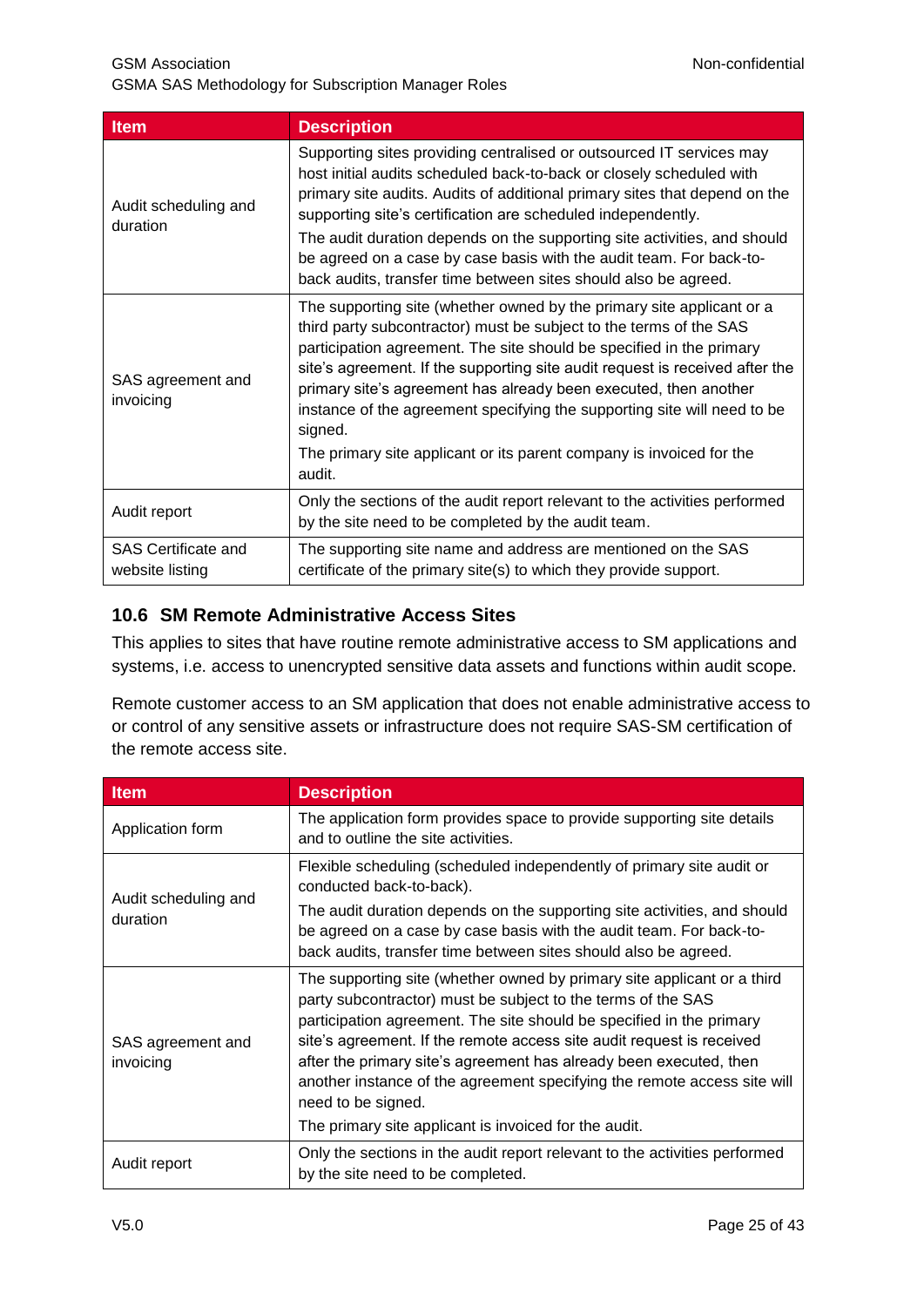| <b>Item</b>                            | <b>Description</b>                                                                                                                                                                                                                                                                                                                                                                                                                                              |
|----------------------------------------|-----------------------------------------------------------------------------------------------------------------------------------------------------------------------------------------------------------------------------------------------------------------------------------------------------------------------------------------------------------------------------------------------------------------------------------------------------------------|
|                                        | The audit team can decide whether to add their findings to the primary<br>site audit report (but clearly distinguishing which site their observations<br>refer to) or produce a second report (with references in relevant<br>sections to the observations and assessments on common controls<br>described in the other report). If there is a significant time interval<br>between primary and remote access site audits, separate reports are<br>recommended. |
| SAS Certificate and<br>website listing | The supporting site name and address are mentioned on the SAS<br>certificate of the primary site(s) to which they provide support.                                                                                                                                                                                                                                                                                                                              |
| <b>Provisional Certification</b>       | Not applicable. Certification type is determined by primary site only.                                                                                                                                                                                                                                                                                                                                                                                          |

## <span id="page-25-0"></span>**10.7 Cloud Service Providers (CSP)**

This applies where a CSP is a subcontractor to an SM service provider, i.e.

- CSP does not hold its own SAS certification. It is listed as subcontractor on its client's SAS certificate.
- It is only audited and certified for services that it provides to the specific client.
- It does not engage or contract directly with GSMA.

If a CSP applies directly to GSMA for its own SAS-SM certification with scope "Data Centre Operations and Management", then it should be handled as a primary site.

| <b>Item</b>                                   | <b>Description</b>                                                                                                                                                                                                                                                                             |  |  |
|-----------------------------------------------|------------------------------------------------------------------------------------------------------------------------------------------------------------------------------------------------------------------------------------------------------------------------------------------------|--|--|
| Application form                              | The application form should specify all CSP sites where SM service<br>provider data may be held, via multiple application forms if necessary.                                                                                                                                                  |  |  |
| Audit scheduling and<br>duration              | Although their focus is to provide supporting services, CSP data centres<br>(DCs) may be considered and treated as primary sites as described in<br>section 10.2, given that they host SM servers and assets.                                                                                  |  |  |
|                                               | Scheduling is flexible (scheduled independently of primary site audit or<br>conducted back-to-back).                                                                                                                                                                                           |  |  |
|                                               | Audit duration depends on the number of CSP sites to be audited, the<br>activities performed and the consistency of controls at each site, and<br>should be agreed on a case by case basis with the audit team. For<br>back-to-back audits, transfer time between sites should also be agreed. |  |  |
| SAS agreement and<br>invoicing                | The CSP sites must be subject to the terms of the SAS participation<br>agreement. The sites should be specified in the primary site's<br>agreement.                                                                                                                                            |  |  |
| Audit report                                  | Usually a separate report to primary site, but will depend on services<br>provided.                                                                                                                                                                                                            |  |  |
|                                               | Only the sections in the audit report relevant to the activities performed<br>by the site need to be completed.                                                                                                                                                                                |  |  |
| <b>SAS Certificate and</b><br>website listing | The CSP site name(s) and address(es) are specified on the SAS<br>certificate of the SM service provider to which they provide support. If<br>multiple CSP sites provide support, a customised SAS certificate may<br>be created to list these.                                                 |  |  |
| <b>Provisional Certification</b>              | Not applicable to CSPs, as their activities are already live. First audits of<br>these sites lead to full certification.                                                                                                                                                                       |  |  |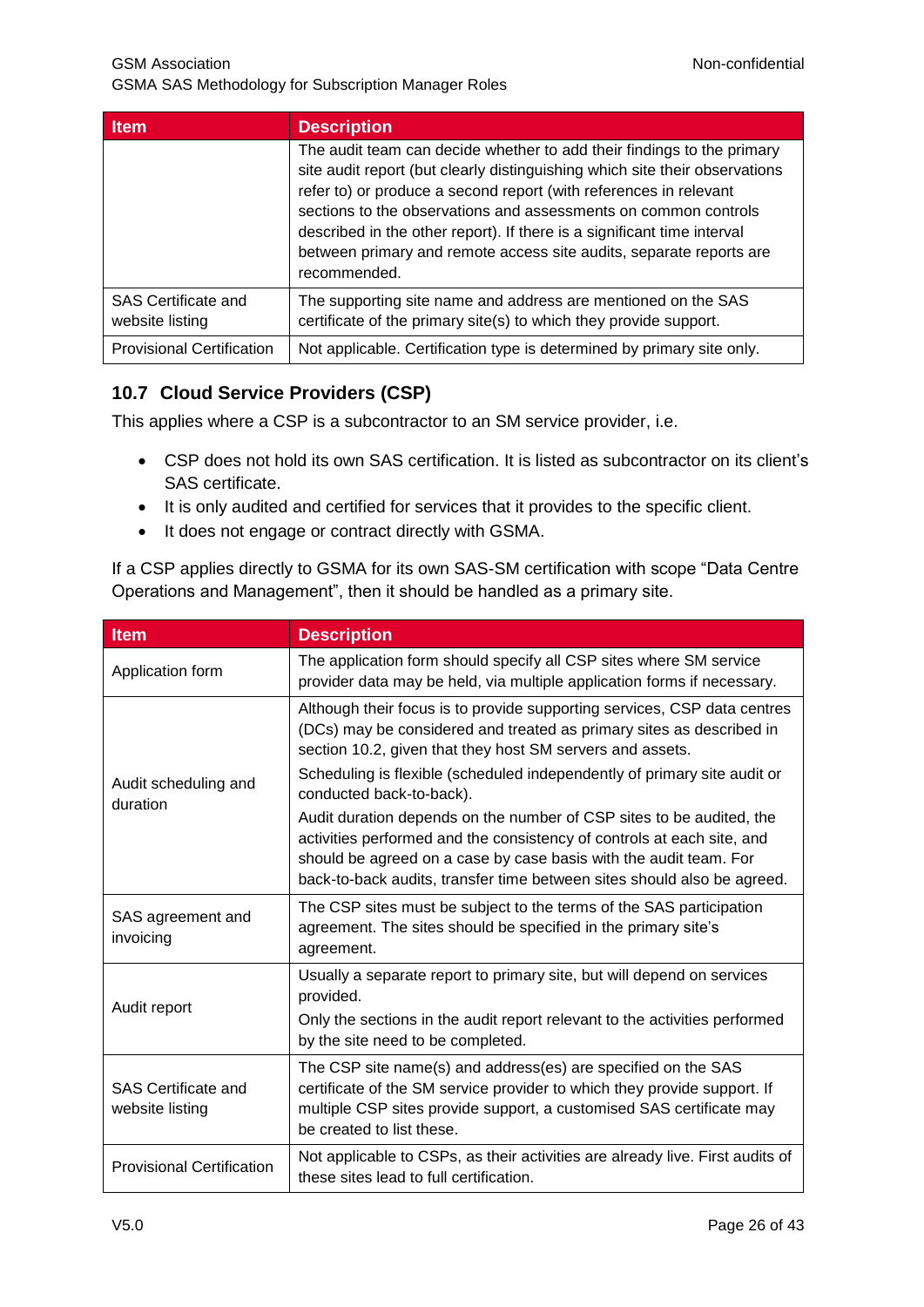## <span id="page-26-0"></span>**10.8 Audit Reports**

Relevant contextual information about the audit should be provided within all audit reports (within "Auditors' Comments" section or other standardised tables/subsections within template). This is especially important if a supporting site is being audited. The information provided should include site location(s), dates and duration, audit type and approach, summary of activities performed at each site, any relevant audit history, and explanatory notes in relation to how the report has been prepared and any deviations from standard audit practice if necessary.

#### <span id="page-26-1"></span>**10.9 SAS Certificates**

If the certification expiry dates of a primary site and a backup site are different, GSMA will include both expiry dates on the certificate. Note that this approach will trigger reissue of certificates to primary site(s) by GSMA each time a supporting site renews certification.

If the certification of a supporting site lapses, GSMA may withdraw the SAS certification of the associated primary site(s).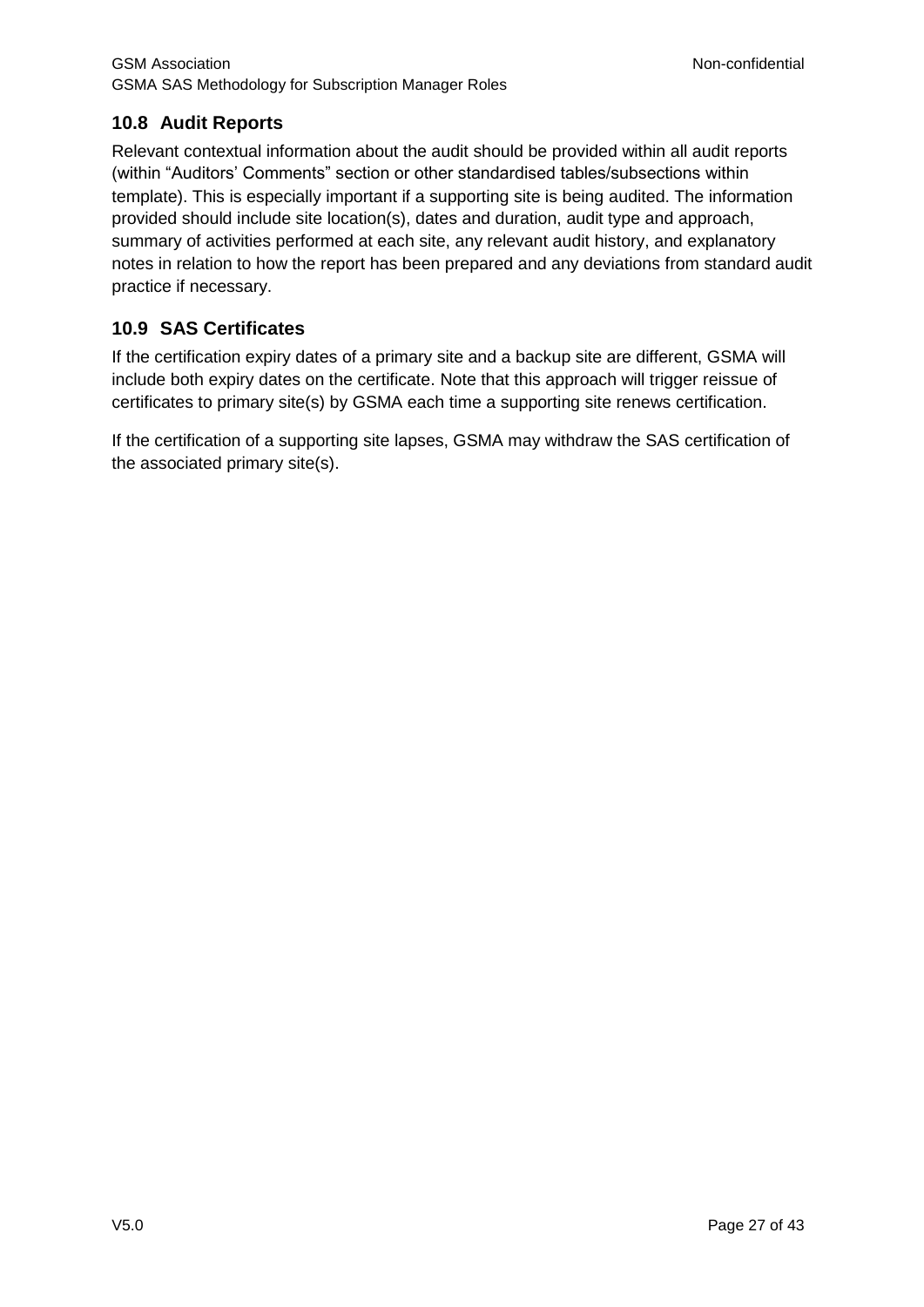## <span id="page-27-0"></span>**Annex A Final Audit Report Structure**

#### <span id="page-27-1"></span>**A.1 First Page:**

- Headline: Security Accreditation Scheme for Subscription Manager Roles Qualification Report
- Scope of Audit:
	- SM-SR only
	- SM-DP only
	- SM-DP+ only
	- SM-DS only
	- Multiple SM roles (specify)
- Type of Audit (within SAS certification lifecycle):
	- "First-Audit" for the first audit at the site
	- "Renewal Audit" in the following years after a first audit
	- "Repeat Audit" because the result of the "First Audit" or the "Renewal Audit" was unsatisfactory
	- Dry audit / wet audit, if applicable
	- Scope extension audit
- Type of Audit (if a provisional audit):
	- Dry audit
	- Wet audit
- Name of the auditee and location of the audited site
- Date of the audit
- Audit number
- Audit team participants

#### <span id="page-27-2"></span>**A.2 Subsequent Pages:**

- Audit result and summary
- Auditors' comments
- Actions required
- Appendix  $A -$  Detailed Results

| <b>Section</b>                                   | <b>Result of</b><br>Sub-<br><b>Section</b> | <b>Auditor Remarks</b> |
|--------------------------------------------------|--------------------------------------------|------------------------|
| <b>Policy, Strategy and Documentation Result</b> |                                            |                        |
| Strategy                                         | С                                          | + comment              |
| Documentation                                    | C                                          |                        |
| Business continuity planning                     | NC.                                        | - comment              |
| Internal audit and control                       | C                                          |                        |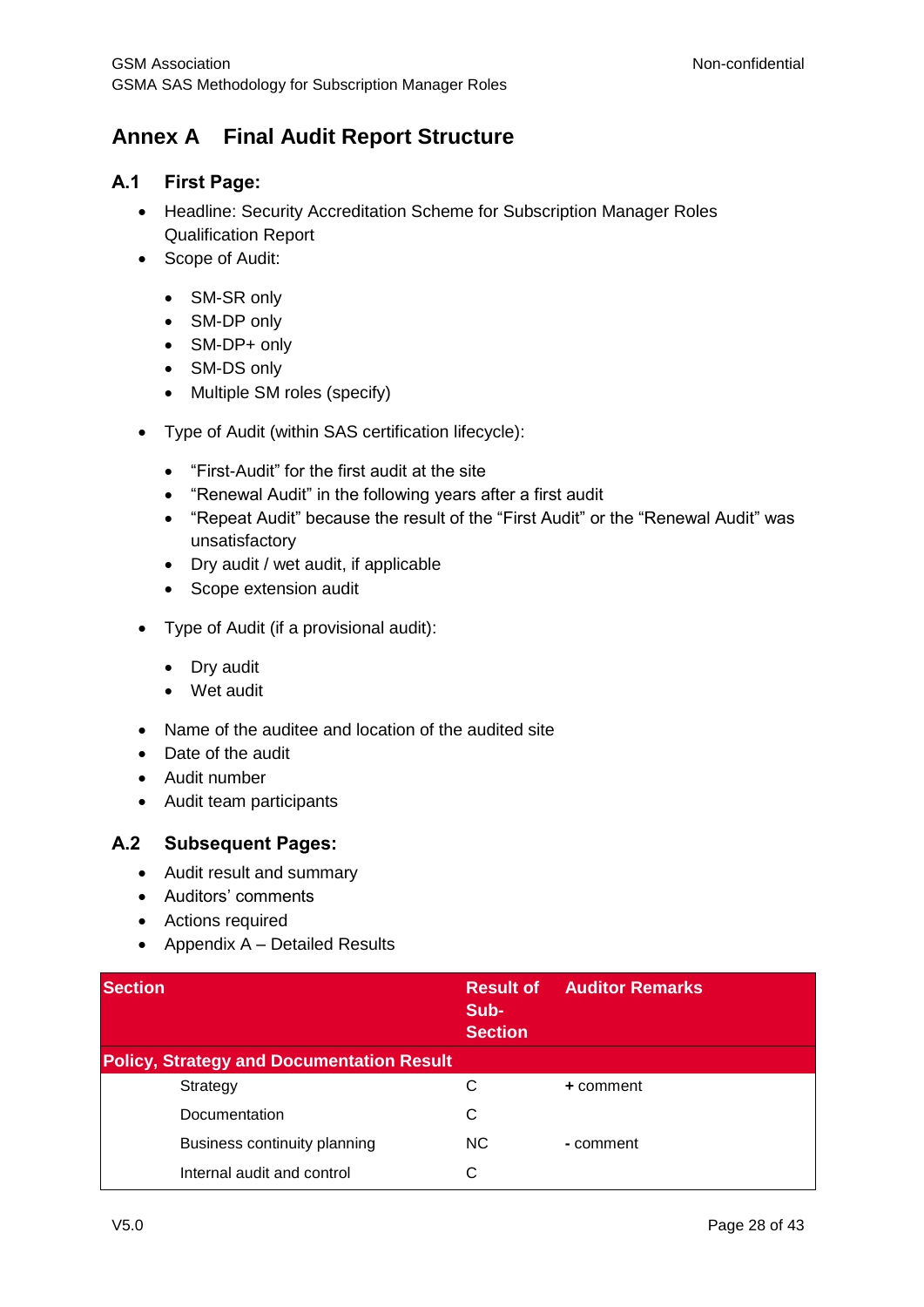GSMA SAS Methodology for Subscription Manager Roles

| <b>Section</b>                                  | <b>Result of</b><br>Sub-<br><b>Section</b> | <b>Auditor Remarks</b> |
|-------------------------------------------------|--------------------------------------------|------------------------|
| <b>Organisation and Responsibility Result</b>   |                                            |                        |
| Organisation                                    | $\mathsf{C}$                               |                        |
| Responsibility                                  | <b>NC</b>                                  |                        |
| Incident response and reporting                 | C                                          | + comment              |
| <b>Contracts and Liabilities</b>                | <b>NC</b>                                  |                        |
| <b>Information Result</b>                       |                                            |                        |
| Classification                                  | <b>NC</b>                                  | - comment<br>- comment |
| Data and media handling                         | $C-$                                       |                        |
| <b>Personnel Security Result</b>                |                                            |                        |
| Security in job description                     | $\mathsf{C}$                               | Comment                |
| Recruitment screening                           | С                                          | + comment              |
| Acceptance of security rules                    | C                                          |                        |
| Incident response and reporting                 | C                                          |                        |
| Contract termination                            | $C -$                                      |                        |
| <b>Physical Security Result</b>                 |                                            |                        |
| Security plan                                   | $\mathsf{C}$                               |                        |
| Physical protection                             | <b>NC</b>                                  |                        |
| Access control                                  | <b>NC</b>                                  | - comment              |
| Security staff                                  | <b>NC</b>                                  |                        |
| Internal audit and control                      | C                                          | + comment              |
| <b>Certificate and Key Management Result</b>    |                                            |                        |
| Classification                                  | С                                          | + comment              |
| Roles and Responsibilities                      | С                                          |                        |
| Cryptographic key specification                 | С                                          |                        |
| Cryptographic key management                    | C                                          | - comment              |
| Audit and accountability                        | <b>NC</b>                                  |                        |
| <b>GSMA PKI Certificates</b>                    | <b>NC</b>                                  | - comment              |
| <b>Sensitive Process Data Management Result</b> |                                            |                        |
| Data transfer                                   | $\mathsf C$                                |                        |
| Sensitive data access, storage and<br>retention | C                                          |                        |
| Data Generation                                 | C-                                         | - comment              |
| Auditability and accountability                 | С                                          | + comment<br>- comment |
| Duplicate production                            | С                                          | + comment              |
| Data integrity                                  | C                                          | + comment              |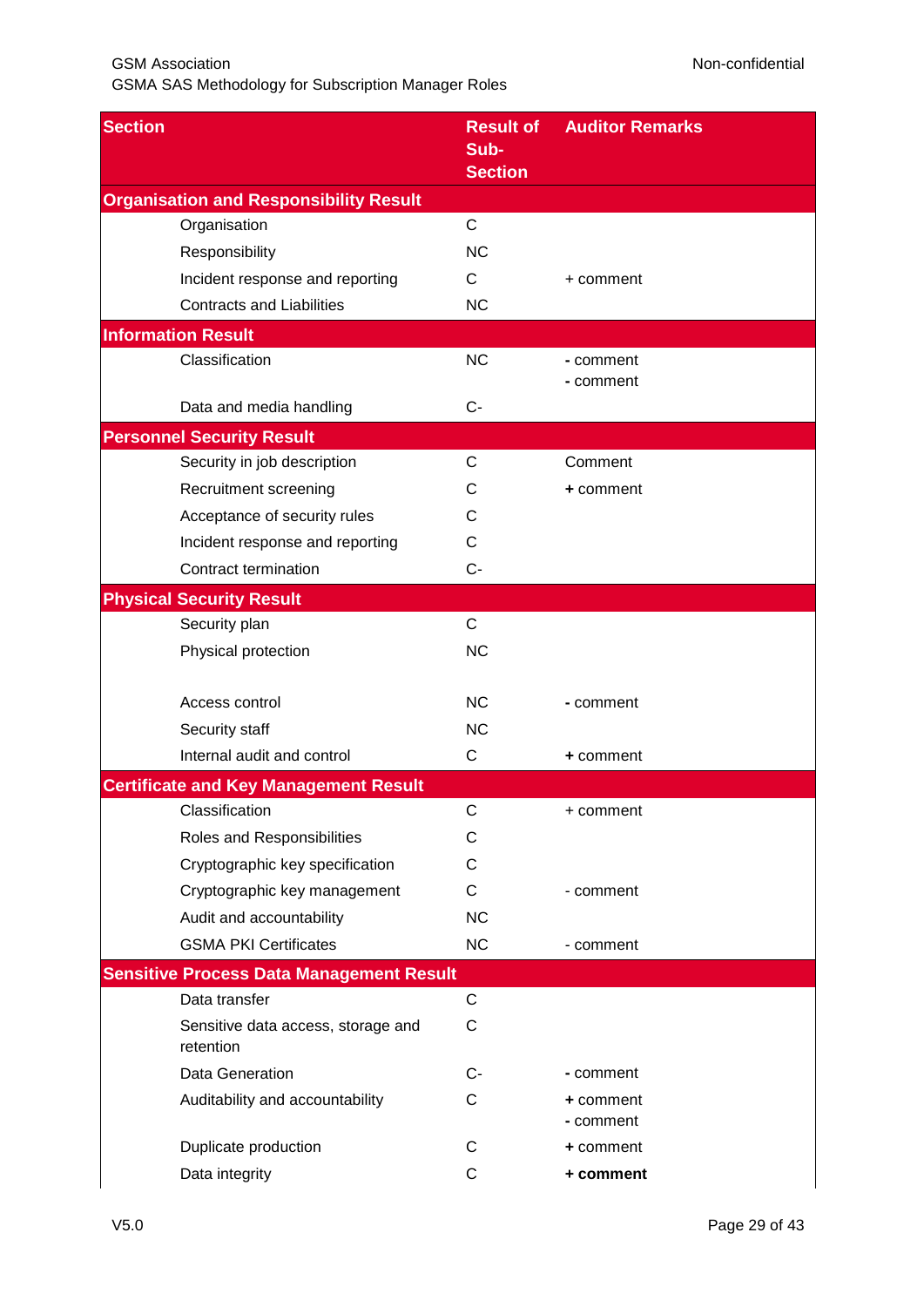GSMA SAS Methodology for Subscription Manager Roles

| <b>Section</b>           |                                               | <b>Result of</b><br>Sub-<br><b>Section</b> | <b>Auditor Remarks</b> |
|--------------------------|-----------------------------------------------|--------------------------------------------|------------------------|
|                          | Internal audit and control                    | C                                          |                        |
| <b>Management Result</b> | SM-DP, SM-SR, SM-DP+ and SM-DS Service        |                                            |                        |
| service                  | SM-DP, SM-SR, SM-DP+ and SM-DS                | <b>NC</b>                                  |                        |
|                          | Remote entity authentication                  | С                                          |                        |
| Audit trails             |                                               | C                                          |                        |
|                          | <b>Computer and Network Management Result</b> |                                            |                        |
| Policy                   |                                               | $\mathsf{C}$                               |                        |
|                          | Segregation of roles and responsibilities     | <b>NC</b>                                  |                        |
| Access control           |                                               | С                                          |                        |
| Network security         |                                               | C                                          |                        |
| Systems security         |                                               | С                                          |                        |
|                          | Audit and monitoring                          |                                            |                        |
|                          | External facilities management                | С                                          | - comment              |
|                          | Internal audit and control                    | C-                                         | - comment              |
|                          | Software Development                          | С                                          |                        |

#### Appendix C: SAS Scoring Mechanism (that is, a copy of [Table 2](#page-16-1) of this document)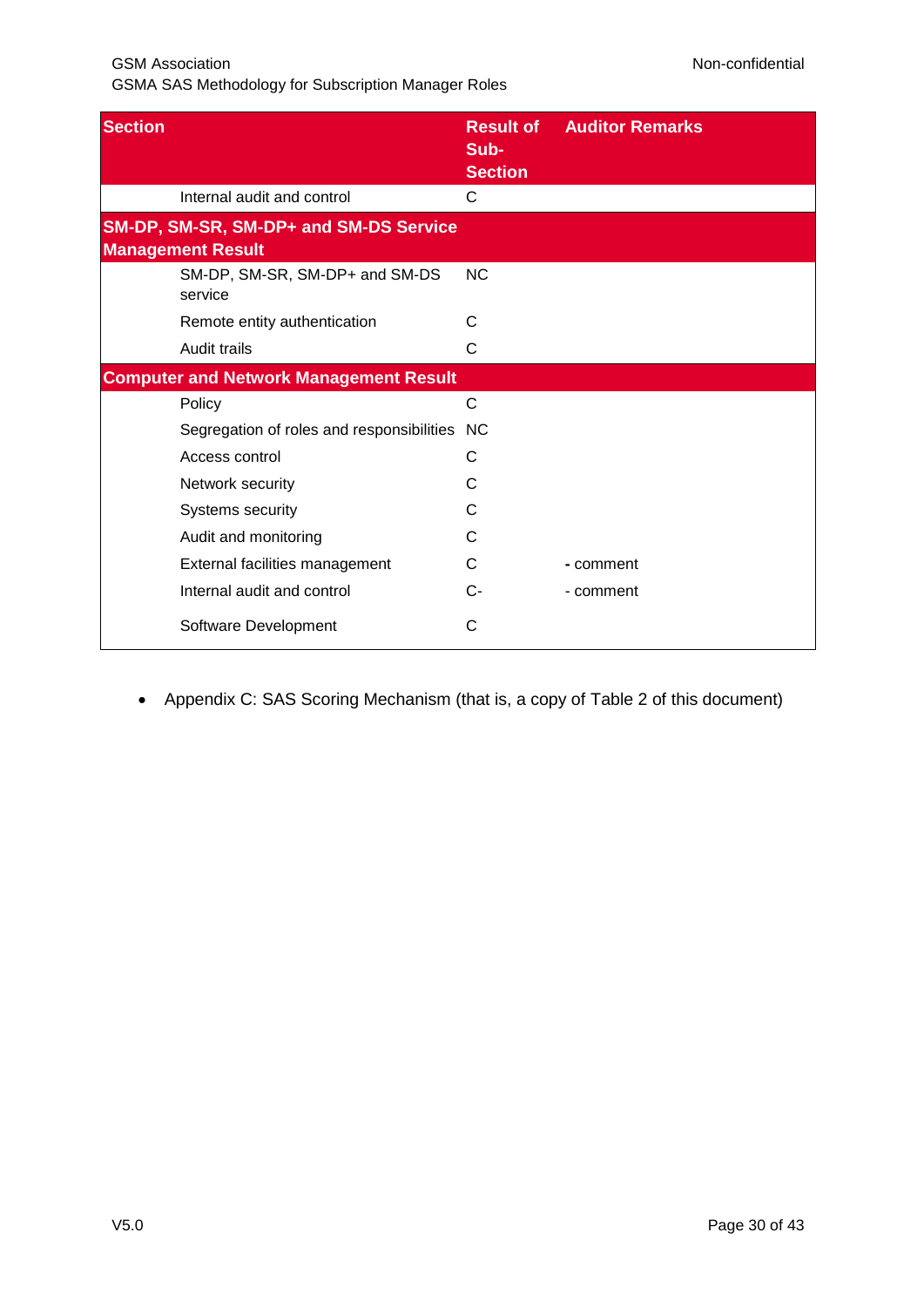## <span id="page-30-0"></span>**Annex B Standard Audit Agenda**

The following agenda is proposed for all audits (first and renewal audits) as a guide for auditees. Non-standard audits (principally repeat audits) may have shorter duration and a specific agenda will be agreed.

The standard agenda for a four-day audit is split into eight half-day segments which will normally be carried out in the sequence set out below.

The audit agenda may be adjusted based on production schedules or availability of personnel. The auditors may also wish to change the amount of time spent on different aspects during the audit itself.

| <b>Half-day</b><br><b>Segment</b> | <b>Outline Agenda</b>                                                                                                                                                                                                                                                                                      | <b>Suggested Auditee Preparation</b>                                                                                                                                                                                                                                                                                                                                                                                                                                                                                                                                                                                                |
|-----------------------------------|------------------------------------------------------------------------------------------------------------------------------------------------------------------------------------------------------------------------------------------------------------------------------------------------------------|-------------------------------------------------------------------------------------------------------------------------------------------------------------------------------------------------------------------------------------------------------------------------------------------------------------------------------------------------------------------------------------------------------------------------------------------------------------------------------------------------------------------------------------------------------------------------------------------------------------------------------------|
| 1                                 | • Company / site introduction and<br>overview<br>• Overview of changes to site and<br>security management system<br>• Description of security<br>management system<br>• Review of security policy and<br>organisation<br>• IT infrastructure<br>Subscription management<br>architecture and infrastructure | Preparation of introductory presentations to<br>include:<br>• Company/corporate background and<br>overview<br>• Site introduction/overview<br>• Production and audit scope<br>• Security management organisation,<br>responsibility and system<br>• IT and information security overview<br>Preparation of copies of appropriate<br>documents for review by the auditors<br>during the audit.<br>A high-level network diagram of the<br>entity's networking typography showing<br>the overall architecture of the environment<br>being assessed. It should include all<br>components used, connections in and out<br>of the network |
| 2a                                | • For SM-SR<br>• SM-SR system<br>o eUICC registration<br>Platform management<br>$\circ$<br>SM-SR change<br>$\circ$<br>Control<br>$\circ$<br>$\circ$ Audit trails                                                                                                                                           | Preparation of detailed data flow diagram<br>showing end-to-end lifecycle of remote<br>management, to include:<br>• Certificate enrolment<br>• eUICC Registration<br>• Management of requests and eUICC<br>status during the SM-SR process<br>Diagrams should include detailed description<br>of controls in place to preserve the<br>confidentiality, integrity and availability of<br>data throughout the process and its<br>auditability.<br>• Preparation of detailed description of<br>SM-SR mechanism used for sensitive<br>data (for example, individual eUICC<br>keys)                                                      |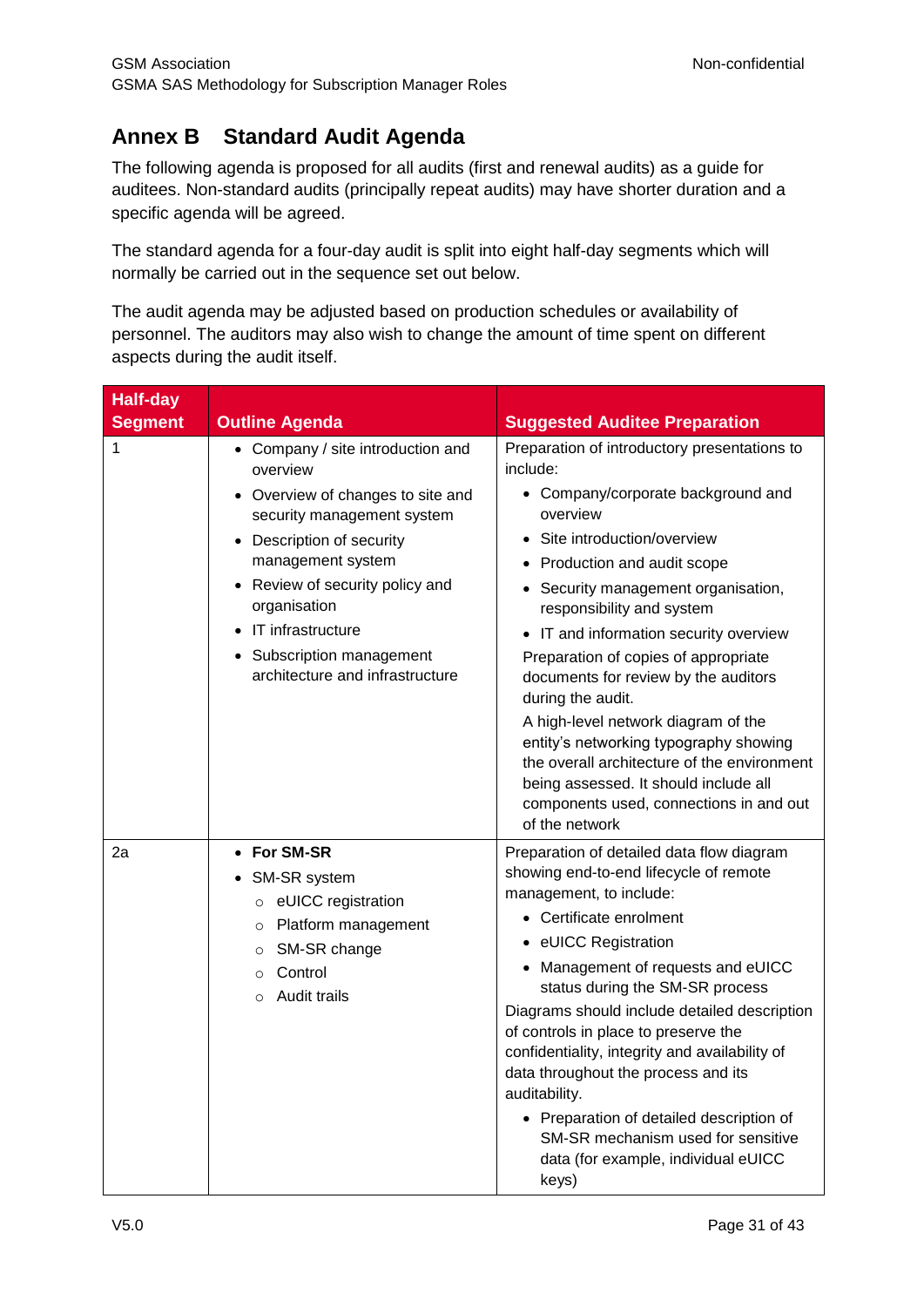GSMA SAS Methodology for Subscription Manager Roles

| 2 <sub>b</sub> | • For SM-DP or SM-DP+                                                                      | Preparation of detailed data flow diagram                                                                                                                                                                                            |  |  |
|----------------|--------------------------------------------------------------------------------------------|--------------------------------------------------------------------------------------------------------------------------------------------------------------------------------------------------------------------------------------|--|--|
|                | SM-DP / SM-DP+ system<br>$\bullet$                                                         | showing end-to-end lifecycle of remote                                                                                                                                                                                               |  |  |
|                | Platform management (Only<br>$\circ$                                                       | management, to include:                                                                                                                                                                                                              |  |  |
|                | for SM-DP)                                                                                 | • Certificate enrolment                                                                                                                                                                                                              |  |  |
|                | Data Preparation<br>$\circ$                                                                | Data Preparation and Profile                                                                                                                                                                                                         |  |  |
|                | Profile management<br>$\circ$                                                              | Management                                                                                                                                                                                                                           |  |  |
|                | Control<br>$\circ$                                                                         | Profile Description management<br>$\circ$                                                                                                                                                                                            |  |  |
|                | Audit trails<br>$\circ$                                                                    | and generation of Un-personalised<br>Profile                                                                                                                                                                                         |  |  |
|                |                                                                                            | <b>Generation of Personalisation Data</b><br>$\Omega$<br>for the targeted profile (for<br>example, Network Access<br>Credentials and other data) based<br>upon input data from the MNO<br><b>Generation of Personalised Profiles</b> |  |  |
|                |                                                                                            | for the targeted eUICC                                                                                                                                                                                                               |  |  |
|                |                                                                                            | Management of requests during the<br>SM-DP. SM-DP+ process (for example,<br>Platform Management for SM-DP,<br>Profile Download Initiation for SM-DP+,                                                                                |  |  |
|                |                                                                                            | • Preparation of detailed description of<br>SM-DP / SM-DP+ mechanism used for<br>sensitive data (for example, individual<br>MNO keys)                                                                                                |  |  |
|                |                                                                                            | Diagrams should include detailed<br>description of controls in place to<br>preserve the confidentiality, integrity<br>and availability of data throughout the<br>process and its auditability.                                       |  |  |
| 3              | • Key management and data<br>protection<br>Asset control                                   | Description of how asset is protected during<br>its full lifecycle                                                                                                                                                                   |  |  |
| 4              | • IT infrastructure and security<br>Systems development and                                | Preparation of detailed description of system<br>maintenance procedures, to include:                                                                                                                                                 |  |  |
|                | maintenance                                                                                | Patch management                                                                                                                                                                                                                     |  |  |
|                |                                                                                            | <b>System Configuration</b>                                                                                                                                                                                                          |  |  |
|                |                                                                                            | Security vulnerabilities management                                                                                                                                                                                                  |  |  |
| 5              | Physical security concept<br>Physical security<br><b>External and internal</b><br>$\Omega$ | Preparation of printed copies of site plans<br>and layouts of security systems for use by<br>the auditors.<br>Plans will be used as working documents for                                                                            |  |  |
|                | inspection<br>Control room<br>$\circ$                                                      | annotation by the auditors during the<br>physical security review.<br>Plans will only be used during the audit and                                                                                                                   |  |  |
|                |                                                                                            | will not be removed from the site at any time.                                                                                                                                                                                       |  |  |
| 6              | • Detailed review of security                                                              | Preparation of printed copies of documents                                                                                                                                                                                           |  |  |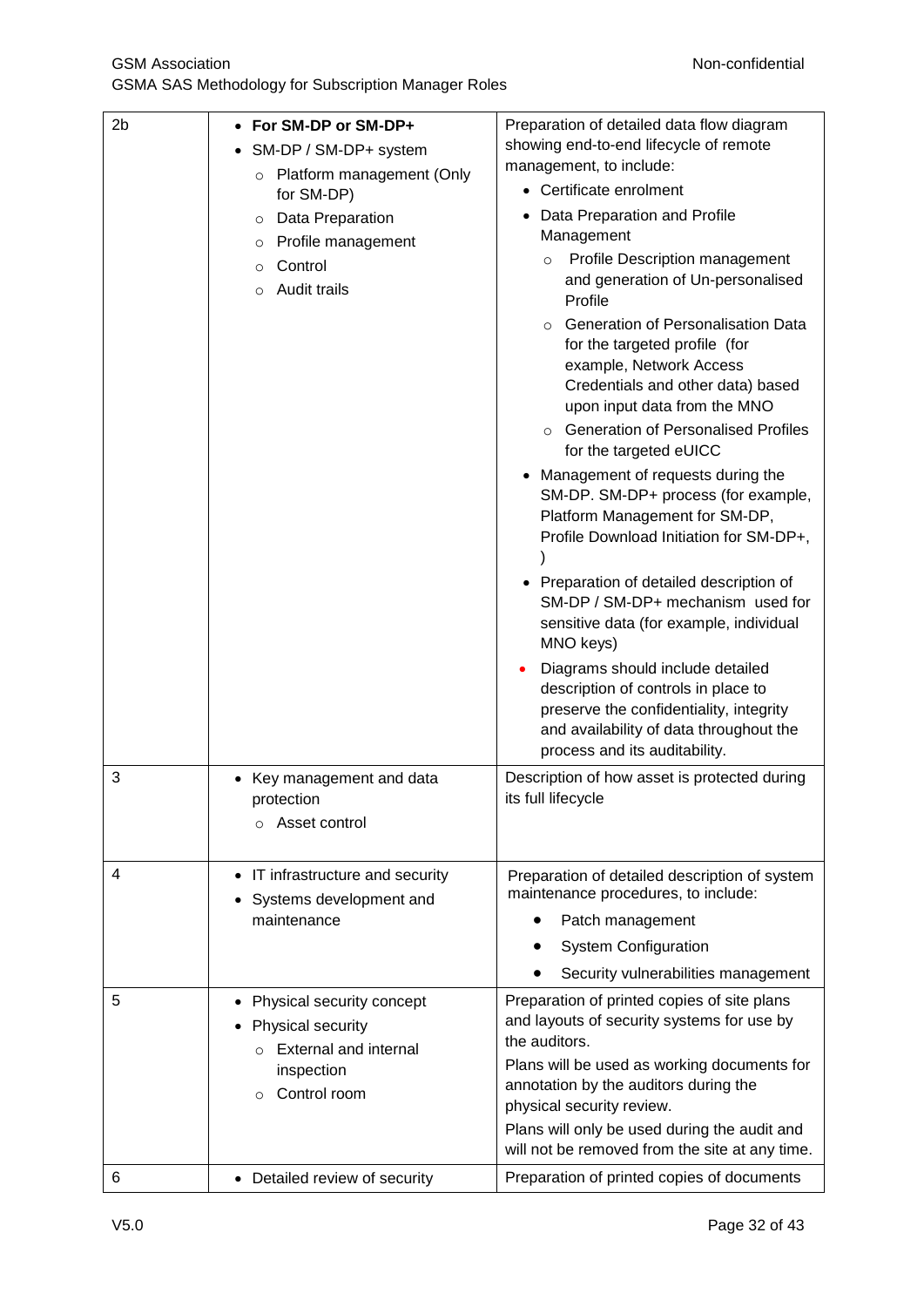| management system<br>documentation, including (but not<br>limited to):<br>Asset classification<br>Risk assessment<br>$\Omega$<br>Business continuity plan<br>$\circ$<br>Human resources<br>$\Omega$ | for review by the auditors (see also<br>document list).<br>Documents will only be used during the audit<br>and will not be removed from the site at any<br>time. |
|-----------------------------------------------------------------------------------------------------------------------------------------------------------------------------------------------------|------------------------------------------------------------------------------------------------------------------------------------------------------------------|
| • Internal audit system                                                                                                                                                                             |                                                                                                                                                                  |
| • Finalise report, present findings                                                                                                                                                                 |                                                                                                                                                                  |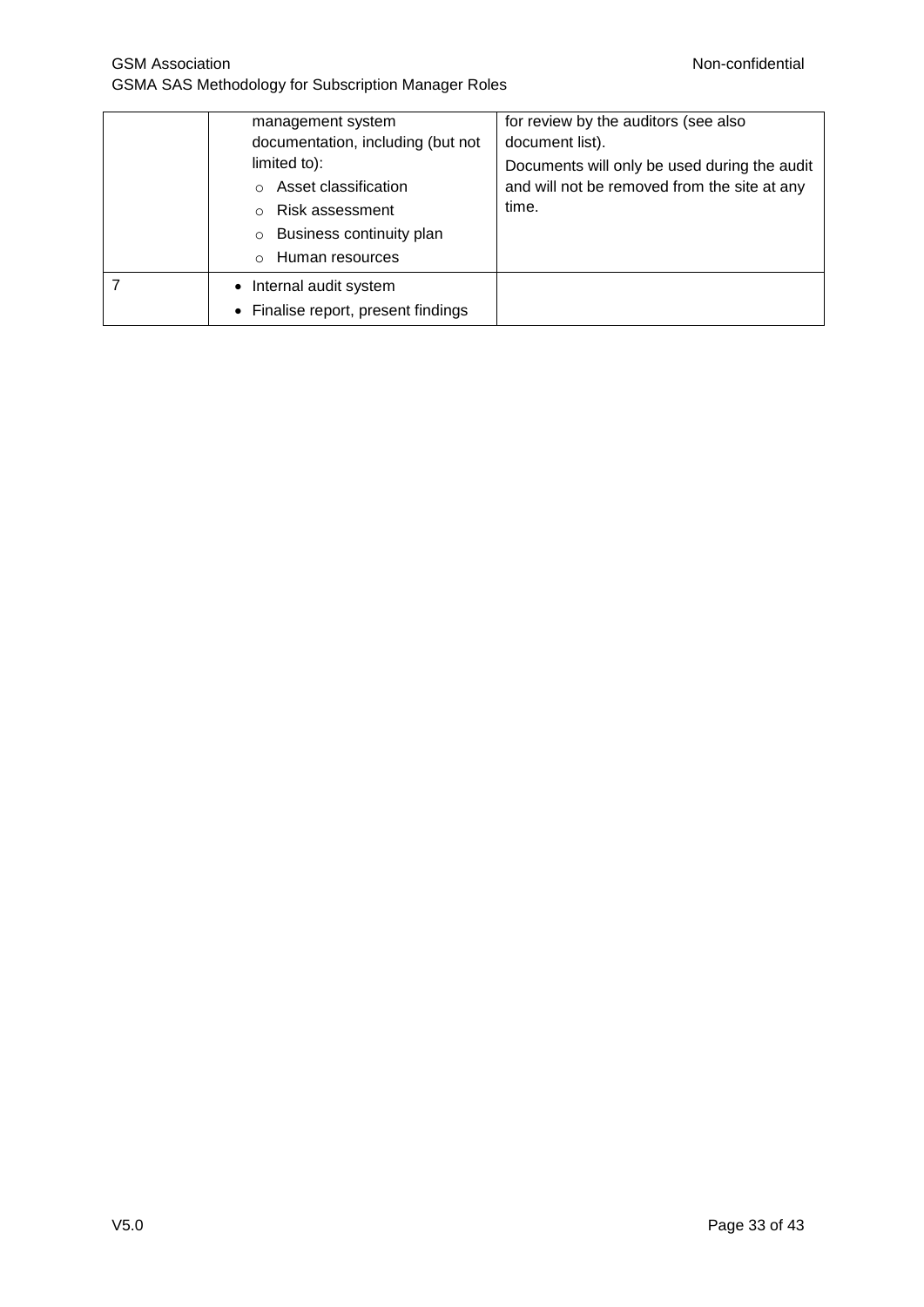## <span id="page-33-0"></span>**Annex C Standard Document List**

The auditors will normally require access to the documents listed below during the audit, where such documents are used by the auditee. Copies of the current version of these documents must be available in English for each auditor.

Additional documentation may be requested by the auditors during the audit; where such documents are not available in English, translation facilities must be provided by the auditee within a reasonable timescale. The auditors will seek to minimise such requests, whilst still fulfilling the requirements of the audit.

#### <span id="page-33-1"></span>**C.1 Document List**

• Subscription Management system description

This should specify which subscription management roles that the entity provides at the site. It shall include a high-level network diagram of the entity's networking topography, showing the overall architecture of the environment being assessed. This high-level diagram should summarize all locations and key systems, and the boundaries between them and should include the following.

- $\circ$  Connections into and out of the network including demarcation points between the subscription management environment and other networks/zones
- o Critical components within the subscription management environment, including systems, databases, firewalls, HSM and web servers, as applicable
- $\circ$  Clear and separate identification of respective components for separate systems if the site is operating multiple processes (e.g. SM-SR and SM-DP). Description of associated processes and responsibilities.
- Overall security policy
- IT security policy
- Security handbook
- Security management system description
- Security management system documentation as provided to employees
- Business continuity plan
- Job descriptions for all employees with security responsibilities
- Confidentiality agreement for employees
- Standard employment contract
- Employee exit checklists

It is accepted that in some cases not all of these documents will be used by auditees, or that one document may fulfil multiple functions.

All documents shall be used on-site during the audit only; the auditors shall not remove documents from the site during the audit and shall return all materials at the end of each audit day.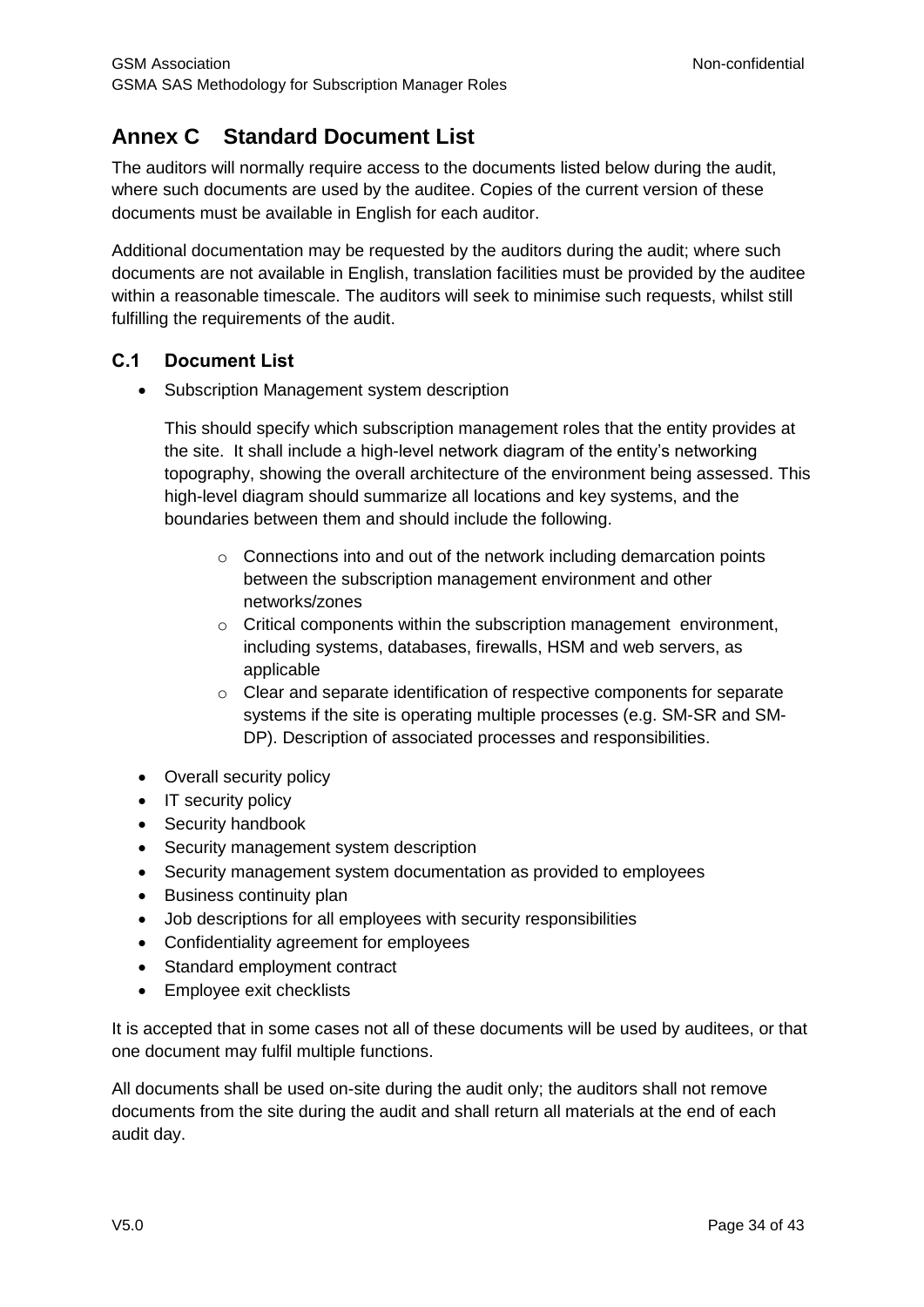## <span id="page-34-0"></span>**Annex D Subscription Management Processing Audit**

As part of the audit of the site's Subscription Management system and supporting processes it is preferred that auditees prepare a SM-SR, SM-DP, SM-DP+ or SM-DS SAS-specific audit scenario in advance of the audit date. The audit scenario may use test data (for a dry audit) or live data (for a full or wet audit). This document provides a suggested approach; the auditee and audit team will agree the precise approach for each audit.

The purpose of these audit scenarios is to allow the audit to be carried out in a consistent way to consider:

#### For SM-SR

- SM-SR interaction with other roles in the embedded SIM ecosystem (ES1, ES3, ES4, ES5, ES7)
- Profile download and installation with SM-DP
- Platform and eUICC management operations
- Data protection
- Log files

#### For SM-DP

- SM-DP interaction with other roles in the embedded SIM ecosystem (ES2, ES3, ES8)
- Profile creation, download and installation with SM-SR
- Profile management operations
- Data protection
- Log files

#### For SM-DP+

- SM-DP+ interaction with other roles in the embedded SIM ecosystem (ES2+, ES8+/ES9+, ES12)
- Profile creation, download and installation
- Local profile management notification
- Data protection
- Log files

#### For SM-DS

- SM-DS interaction with other roles in the embedded SIM ecosystem (ES11, ES12, ES15)
- Event Registration
- **•** Event Deletion
- **•** Fvent Retrieval
- Data protection
- Log files

The audit scenarios are intended to be transparent and will not deliberately involve any form of system intrusion.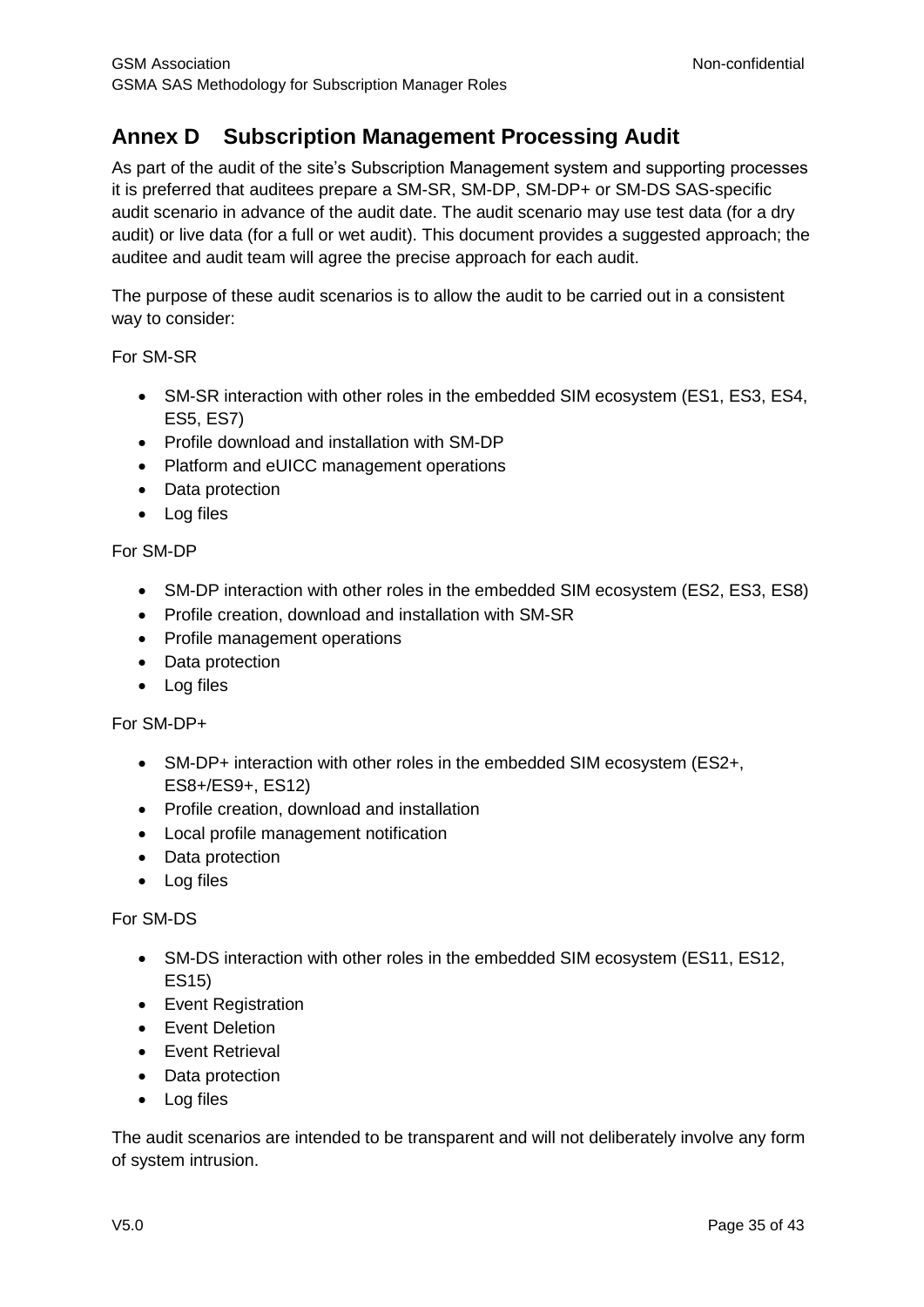Note: For the performance of an audit scenario in a dry audit, interactions between entities can be simulated. For a wet or full audit, evidence of interactions with other production entities must be available.

#### <span id="page-35-0"></span>**D.1 Before the Audit**

#### <span id="page-35-1"></span>**D.1.1 Preparation**

The auditee should make arrangements to prepare the relevant other roles (e.g. EUM, MNO, SM-DP, SM-SR, SM-DP+, SM-DS, eUICC) that will needed by the auditee to demonstrate its compliance with the Standard. The roles may be set up for simulation only (for dry audits). Existing connected entities used in production must be used for wet or full audits.

It is recognised that different configurations may be used for different roles. One should be selected that is representative of the current scope of activities at the site. The audit will focus on those security processes that are typically practiced and/or recommended by the auditee to mobile operator customers. It is the auditee*'s* responsibility to select appropriate, representative processes.

If more than one SM-SR, SM-DP, SM-DP+ or SM-DS solution is offered to customers (excluding any customer-specific solutions) then the number of different solutions and the nature of the differences should be confirmed with the audit team before setting up the audit scenarios.

#### <span id="page-35-2"></span>**D.1.2 Certificate Enrolment**

The auditee should initiate its process for certificate enrolment, to include:

• Exchange of certificates

If the Certificate Issuer (CI) does not exist at the time of an audit, the auditee will need to self-certify or utilise the GSMA's test certificates.

## <span id="page-35-3"></span>**D.1.3 Further Preparation for Audit (SM-SR)**

#### **D.1.3.1 eUICC Registration**

Two input eUICC information files (eUICC-1 and eUICC-2) will be prepared by the auditee and supplied to the audit team in advance of the audit. See below for a description of how these files will be used. Test data will be used for a dry audit, and live data will be used for a wet or full audit. The input eUICC information will be submitted electronically by the auditee*'s* nominated mechanism or an alternative mechanism if set-up cost is implied.

The auditee will prepare the input file which will include test data and structure to be used in the audit and supply this in advance to the audit team*.*

#### **D.1.3.2 Processing of eUICC Registration eUICC-1**

Auditees should carry out eUICC registration for the first eUICC in advance of the audit.

NOTE: Registration for eUICC-2 should not be processed before the audit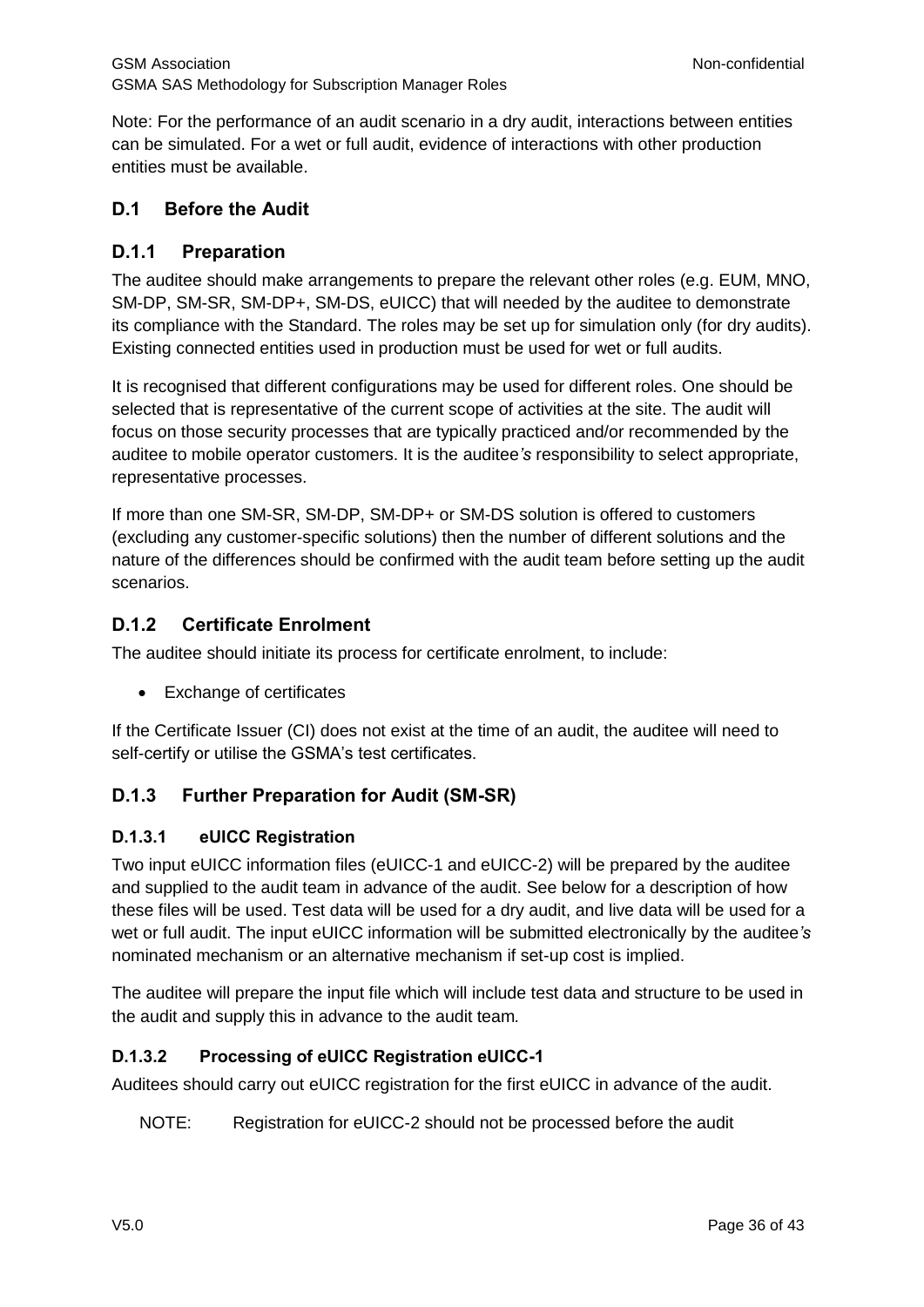## **D.1.3.3 Profiles**

Personalised profiles for the targeted eUICCs will normally be created by the auditee and made available to the audit team in advance of the audit. The personalised profile will be submitted electronically by the auditee*'s* nominated SM-DP in the profile download and installation procedure or an alternative mechanism (for example, using test data) in the case of a dry audit.

#### **D.1.3.4 Processing of Profile Download and Installation for eUICC-1**

Auditees should carry out profile installation and download for a personalised profile for the first eUICC in advance of the audit.

NOTE: Profile download and installation for eUICC-2 should not be processed before the audit

#### **D.1.3.5 Timescales**

Exact timescales for the process will be agreed between the audit team and auditee, but would typically involve:

| Time before audit | <b>Actions</b>                                                                                                                      |
|-------------------|-------------------------------------------------------------------------------------------------------------------------------------|
| Week $-4$         | Opening discussions regarding process                                                                                               |
| Week $-3$         | Auditee to conduct internal preparations for SM-SR audit                                                                            |
| Week $-2$         | Auditee to communicate requirements for certificate enrolment and message<br>protocols to other roles in the embedded SIM ecosystem |
| Week $-1$         | Auditee to maintain eUICC information available for review by the audit team                                                        |
|                   | Auditee to process first eUICC Registration and Profile Installation and<br>Download                                                |
|                   | Auditee to maintain output responses for first eUICC for review by the audit<br>team.                                               |

#### <span id="page-36-0"></span>**D.1.4 During the Audit (SM-SR)**

#### **D.1.4.1 Review of Certificate Enrollment and Verification**

The audit team will discuss and review the certificate enrolment and verification process with the auditee, including reference to relevant logs and records.

#### **D.1.4.2 Review of eUICC Registration Processing**

The audit team will discuss and review the processing of registration of eUICC-1 with the auditee, including reference to relevant logs and records.

## **D.1.4.3 Demonstration of Input eUICC 2 Processing**

The audit team shall request that auditees use input information for eUICC-2 to provide a live demonstration of the eUICC registration processing flow.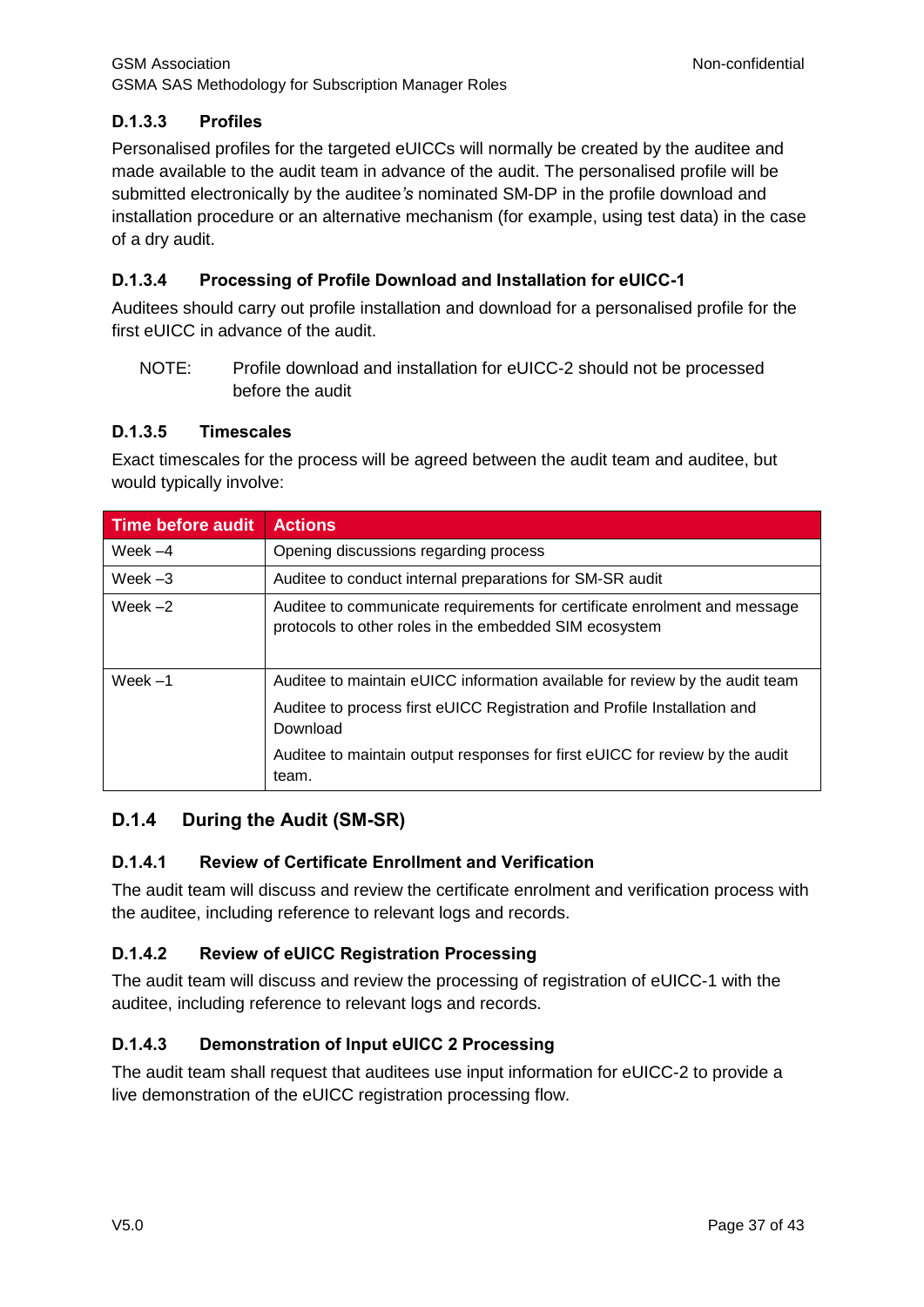## **D.1.4.4 Review of Profile Download and Installation Processing**

The audit team will discuss and review the processing of profile download for eUICC-1 with the auditee, including reference to relevant logs and records.

## **D.1.4.5 Demonstration of Profile Download and Installation Processing**

The audit team shall request that auditees provide a live demonstration of the profile download and installation processing flow using a personalised profile for eUICC-2.

## **D.1.4.6 Demonstration of Enabling, Disabling and Deletion of Profile**

The audit team shall request that auditees provide a live demonstration of the profile enabling, disabling and deletion processing flow using a personalised profile for eUICC-1 or eUICC-2.

## **D.1.4.7 Demonstration of SM-SR Change**

The audit team shall request that auditees provide a detailed plan of the process to perform an SM-SR change.

## <span id="page-37-0"></span>**D.1.5 Further Preparation for Audit (SM-DP)**

## **D.1.5.1 Unpersonalised Profile Creation**

The unpersonalised profile is created by the auditee taking into account the MNO's profile description and the eUICC type. For the dry audit, a sample profile description and sample eUICC type chosen by the auditee may be used.

## **D.1.5.2 Profile Ordering and Personalisation**

Two operator input files (IF-1 and IF-2) containing for example, IMSI, ICCID, POL1, will be prepared by the auditee and supplied to the audit team in advance of the audit. See below for a description of how these files will be used. Test data (may be generated by the audit team in a format agreed with the auditee) will be used for a dry audit, and live data will be used for a wet or full audit. The input files will be submitted electronically by the auditee*'s* nominated mechanism or an alternative mechanism if set up cost is implied.

The auditee will prepare the input file which will include test data and structure to be used in the audit and supply this in advance to the audit team*.*

The auditee will use the input file IF-1 to personalise profiles in advance of the audit, including generation of the operator keys (Ki), and use IF-2 to personalise profiles and generate operator keys (Ki) during the audit.

## **D.1.5.3 Profile Download and Installation**

The auditee will ensure that there is a personalised profile ready to be downloaded and install.

## **D.1.5.4 Timescales**

Exact timescales for the process will be agreed between the audit team and auditee, but would typically involve: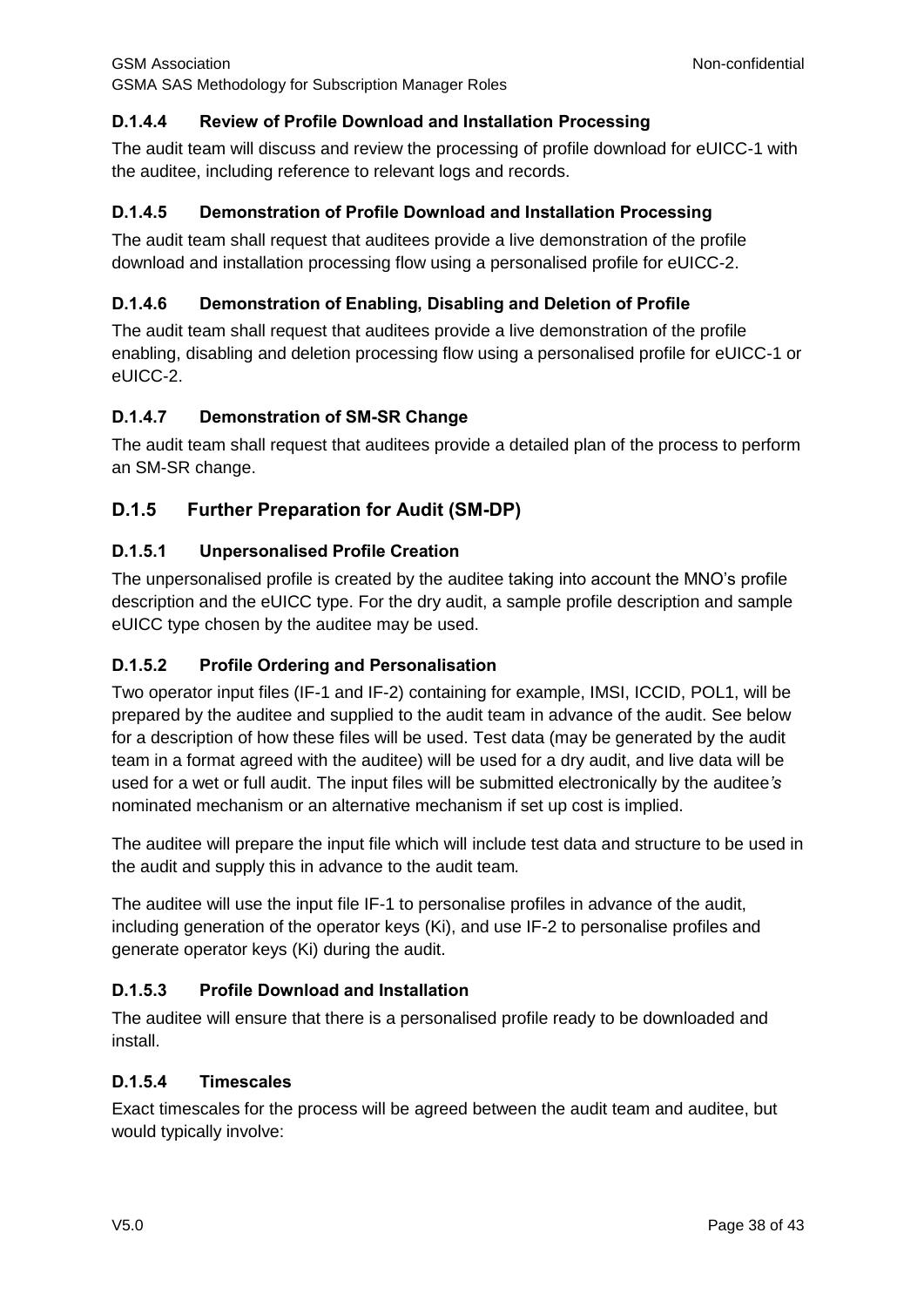| <b>Time Before Audit</b> | <b>Actions</b>                                                                                                                      |
|--------------------------|-------------------------------------------------------------------------------------------------------------------------------------|
| Week $-4$                | Opening discussions regarding process                                                                                               |
| Week $-3$                | Auditee to conduct internal preparations for SM-DP audit                                                                            |
| Week $-2$                | Auditee to communicate requirements for certificate enrolment and message<br>protocols to other roles in the embedded SIM ecosystem |
| Week $-1$                | Auditee to maintain profile ordering information available for review by the<br>audit team                                          |
|                          | Auditee to process the IF-1, profile creation and profile download and<br>Installation.                                             |
|                          | Auditee to maintain output responses for first IF-1 for review by the audit<br>team.                                                |

## <span id="page-38-0"></span>**D.1.6 During the Audit (SM-DP)**

## **D.1.6.1 Review of Certificate Enrollment and Verification**

The audit team will discuss and review the certificate enrolment and verification process with the auditee, including reference to relevant logs and records.

## **D.1.6.2 Demonstration of Input IF-1 Processing**

The audit team will review the data flow of the input file (IF-1) that has been received and processed and it will check the protection of the sensitive assets and logs involved in this process.

## **D.1.6.3 Review of Profile Download and Installation Processing**

The audit team will discuss and review the processing of profile download for IF-1 with the auditee, including reference to relevant logs and records.

## **D.1.6.4 Demonstration of Profile Download and Installation Processing**

The auditee may provide a live demonstration of the profile download and installation processing flow using a personalised profile for IF-2.

## **D.1.6.5 Demonstration of Enabling, Disabling and Deletion of Profile**

The auditee may provide a live demonstration of the profile enabling, disabling and deletion processing flow using a loaded profile.

## <span id="page-38-1"></span>**D.1.7 Further Preparation for Audit (SM-DP+)**

## **D.1.7.1 Unpersonalised Profile Creation**

The unpersonalised profile is created by the auditee taking into account the MNO's profile description and the eUICC type. For the dry audit, a sample profile description and sample eUICC type chosen by the auditee may be used.

Note: this current process if done for SM-DP is to be applicable for SM-DP+.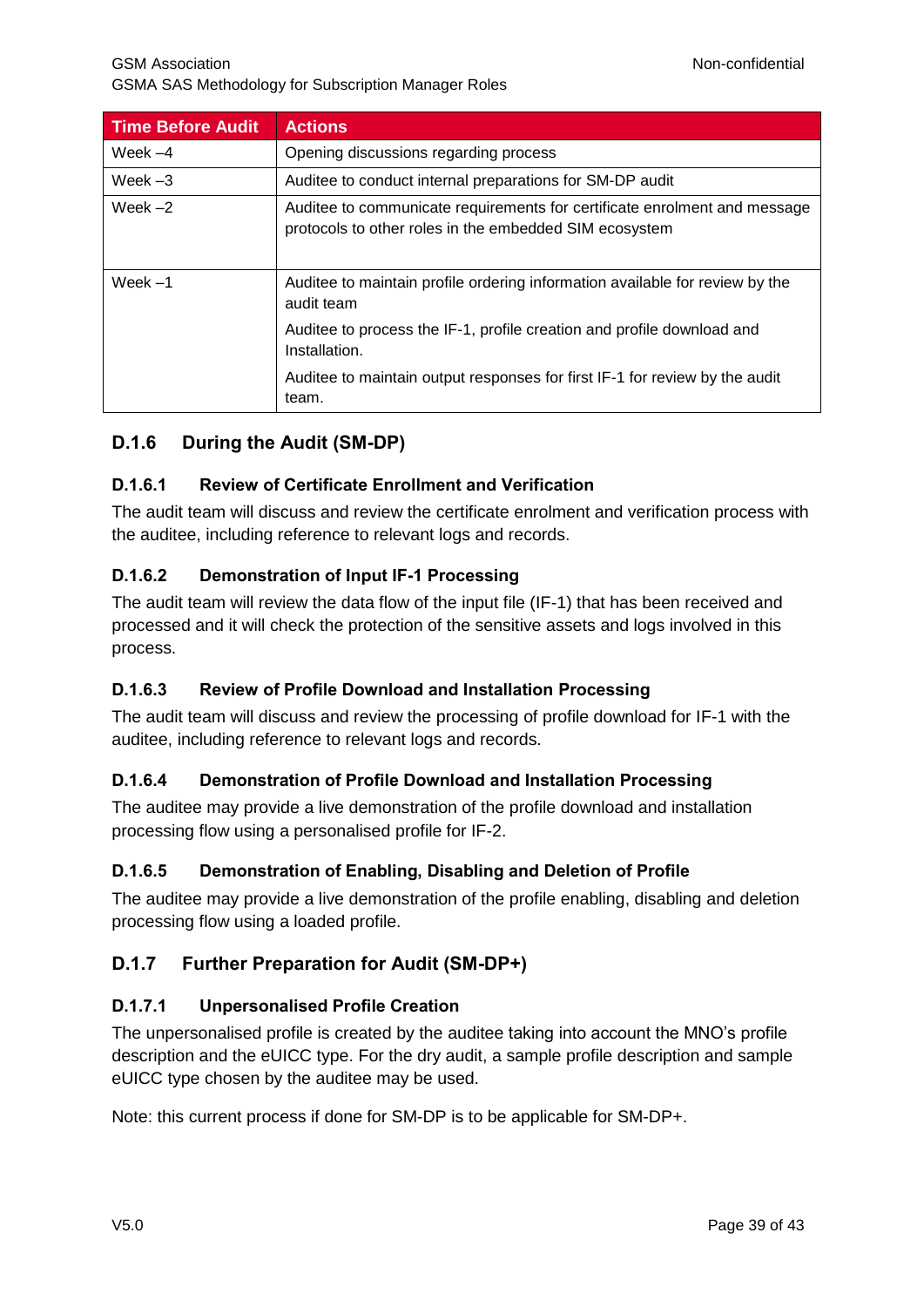## **D.1.7.2 Profile Ordering and Personalisation**

Two operator input files (IF-1 and IF-2) containing for example, IMSI, ICCID will be prepared by the auditee and supplied to the audit team in advance of the audit. See below for a description of how these files will be used. Test data (may be generated by the audit team in a format agreed with the auditee) will be used for a dry audit, and live data will be used for a wet or full audit. The input files will be submitted electronically by the auditee*'s* nominated mechanism or an alternative mechanism if set up cost is implied.

The auditee will prepare the input file which will include test data and structure to be used in the audit and supply this in advance to the audit team*.*

The auditee will use the input file IF-1 to personalise profiles in advance of the audit, including generation of the operator keys (Ki), and use IF-2 to personalise profiles and generate operator keys (Ki) during the audit.

Note: this current process if done for SM-DP is to be applicable for SM-DP+.

## **D.1.7.3 Profile Download and Installation**

The auditee will ensure that there is a personalised profile ready to be downloaded and install.

## **D.1.7.4 Timescales**

Exact timescales for the process will be agreed between the audit team and auditee, but would typically involve:

| <b>Time Before Audit</b> | <b>Actions</b>                                                                                                                      |
|--------------------------|-------------------------------------------------------------------------------------------------------------------------------------|
| Week $-4$                | Opening discussions regarding process                                                                                               |
| Week $-3$                | Auditee to conduct internal preparations for SM-DP+ audit                                                                           |
| Week $-2$                | Auditee to communicate requirements for certificate enrolment and message<br>protocols to other roles in the embedded SIM ecosystem |
| Week $-1$                | Auditee to maintain profile ordering information available for review by the<br>audit team                                          |
|                          | Auditee to process the IF-1, profile creation and profile download and<br>Installation.                                             |
|                          | Auditee to maintain output responses for first IF-1 for review by the audit<br>team.                                                |

## <span id="page-39-0"></span>**D.1.8 During the Audit (SM-DP+)**

## **D.1.8.1 Review of Certificate Enrollment and Verification**

The audit team will discuss and review the certificate enrolment and verification process with the auditee, including reference to relevant logs and records.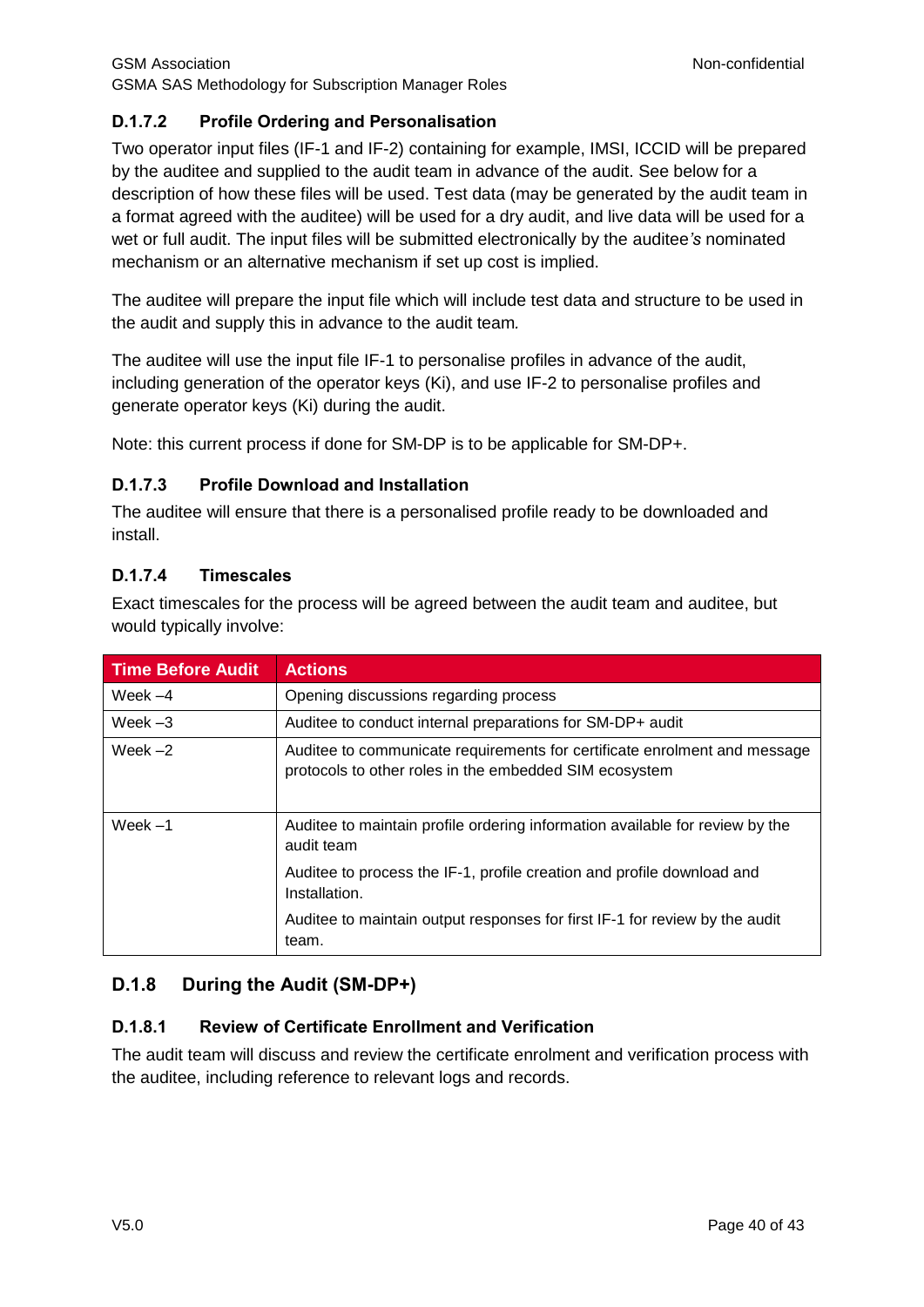#### **D.1.8.2 Demonstration of Input IF-1 Processing**

The audit team will review the data flow of the input file (IF-1) that has been received and processed and it will check the protection of the sensitive assets and logs involved in this process.

#### **D.1.8.3 Review of Profile Download and Installation Processing**

The audit team will discuss and review the processing of profile download for IF-1 with the auditee, including reference to relevant logs and records.

#### **D.1.8.4 Demonstration of Profile Download and Installation Processing**

The auditee may provide a live demonstration of the profile download and installation processing flow using a personalised profile for IF-2.

The auditee must demonstrate the download and installation on all 3 modes from the specification: (activation code, default SM-DP+, service discovery).

#### **D.1.8.5 Demonstration of Enabling, Disabling and Deletion of Profile**

The auditee may provide a live demonstration of the profile enabling, disabling and deletion processing flow using a loaded profile via LPA and ensure the SM-DP+ gets the proper notification.

## <span id="page-40-0"></span>**D.1.9 During the Audit (SM-DS)**

#### **D.1.9.1 Review of Certificate Enrollment and Verification**

The audit team will discuss and review the certificate enrolment and verification process with the auditee, including reference to relevant logs and records.

## **D.1.9.2 Demonstration of event registration and retrieval**

The auditee must demonstrate the download and installation in a service discovery mode including event registration, retrieval and deletion.

Note: the operation can use simulation for SM-DP+ and LPA.

## <span id="page-40-1"></span>**D.2 After the Audit**

Following the audit the audit team will confirm that requests and records are no longer required and can be removed/archived as appropriate by the auditee and deleted by the audit team.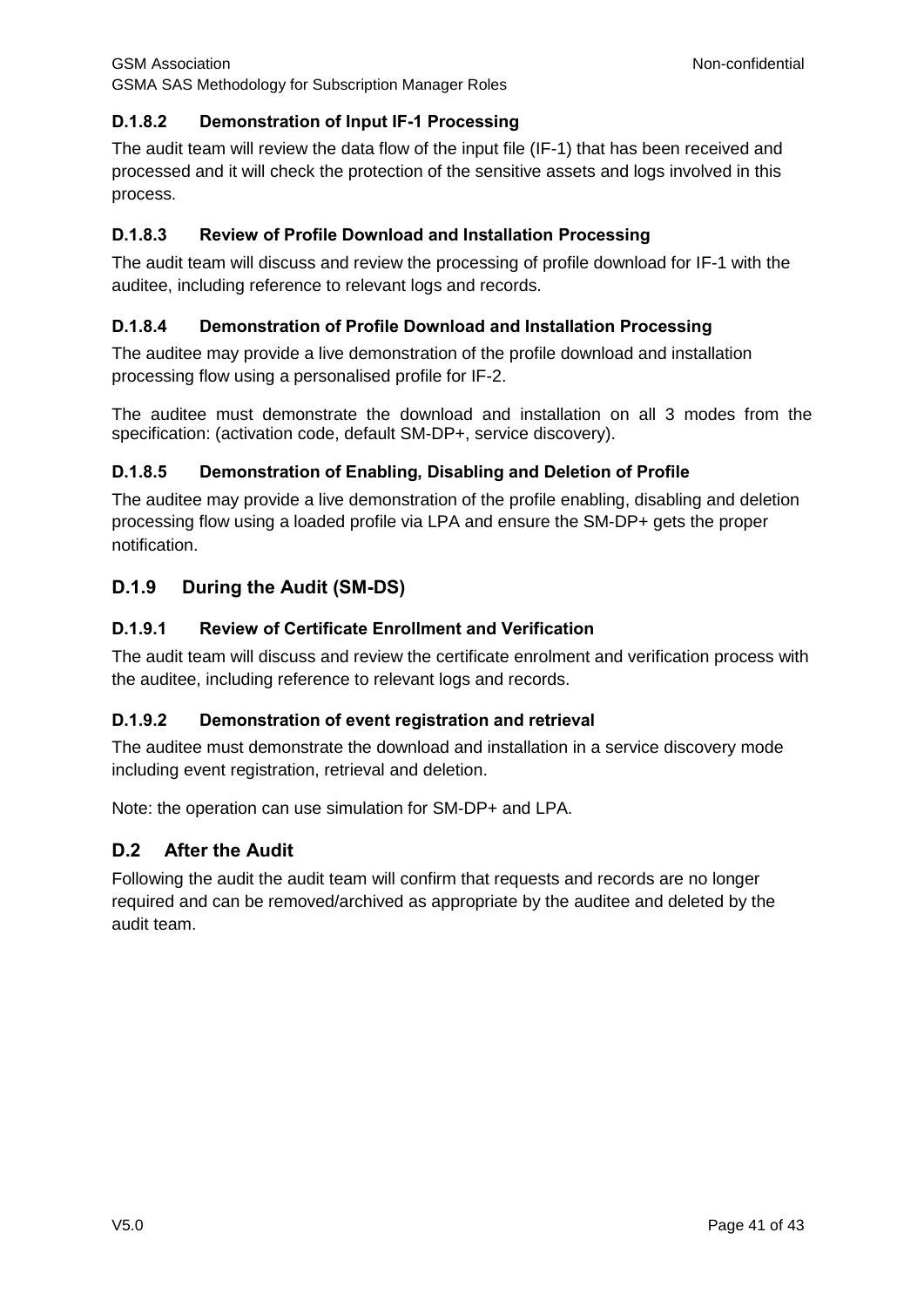## <span id="page-41-0"></span>**Annex E Scope of Audit & Certification when using Cloud Service Provider**

It is possible that a subscription management service provider may outsource operation and management of the data centre hosting the subscription management application to a third party (referred to as a cloud service provider). To provide assurance to other parties in the remote provisioning ecosystem that the overall solution is secure, the cloud service provider site hosting the application and the subscription management service provider managing the subscription management must be SAS-SM certified for the activities that they perform within the scope of the scheme.

The table embedded below indicates what is likely to be in scope for SAS-SM audits at the cloud service provider and the subscription management service provider. It should be considered as a starting point for discussion. The final scope of such audits will depend on the activities performed by each auditee, and shall be agreed between the auditee, the audit team and the GSMA in advance of an audit.